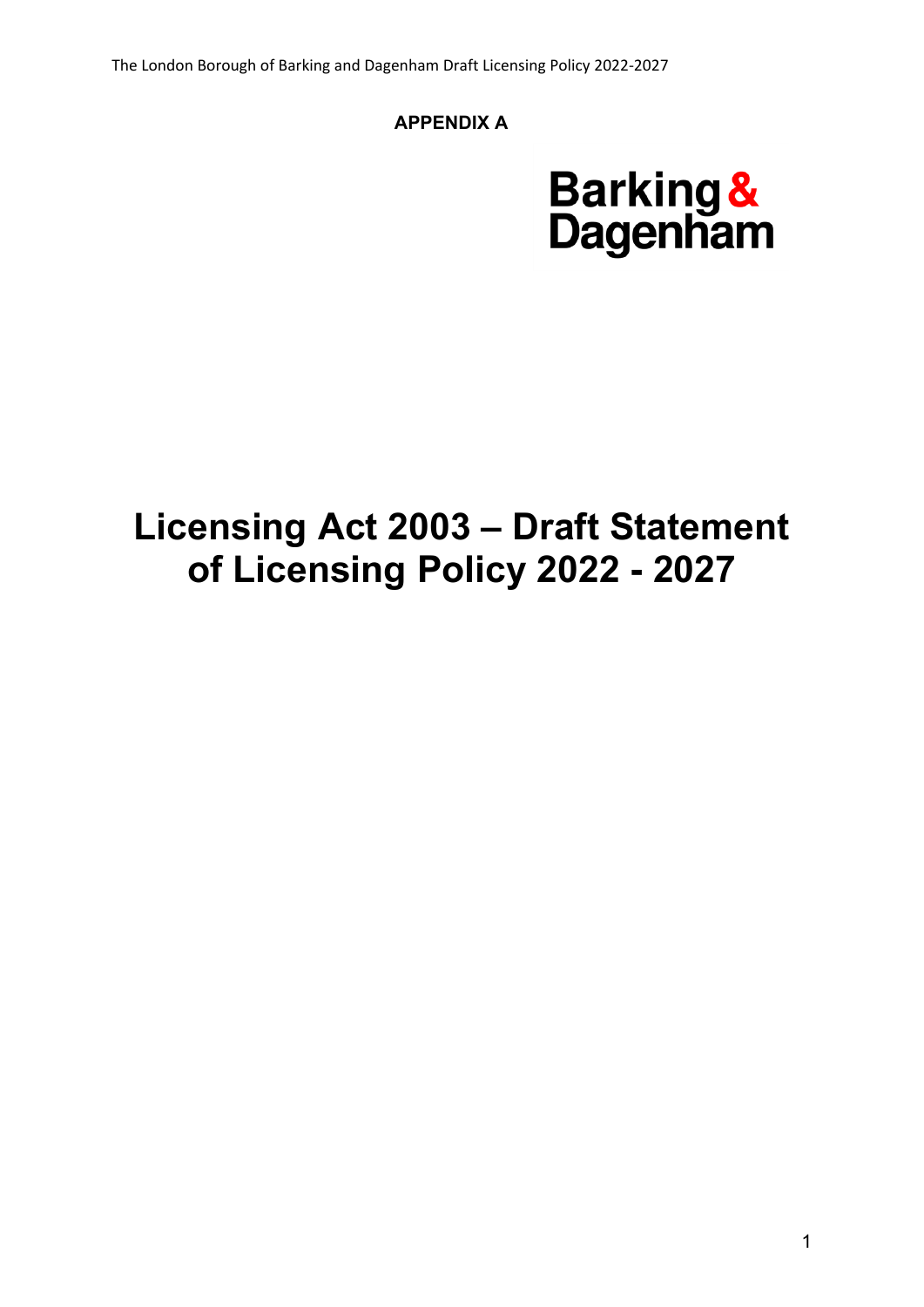# **Notes**

The Licensing Act 2003 ("the Act") came into force in 2005. It introduced a new comprehensive licensing regime for the sale and supply of alcohol, the provision of regulated entertainment and the provision of late-night refreshment.

The Act established the Council as the local licensing authority for the London Borough of Barking and Dagenham. Under Section 5(1) of the Act the Council is required to prepare and publish, every five years, a statement of the licensing principles it proposes to apply in exercising its functions under the Act. This is commonly known as the statement of licensing policy. The statement of policy can be reviewed and revised by the Council at any time but must be produced following consultation with those bodies and persons set out in s.5(3) of the Act.

The Barking and Dagenham Statement of Licensing Policy was first published in 2005 and it has been regularly updated since. The current version of the policy received approval by the Council Assembly on 25 January 2017 and came into effect on 3 March 2017. This revision was compiled with public consultation in 2021 and is intended for consideration and adoption in 2022.

The licensing policy has been prepared with regard had to the Act: secondary regulations; the Home Office Guidance issued to Local Licensing Authorities under s182 of the Act (April 2018 edition); and responses received from a public consultation exercise. Consultees are listed in Appendix 4.

It is intended that the policy will be kept under review and further revised as and when necessary. Where revisions are made to the s182 Guidance by the Secretary of State, it is for the licensing authority to determine whether revisions to the policy statement are necessary.

A licensing authority may depart from its policy where it has good reason to do so and can provide full reasons.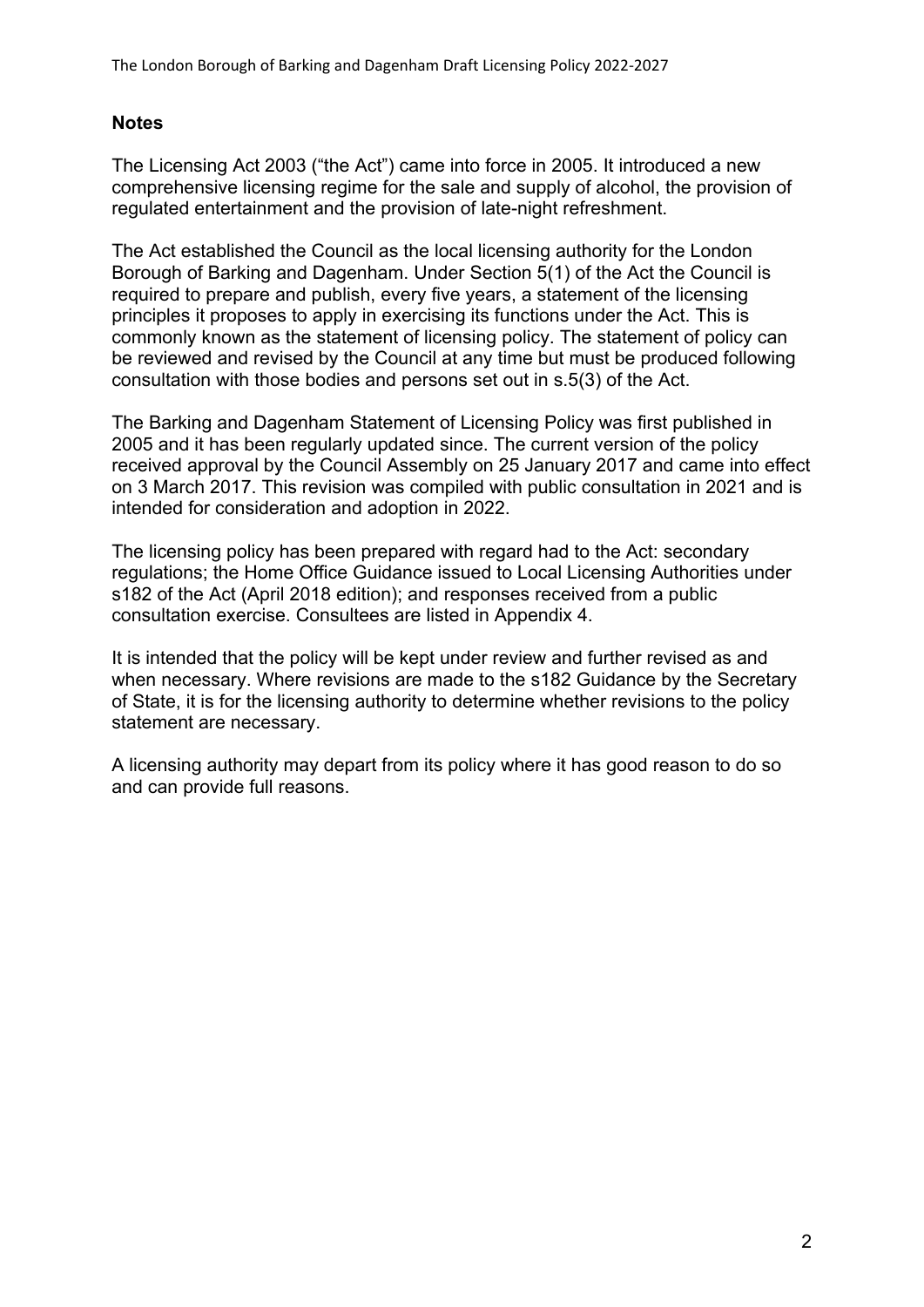# **Executive summary**

This Council recognises the important role that a diverse and vibrant range of, hospitality, entertainment and leisure facilities play within the local community. Aside from providing important economic, employment and leisure opportunities, such facilities provide opportunity for relaxation; for people to meet and build relationships; to promote cultural activities and support community cohesion. Our shared experience of living through the covid-19 pandemic has increased the importance of all of these factors.

It is this Council's intention to promote a broad and varied leisure opportunity and to support responsible business and event management wherever possible.

However, the Council equally recognises that poor and / or irresponsible business or event management can lead to serious issues of crime, disorder, nuisance, antisocial behaviour and more. This is particularly the case where alcohol sales are involved. Alcohol plays an important role in our society but if used irresponsibly can have serious impact, for individuals and the community generally.

And so, this licensing policy intends to support a licensing process which, in turn, supports responsible operators and promotes the licensing objectives but provides adequate protections for the local community where these are necessary.

Central to this policy are sections 4 and 5 which provide advice and guidance on compiling an operating schedule as part of a licence application. This forms a crucial part of the business planning and licence application process, enabling risk factors to be identified and appropriate control measures to be set. It provides pointers toward sound management planning and best practice. These sections are supported by appendices which consider some of the most important issues in more detail and the appendices which provide suggested model licence conditions, alongside mandatory licence conditions, and a model risk-assessment for child protection issues. These are the recommended starting points for new (and existing operators).

Elsewhere, section 1 provides an introduction to the borough. Section 2 sets out the principles that guide this Council in carrying out its licensing functions. Section 3 deals with an important range of administrative matters. Section 6 deals with the approach taken to setting licence conditions and section 7 deals with our approach to enforcement.

We recommend the contents of this policy and welcome your feedback on it at any time.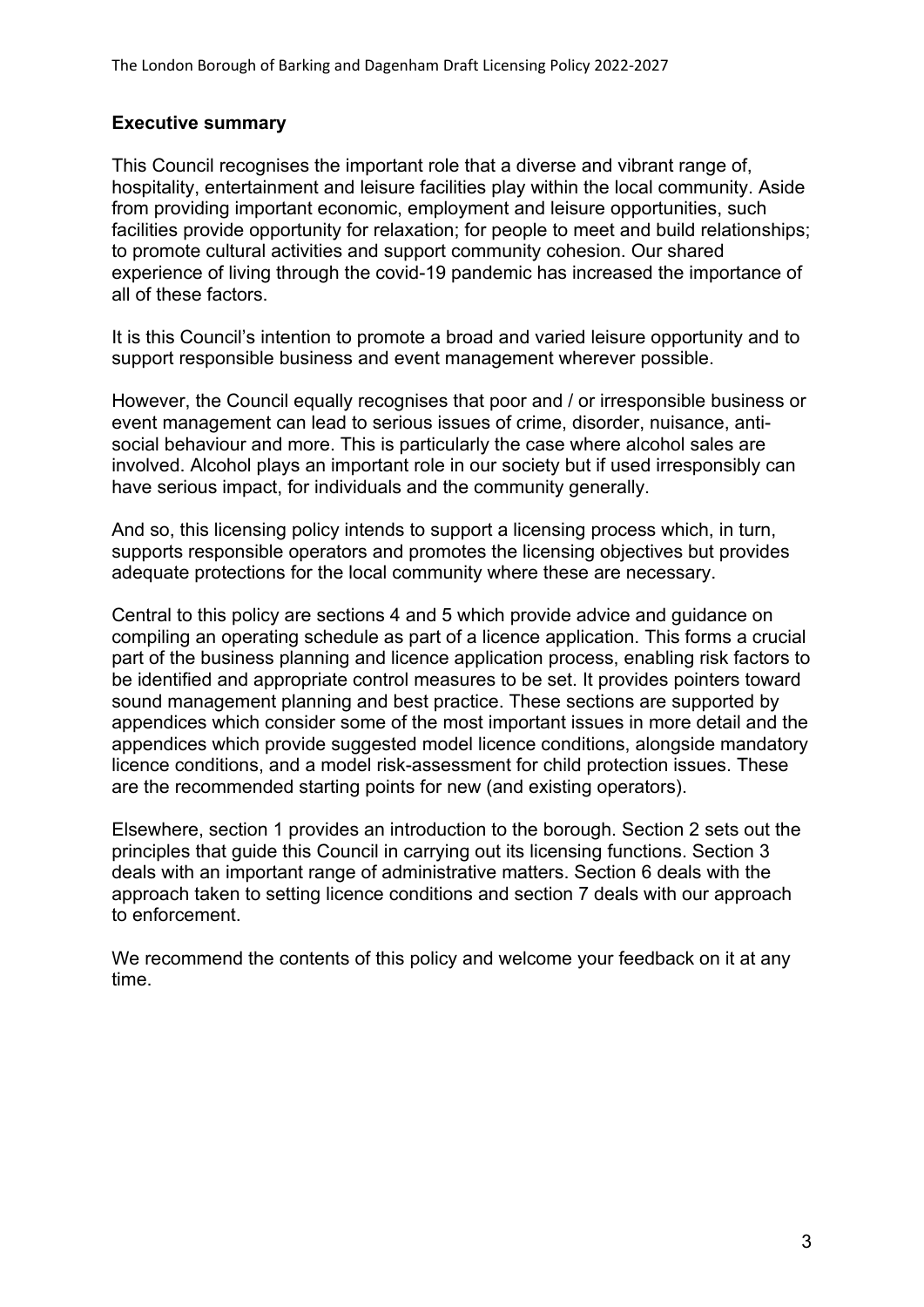# **Contents**

| Section 1 - Introduction                                                    | 6              |
|-----------------------------------------------------------------------------|----------------|
| - About Barking and Dagenham                                                | 6              |
| - The Borough manifesto and corporate plan                                  | $\overline{7}$ |
| - Figure 1 - Map of the borough                                             | 8              |
| Section 2 - Purpose and scope of the policy                                 | 9              |
| - Our aims and objectives                                                   | 9              |
| - Licensable activities                                                     | 9              |
| - Authorisation or permissions                                              | 10             |
| - The licensing objectives                                                  | 10             |
| - Other key aims and objectives                                             | 10             |
| - General principles to be applied                                          | 11             |
| - Determining applications for licences made in respect of Council premises | 12             |
| Section 3 - Administration, process and delegation                          | 13             |
| - Applications                                                              | 13             |
| - Plans                                                                     | 13             |
| - Entitlement to work in the UK                                             | 13             |
| - Variations                                                                | 14             |
| - Responsible authorities                                                   | 14             |
| - Other persons                                                             | 15             |
| - Representations                                                           | 15             |
| - Conciliation                                                              | 16             |
| - Public hearings                                                           | 16             |
| - Licensing and Regulatory Committee                                        | 16             |
| - Licences reviews                                                          | 17             |
| - Payment of annual licence maintenance fee                                 | 17             |
| - Temporary Event Notices (TENs)                                            | 18             |
| - Other policies, strategies and initiatives                                | 18             |
| - Equality Act 2010                                                         | 19             |
| - Public Spaces Protection Order                                            | 19             |
| - Planning and building control                                             | 20             |
| - Sports grounds                                                            | 20             |
| - 'Saturation' policies and 'cumulative impact'                             | 20             |
| Section 4 - Preparing an operating schedule                                 | 22             |
| Section 5 - The licensing objectives                                        | 24             |
| - First licensing objective – The prevention of crime and disorder          | 24             |
| - Responsible management                                                    | 25             |
| - The role of the designated premises supervisor (DPS)                      | 26             |
| - Working in partnership                                                    | 26             |
| - CCTV                                                                      | 26             |
| - Hire of premises to third parties and promoted events                     | 27             |
| - Illegal Working                                                           | 27             |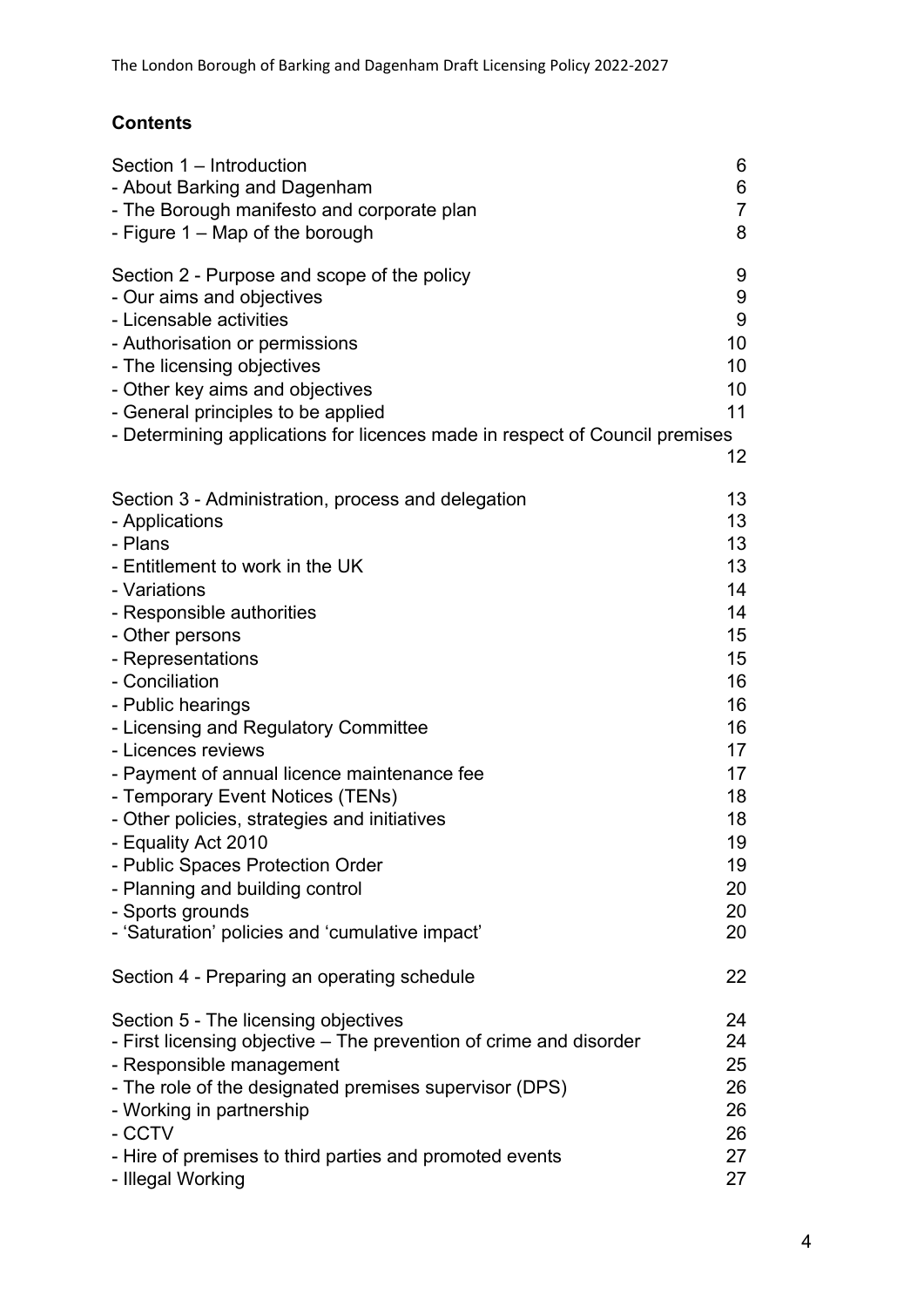| - Illicit goods on licensed premises                                   | 27 |
|------------------------------------------------------------------------|----|
| - Business buying alcohol from wholesalers                             | 28 |
| - The second licensing objective – Public safety                       | 28 |
| - Safe permitted capacity                                              | 29 |
| - Minimum alcohol price                                                | 30 |
| - Availability of small measures                                       | 30 |
| - Safe for all                                                         | 31 |
| - Women's Safety Charter                                               | 31 |
| - Ask Angela & WAVE training                                           | 31 |
| - Ask for Clive                                                        | 32 |
| - Ensuring safe departure                                              | 32 |
| - COVID-19                                                             | 32 |
| - Security and terrorism                                               | 33 |
| - Third licensing objective – Prevention of public nuisance            | 33 |
| - Outside areas                                                        | 34 |
| - Fourth licensing objective – Protection of children from harm        | 34 |
| - Underage sales                                                       | 36 |
| - Challenge 25                                                         | 36 |
| - Proximity to schools and other places primarily attended by children |    |
| and young people                                                       | 36 |
| - Film classifications                                                 | 37 |
| - Child sexual exploitation                                            | 37 |
|                                                                        |    |
| Section 6 - Licence terms conditions and restrictions                  | 39 |
| - Mandatory conditions                                                 | 39 |
| - Proposed conditions                                                  | 39 |
| - Imposed conditions                                                   | 39 |
| - Standard conditions                                                  | 40 |
| - Premises licensed under the Gambling Act 2005                        | 40 |
|                                                                        | 41 |
| Section 7 - Enforcement                                                |    |
| Appendix 1 – References to Guides and Best Practice                    | 42 |
| Appendix 2 – Contact Details for Relevant Responsible Authorities      | 43 |
| Appendix 3 - Contact Details and Useful Addresses                      | 44 |
| Appendix 4 - Consultation Stakeholders                                 | 46 |
| Appendix 5 – Delegation of Authority                                   | 47 |
| Appendix 6 – Pool of model conditions                                  | 49 |
| Appendix 7 - Mandatory Conditions                                      | 58 |
| Appendix 8 - Safeguarding Risk-Assessment                              | 60 |
|                                                                        |    |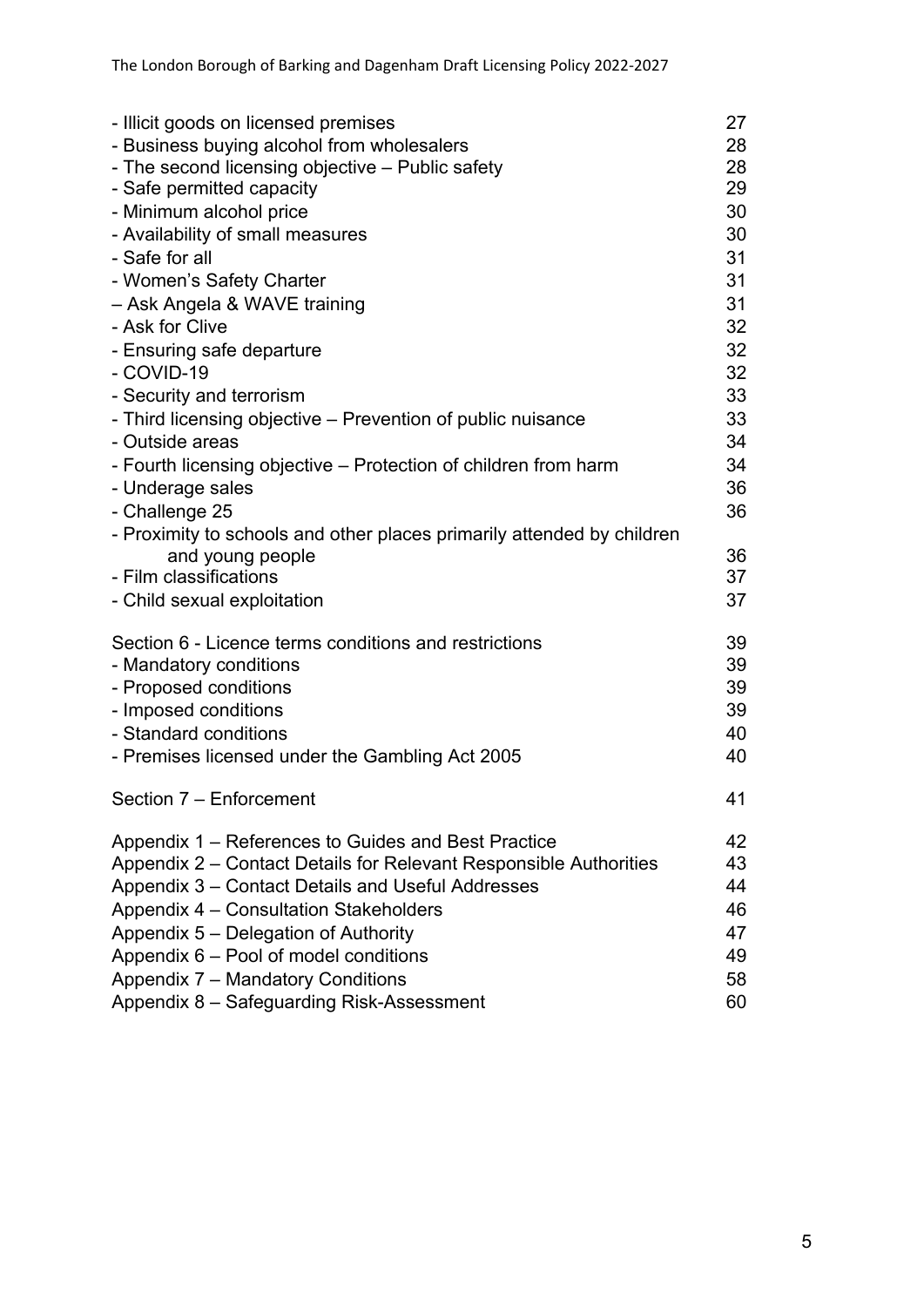# **Section 1 – Introduction**

# **About Barking and Dagenham**

- 1. The London Borough of Barking and Dagenham is located at heart of the Thames Gateway, just a 15-minute train journey from central London. The borough borders the London Boroughs of Newham, Redbridge and Havering with Greenwich and Bexley to the south of the Thames. The borough's three main towns are Barking, Chadwell Heath and Dagenham.
- 2. The Office for National Statistics mid-2019 population estimates estimated Barking and Dagenham's population at 212,906 residents, an increase of 908 since 30 June 2018. It has a young population with an estimated 57,981 children (persons aged between 0 and 15), the highest proportion in London and the UK.
- 3. Barking and Dagenham also has a diverse, multi-cultural community. The borough's Black and Minority Ethnic population represents 66% of the total population. Nigeria is the most common birthplace of residents from outside of the UK followed by India and Pakistan.
- 4. Barking and Dagenham has its challenges. Both male and female life expectancy (58.4 and 59.2 respectively) are below the London average. The numbers of people who have no qualifications (9.2%); who are unemployed (7.9%); and who are Income Support claimants (0.6%) are all above the London average.
- 5. However, with a proud history of manufacturing, industrial excellence and a strategic location linking it to major markets in the South East (and on to Europe), Barking and Dagenham has real potential and aspires to become a destination of choice, where people stay and feel welcome.
- 6. Barking and Dagenham is at the heart of London's eastward growth, attracting developers and investors to the most affordable and accessible opportunities in the whole of the Southeast.
- 7. With 400 hectares of development land, we plan to provide 50,000 high quality new homes and 20,000 new jobs within the next 20 years.
- 8. With its excellent transport links, Barking and Dagenham is already one of London's best-connected boroughs. Connections are set to improve further, however, with new transport links currently under construction and in the pipeline, all intended to support the capital's eastward growth. This includes:
	- Crossrail will operate from Chadwell Heath in 2022
	- The London Overground will be extended to Barking Riverside by Autumn 2022
	- A new C2C station will open at Beam Park in 2022
	- Improvements to the A13
	- Plans for the new River Thames crossings serving east London are under consideration.
- 9. As a legacy from Barking and Dagenham's involvement as a host borough in the London Olympics in 2012, there has been significant investment in leisure,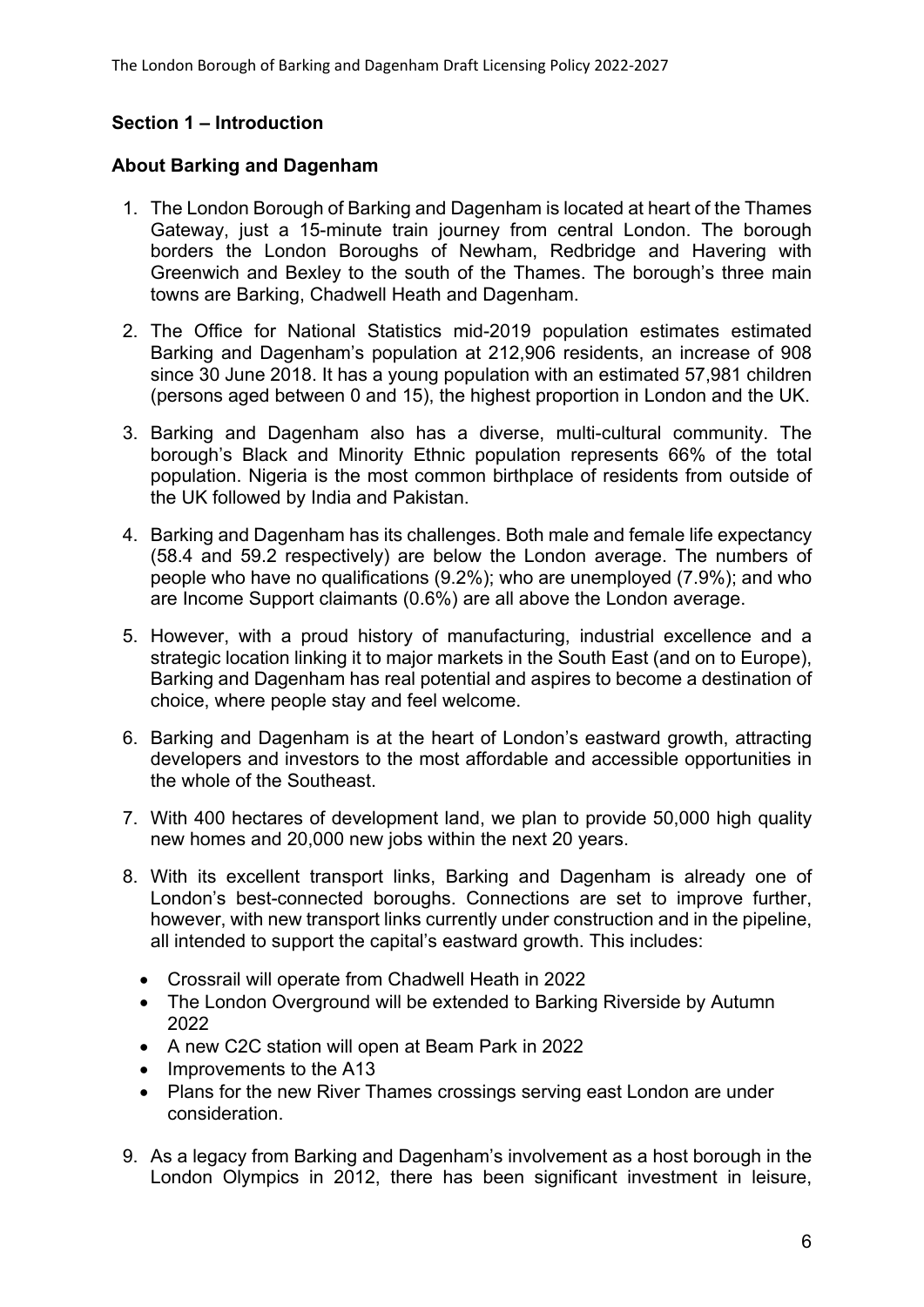recreational and sporting facilities. The Council has agreements in place with Hackman Capital Partners to build London's largest film and TV production centre In Dagenham with additional studios on a second site in Barking.

- 10.The borough has an incredible 530 hectares of green belt land, plus 25 parks and open spaces and tree lined streets.
- 11.A map of the geographic area comprising Barking and Dagenham is shown in Figure 1 on the following page.

# **The Borough Manifesto and Corporate Plan**

- 12.The **Borough [Manifesto](https://www.lbbd.gov.uk/borough-manifesto)** sets out the long-term, 20-year vision for the future of Barking and Dagenham. It describes how the council, our partners and the whole community are working together in order to realise our shared vision of a more powerful, resilient, connected community; 'one borough; one community; no-one left behind'.
- 13.The council's approach to achieving this vision is set out in **The [Corporate](https://www.lbbd.gov.uk/the-corporate-plan-and-performance-framework) Plan**. This describes our approach to the work we do with residents every day and explains our four key strategic priorities:
	- $\bullet$  Inclusive growth Harnessing the growth potential that arises from our people, our land and our location in ways that protect the environments and enhance prosperity, wellbeing and participation for all residents.
	- Participation and engagement Empowering residents by enabling greater participation in the community and in public services.
	- Prevention, independence and resilience Children, families and adults in Barking and Dagenham living safe, happy, healthy and independent lives.
	- Well-run organisation Focusing on the efficient and effective operation of the Council itself.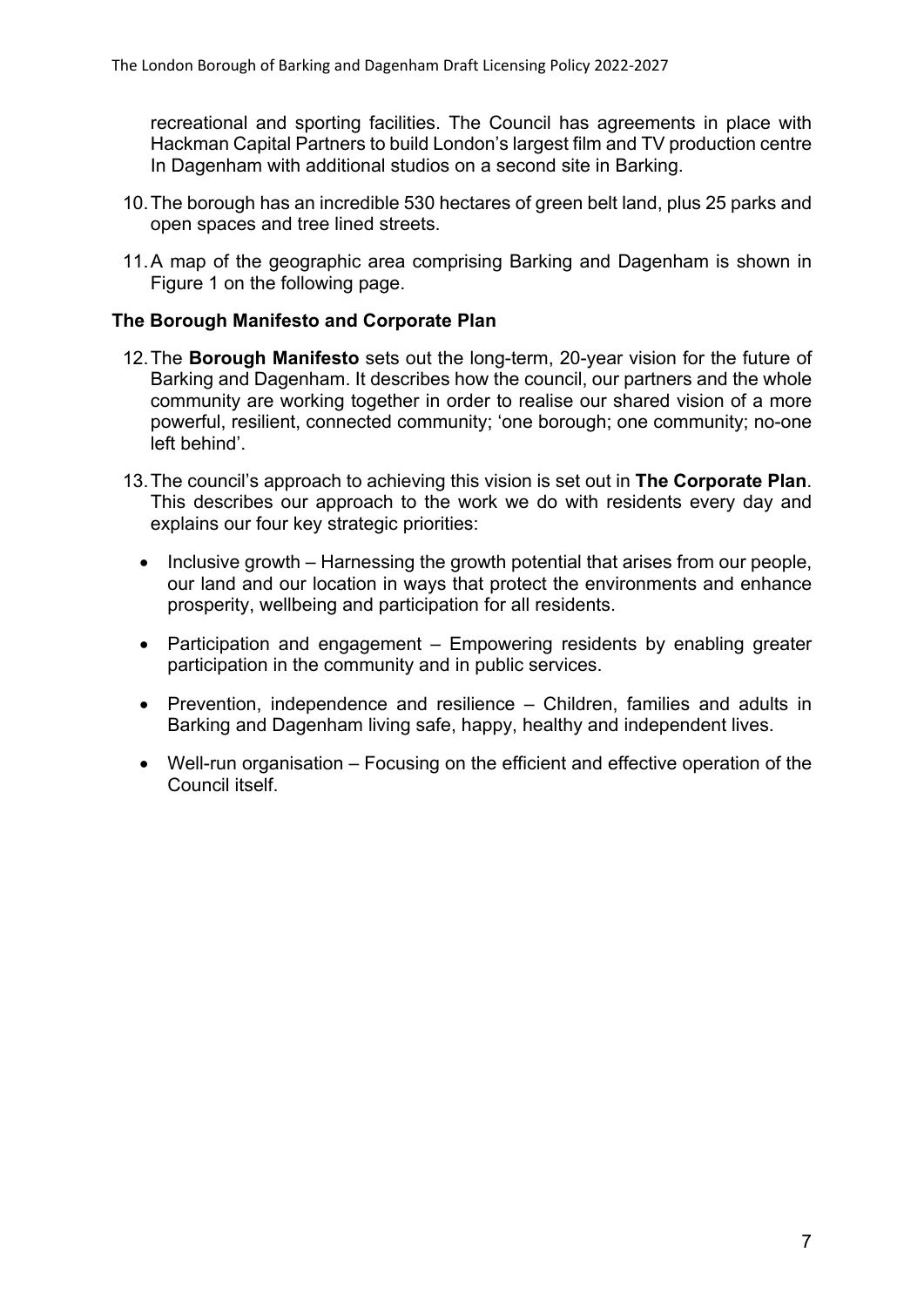Fig. 1 - Map of Barking and Dagenham

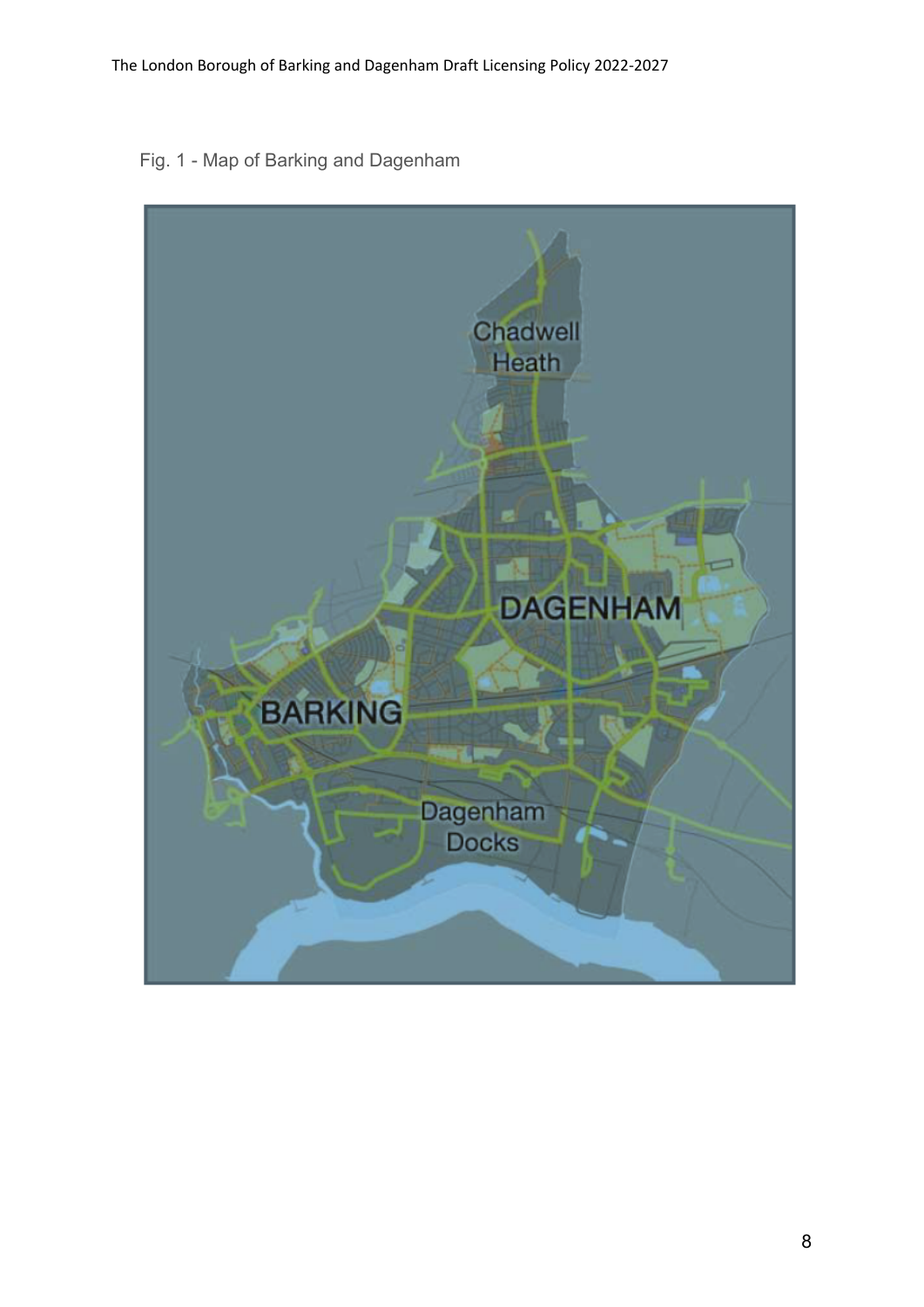# **Section 2 – Purpose and Scope of the Policy**

# **Our Aims and Objectives**

- 14.This statement of licensing policy sets out how the Council intends to fulfil its licensing responsibilities under the Licensing Act 2003 (the Act).
- 15.This policy aims to:
	- Promote the four licensing objectives.
	- Benefit all sections of the Barking and Dagenham community.
	- Boost the local economy.
	- Encourage a broad range of licensed premises across the borough.
	- Support consistent licensing decisions.
	- Support licensing decisions that may be subject of appeal.
- 16.To achieve these aims, the Council intends to work together with all relevant stakeholders (including partner responsible authorities and service agencies; local licence holders and licensed business operators; local residents; and those who use licensed facilities) to promote the aims objectives set out in this policy.

17.In doing so, the Council will provide a licensing service which –

- Sets and maintains a high standard of service.
- Provides easy access for local businesses, residents and others who are interested in licensing.
- Provides an efficient and effective service.
- Operates in a fair, consistent and transparent and honest manner.

# **Licensable activities**

18.This policy is concerned with the following licensable activities –

- The sale by retail of alcohol
- The supply of alcohol by or on behalf of a club to, or to the order of, a member of the club
- The provision of regulated entertainment
- $\bullet$
- The provision of late-night refreshment

19.'Regulated entertainment' includes each of the following activities –

- A performance of a play
- A film exhibition
- A performance of live music
- The playing of recorded music
- A performance of dance
- An indoor sporting event
- A boxing or wrestling or mixed martial arts entertainment
- Entertainment of a similar description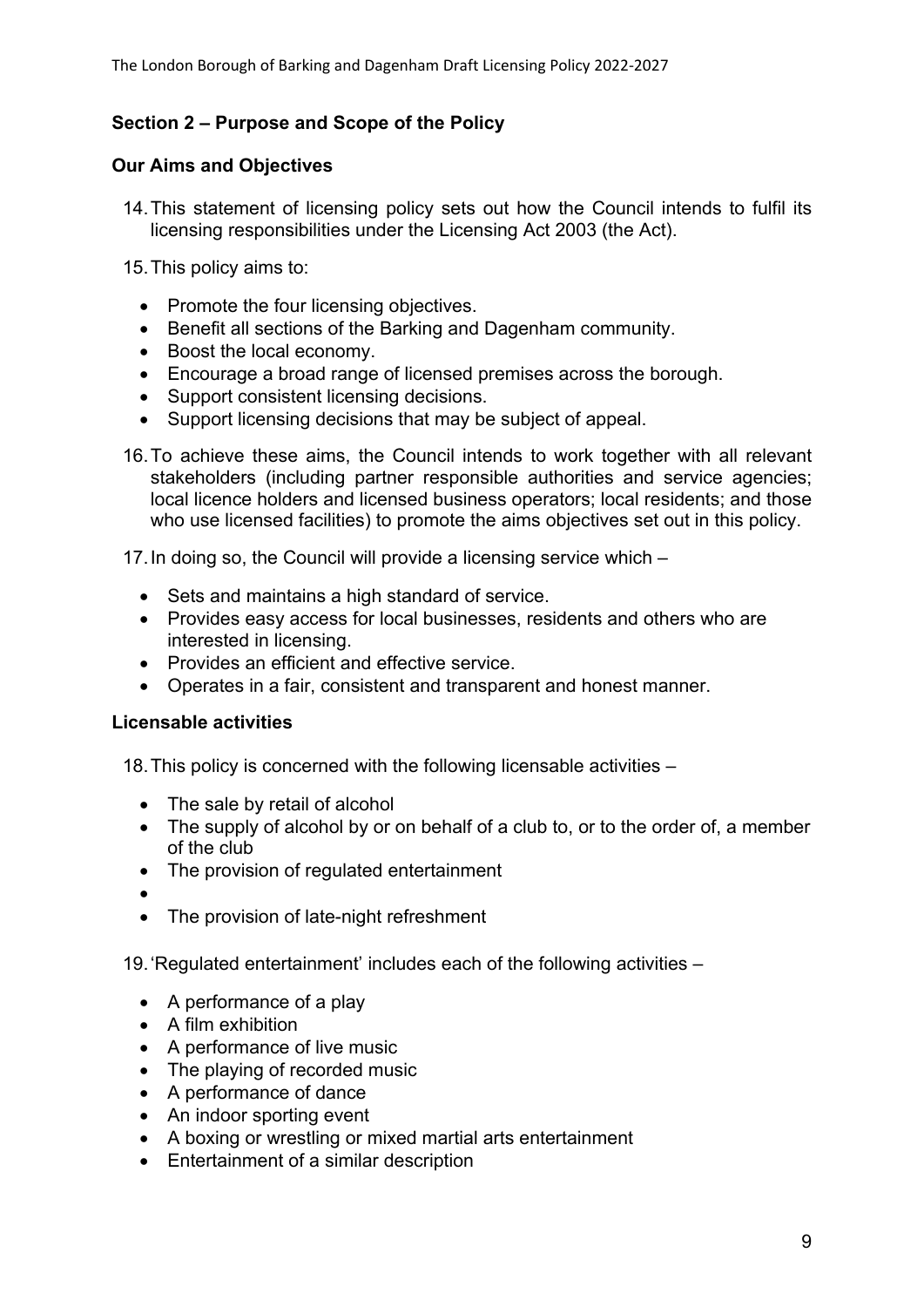- 20.When one or more of the listed activities are provided (at least partly) for the purpose of entertaining an audience, upon premises made available for the purpose of enabling that activity and also
	- Takes place in the presence of a public audience, or
	- Where that activity takes place in private, be the subject of a charge made with a view to a profit.
- 21.The licensing of regulated entertainments has been subject of a programme of deregulation in recent years. Several exemptions now exist. For up to-date information on these please contact the licensing team (contact details provided in Appendix 2).
- 22.'Late night refreshment means the provision of hot food and / or drink between the hours of 23.00 and 05.00. A licensing authority may take a decision to exempt the activity of providing late night refreshment from the need for a licence. However, it should be noted that late night refreshment is not exempt from the need for a licence within Barking and Dagenham.

# 23.**Authorisations or permissions**

24.The Act provides for four different types of authorisation or permission, as follows:

- Premises licences
- Club premises certificates
- Personal licences
- Temporary Event Notices

#### **The licensing objectives**

- 25.The Act requires every licensing authority to promote the four statutory licensing objectives in carrying out its licensing responsibilities –
	- The prevention of crime and disorder
	- Public safety
	- The prevention of public nuisance
	- The protection of children from harm
- 26.Each objective is of equal importance. There are no other statutory licensing objectives. The promotion of the four objectives is a paramount consideration at all times.

#### **Other key aims and objectives**

- 27.However, the Act supports many other key aims and objectives that are vitally important:
	- Protecting the public and local residents from crime, anti-social behaviour and noise nuisance caused by irresponsible licensed premises.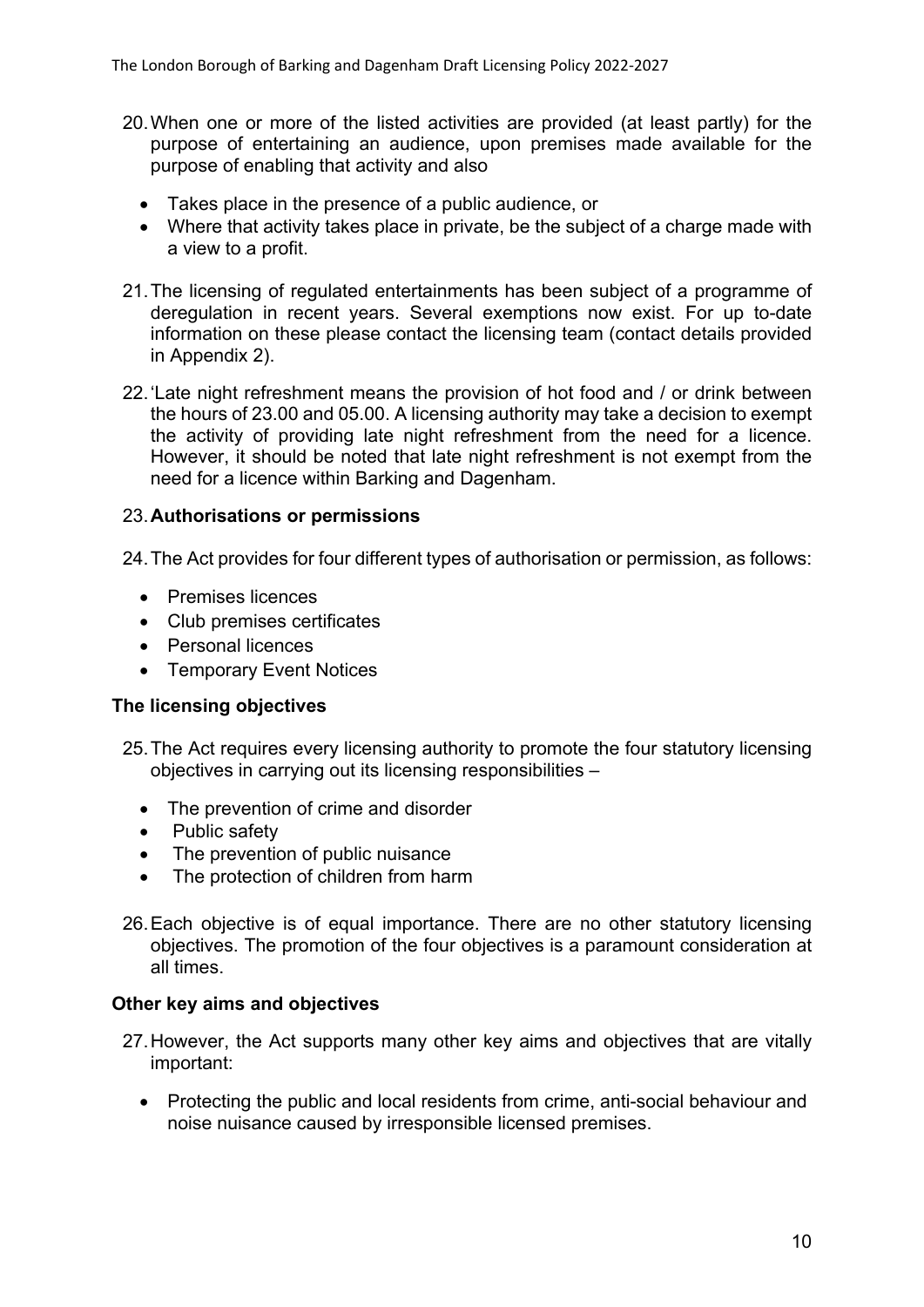- Giving the police and licensing authorities the necessary powers to effectively manage and police the night-time economy and to take action against those premises that are causing problems.
- Recognising the important role which pubs and other licensed premises play in our local communities by minimising the regulatory burden on business, encouraging innovation and supporting responsible premises management.
- Providing a regulatory framework for alcohol which reflects the needs of local communities and empowers local authorities to make and enforce decisions about the most appropriate licensing strategies for their local area.
- Encouraging greater community involvement in licensing decisions and giving local residents the opportunity to have their say regarding licensing decisions that may affect them.

# **General principles**

- 28.This policy is about regulating licensable activities on licensed premises, by qualifying clubs and at temporary events within the terms of the Act. The Council acknowledges that neither the Act nor this policy are the primary means for the general control of nuisance and / or anti-social behaviour caused by individuals once they are beyond the direct control of the licence / certificate / authorisation holder. However, both are intended to play a key part in such control and will always be part of a holistic approach to the management of the day, evening and night-time economy within the borough.
- 29.Other mechanisms may also be utilised, where appropriate, to tackle the unruly or unlawful behaviour of consumers when beyond the control of the individual, club or business holding the licence, certificate or authorisation concerned. These include:
	- Planning controls
	- Positive measures to create a safe and clean town environment in partnership with local businesses, transport operators and other departments of the local authority
	- The provision of CCTV surveillance in town centres, ample taxi ranks, provision of public conveniences open late at night, street cleaning and litter patrols
	- Powers of local authorities to designate places where restrictions on public drinking apply
	- Police enforcement of the general law concerning disorder and anti-social behaviour, including the issuing of fixed penalty notices
	- The prosecution of any personal licence holder or member of staff at such premises who is selling alcohol to people who are drunk
	- The confiscation of alcohol from children and adults in designated areas
	- Police and/or local authority powers to close down instantly for up to 24 hours any licensed premises or temporary events on grounds of disorder, the likelihood of disorder or noise emanating from the premises causing a nuisance
	- The power of the police, other responsible authorities or a local resident or business to seek a review of the licence or certificate in question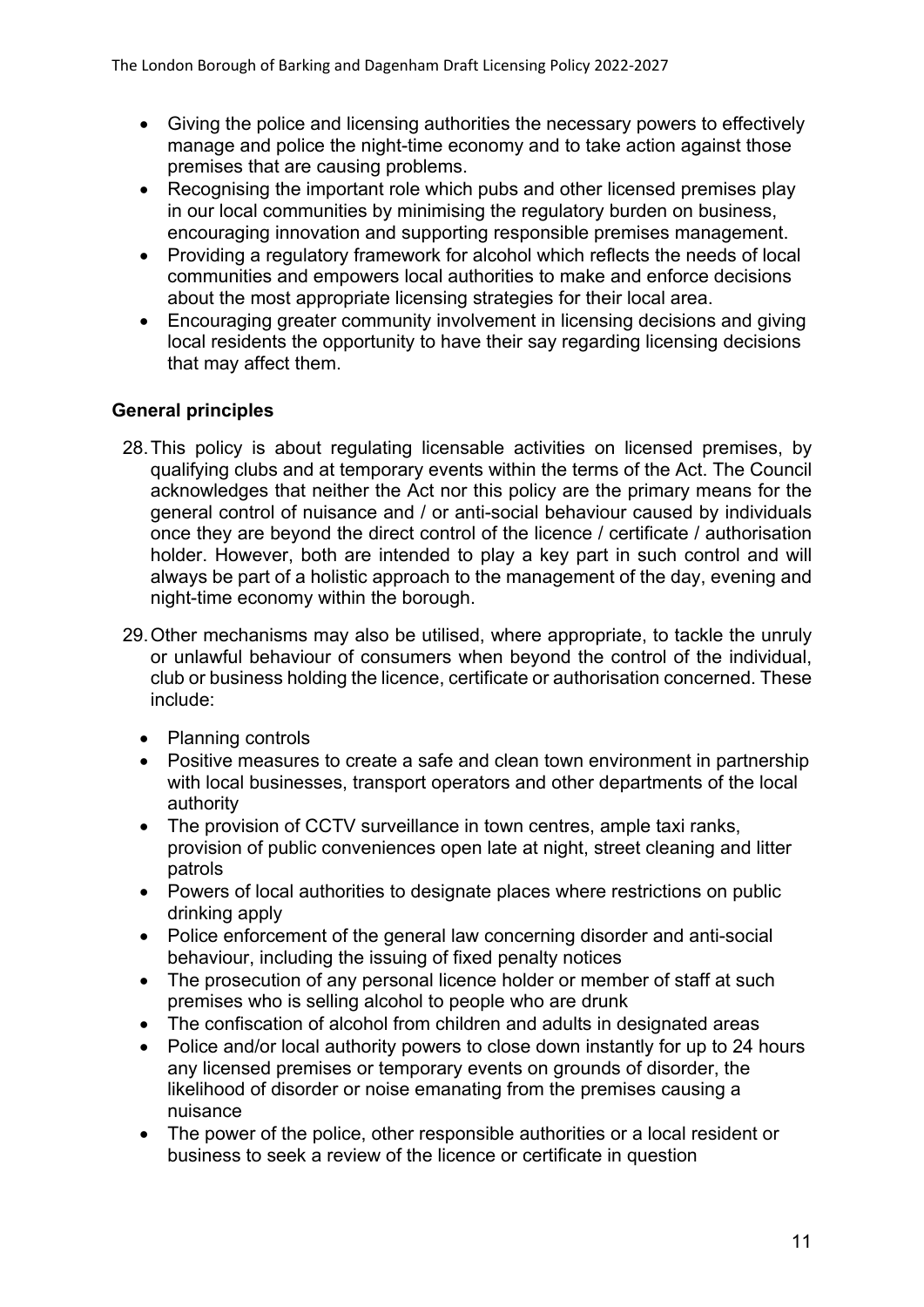- 30.Nothing in this policy is intended to undermine the rights of any person to apply under the 2003 Act for any of the variety of permissions and have that application considered on its individual merits.
- 31.Equally, nothing in this policy is intended to override the right of any person to make representations on any application or seek a review of a licence or certificate where they are permitted to do so under the Act.
- 32.In carrying out its licensing responsibilities the Council will avoid duplication with other regulatory or statutory regimes, so far as is possible. Also, the Council does not intend to use the licensing regime to achieve outcomes that can be achieved by other legislation.

#### **Determining applications for licences made in respect of Council premises**

- 33.When one part of the Council seeks a premises licence from the Licensing Authority, the Licensing and Regulatory Board and its officers will consider the matter from an entirely neutral standpoint. If relevant representations are made, for example, by local residents or the police, they will be considered fairly by a Sub-Committee of the Committee. Those making representations genuinely aggrieved by a positive decision in favour of a local authority application by the licensing authority may be entitled to appeal to the Magistrates' Court and thereby receive an independent review of any decision made.
- 34. In all cases, applicants and those making representation in respect of applications to the Licensing Authority have a right to appeal the Council's decision to the Magistrates' Court.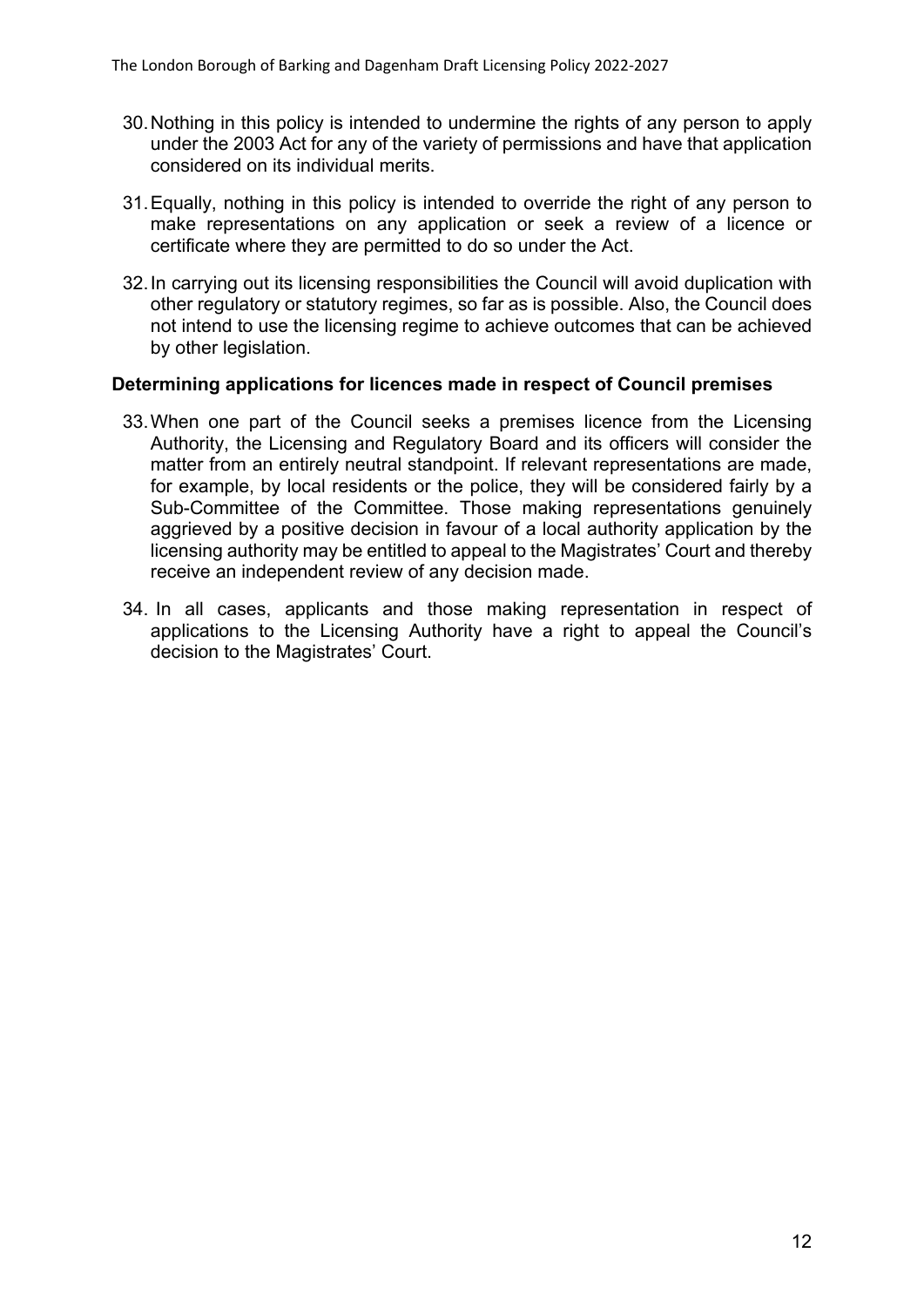# **Section 3 – Administration, Process and Delegation**

- 35.While it is the Council's intention to keep the licence application processes as simple as possible, this policy is not intended to provide detailed guidance on licensing process and practice.
- 36.Instead, a range of other supporting information and guidance documents are provided for this purpose and advice and assistance is offered to all applicants, particularly those from the voluntary sector. Published guidance is available upon request from the licensing service covering:
	- The applications processes
	- Objections, representations and reviews
	- Public hearing procedure
- 37.However, there are several administrative matters and arrangements the Council would wish to draw attention to here.

# **Applications**

- 38.Applications for any of the various authorisations or permissions offered should be made on the appropriate form, completed in full, signed and dated and paid for at the time of application.
- 39.Electronic applications will be accepted where made online via the Government website at [https://www.gov.uk/apply-for-a-licence/premises-licence/barking-and](https://www.gov.uk/apply-for-a-licence/premises-licence/barking-and-dagenham/apply-1)[dagenham/apply-1](https://www.gov.uk/apply-for-a-licence/premises-licence/barking-and-dagenham/apply-1)
- 40. No application will be progressed until all sections of the relevant form have been correctly completed; all necessary accompanying documentation has been received and the relevant fee paid in full.

#### **Plans**

- 41.Plans submitted together with applications for new and varied premises licences and club premises certificates should normally be drawn to scale 1:100. Alternative scales may be acceptable, but applicants should contact the Licensing Service to discuss this before submitting.
- 42.Plans do not need to be professionally drawn but must include all relevant detail and clearly enable the dimensions of the premises; licensed areas and escape routes to be clearly understood.

#### **Entitlement to work in the UK**

43.Since April 2017 licensing authorities must be satisfied that an individual who applies for a premises licence is entitled to work in the UK. This includes applications made by more than one individual applicant. An application made by an individual without the entitlement to work in the UK must be rejected.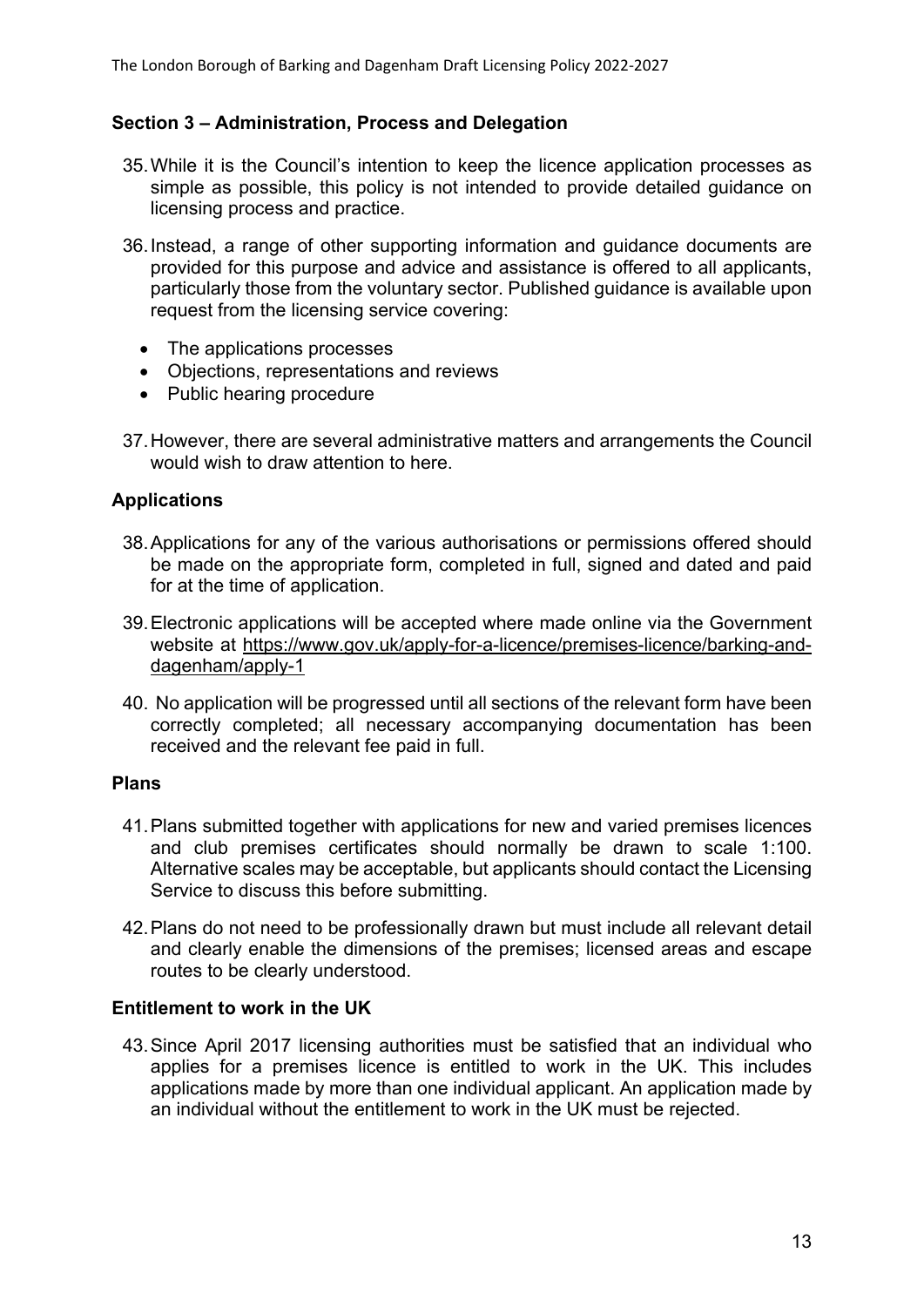# **Variations**

- 44.Applications to licence additional buildings, floors or licensed areas are likely to require a new premises licence application. However, where a licence holder wishes to amend the terms, conditions and restrictions of his / her licence, an application for a variation of the licence can often be made, rather than a full application for a new premises licence being necessary. This might include amendments to:
	- The licensable activities named upon the licence
	- The days and / or hours during which a licensable activity is permitted
	- The conditions within a licence
	- Any aspect of the layout of the premises which is shown on the plan submitted to the Licensing Authority.
- 45.In cases where a licence holder wishes to vary features shown on a submitted premises plan which are not required to have been included, the Council will consider whether there is any likely impact on the promotion of the licensing objectives.
- 46.There is also a minor variations process intended for changes to a licence that will not have an adverse impact on the licensing objectives. Examples might include cosmetic changes to the layout arrangements of a premises; small adjustments to licensing hours; the removal of out of date, irrelevant or unenforceable conditions; or adding certain licensable activities. The Council will consult with appropriate responsible authorities to make such assessment.

#### **Responsible authorities**

- 47.Each of the bodies listed below are named as 'responsible authorities' under the Act. These responsible authorities may make representations on applications, as far as they relate to the promotion of the four licensing objectives. They may also request a review of a premises licence or club certificate.
	- The Metropolitan Police Service
	- The London Fire and Emergency Planning Authority
	- The Licensing Authority itself
	- Trading Standards (as the local weights and measures authority)
	- Environmental Health (as both the enforcing authority for health and safety purposes and the authority responsible for minimising or preventing the risk of pollution of the environment or risk to human health)
	- Planning (Be First & Planning Enforcement)
	- Public Health
	- Any other licensing authority in whose area part of the premises is situated
- 48.Additionally, the London Borough of Barking and Dagenham Child Protection Team is recognised as the competent authority to advise on matters relating to the protection of children from harm.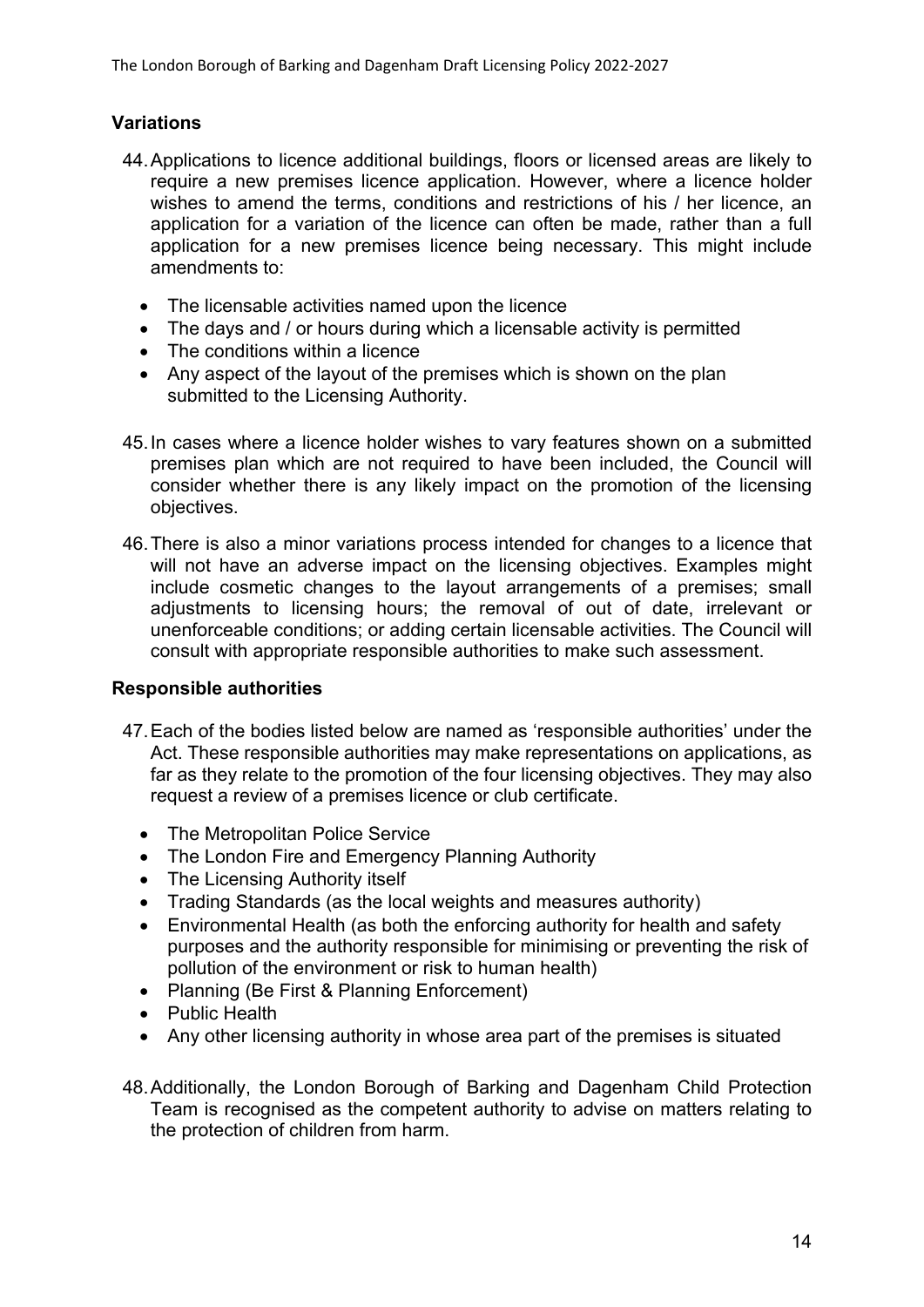- 49.The licensing authority responsible authority role will be undertaken within the Licensing Service. Where it is decided appropriate to act in the capacity of responsible authority, arrangements will be put in place to provide a separation of duties to ensure procedural fairness and eliminate conflicts of interest.
- 50.Contact details for responsible authorities are given in Appendix 3. Responsible authorities will also provide advice and information on established best management practice. Some information on preparing an operating schedule is contained within this policy but applicants may also wish to consult with the authorities directly.

# **Other persons**

51.Any other person, including any individual, body or business entitled to make representation, may also comment on an application, regardless of their geographic proximity to the premises to which the application relates. Any other person can make the representation, or they may ask for a representative to make it on their behalf. Members of the Licensing Authority may also make representations as interested parties.

# **Representations**

- 52.A representation can only be considered 'relevant' if it relates to the effect of the grant of the licence on the promotion on one or more of the four licensing objectives. Representations must not be frivolous or vexatious, and in the case of reviews, repetitious.
- 53.Representations must be received in writing at the licensing service office by the last date set for representations. Representations must be –
	- Signed
	- Dated
	- Provide the grounds for the representation in full
	- Include the name and address of the person or the body making the representation
- 54.Where a notice of a hearing is given to an applicant, the Licensing Authority is required under the Licensing Act 2003 (Hearings) Regulations 2005 to provide the applicant with copies of the relevant representations that have been made. In exceptional circumstances, persons making representations to the licensing authority may be reluctant to do so because of fears of intimidation or violence if their personal details, such as names and address, are divulged to the applicant.
- 55.Where this Council considers that the person concerned has a genuine and wellfounded fear and may be deterred from making a representation on this basis, alternative approaches will be considered. Where circumstances justify such actions, the Council may either provide only minimal details (such as street name or general location in a street) or withhold details.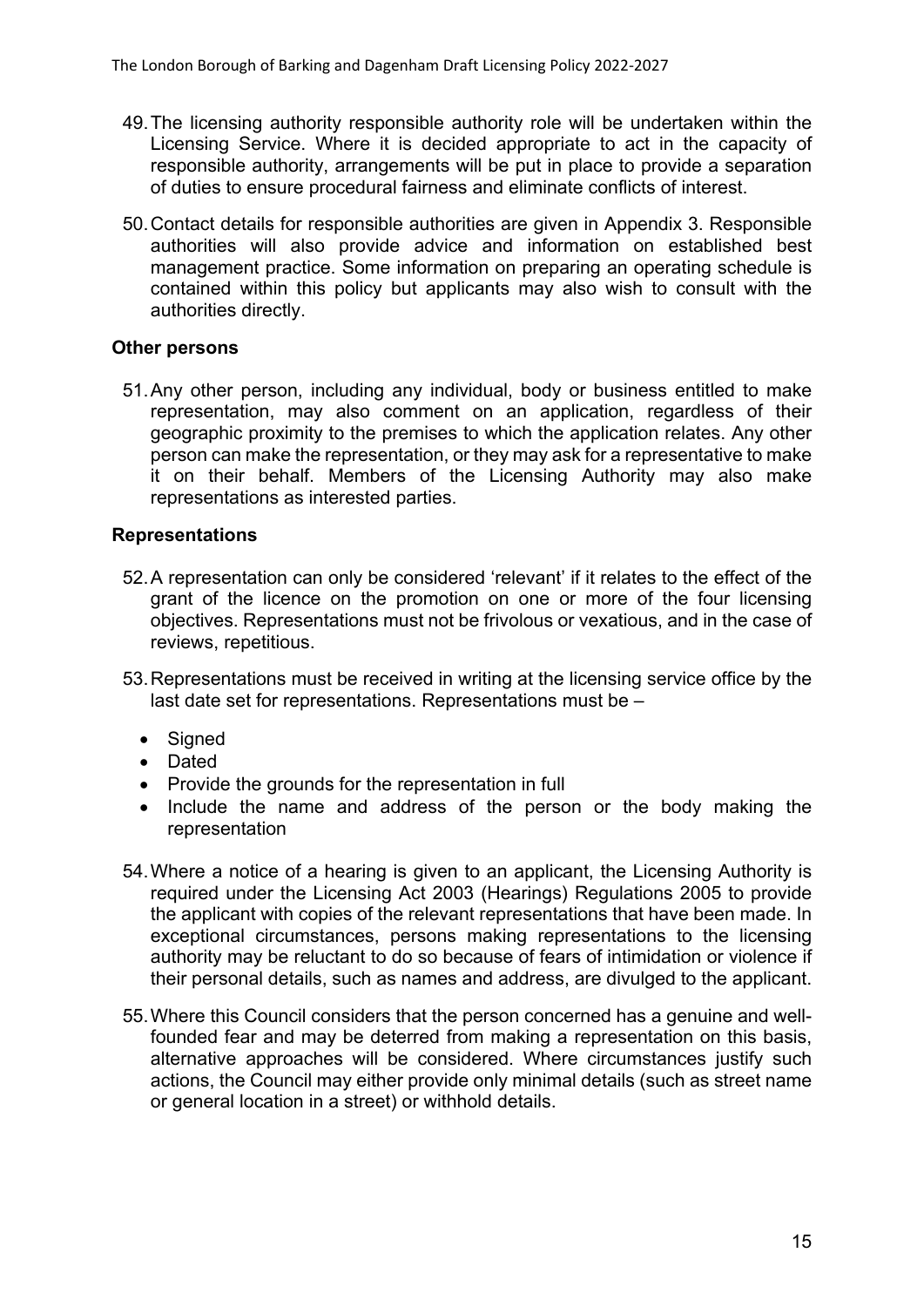# **Conciliation**

56.Where relevant representations are received, the Council offers a conciliation service intended to bring the applicant and 'objectors' together to discuss the application and concerns raised in more detail. Conciliation meetings aim to explore the issues involved with a view to identifying whether a negotiated conclusion may be reached to the satisfaction of all parties involved.

# **Public hearings**

57.It is only when relevant representations are received that a licensing authority may hold a public hearing to determine an application. Where no representations are received, the application must be granted in full, upon the terms, conditions and restrictions sought by the applicant, subject to the mandatory licence conditions and conditions consistent with the steps proposed to be taken by the applicant under the Operating Schedule.

58.When considering applications, the Council will have regard to:

- The Licensing Act 2003 and the licensing objectives
- Government guidance issued under Section 182 of the Licensing Act 2003
- Secondary regulations
- This statement of licensing policy

# **The Licensing and Regulatory Committee**

- 59.In accordance with section 6 of the Licensing Act 2003, the Council's Licensing and Regulatory Committee will form Licensing Sub-Committees to perform all functions relating to licensing.
- 60.The Council will annually appoint 10 members to sit on the Licensing and Regulatory Committee. From this overall membership, any 3 members may sit as a licensing sub-committee to determine contested applications. Only councillors who have received relevant licensing training will take part in decisions on licensing matters.
- 61.Members of the Licensing and Regulatory Committee will not take part in any licensing decisions concerning premises that they have an interest in. A member of the Licensing and Regulatory Committee may not hear an application that is in their own ward, but may observe the meeting as a member of the public.
- 62.At public hearings, members will consider applications on their own merits with all relevant matters taken into account. They will pay particular attention to promoting the licensing objectives and consider whether concerns raised may be alleviated by appropriate conditions, imposed in addition to any which may already be included in the operating schedule.
- 63.The full table of delegation, identifying which decisions will be made by the Licensing Sub-Committee, and which matters will be confirmed or made by council officers through delegated authority, is provided at Appendix 5.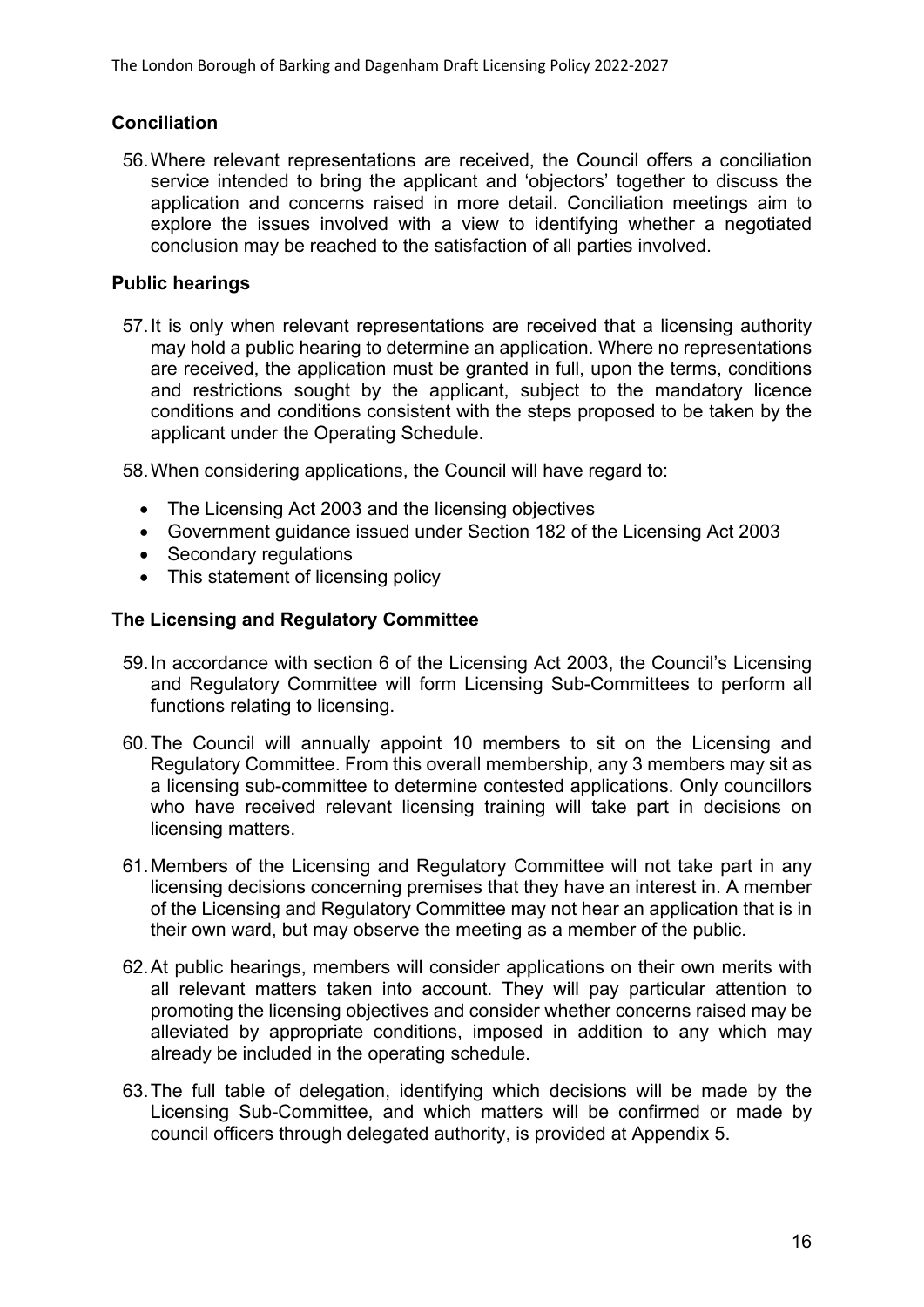# **Licence reviews**

- 64.A review of a premises licence may be called by any responsible authority or other person at any time, where there are relevant concerns relating to the licensing objectives. However, such reviews should, where possible, be supported by evidence to be presented to the licensing authority.
- 65.In addition, a licensing authority must review a premises licence if the premises to which it relates was made the subject of a closure order by the police based on nuisance or disorder, and the magistrates' court has sent the authority the relevant notice of its determination. A review must also be undertaken if the police have made an application for a summary review of a licence on the basis that the premises are associated with serious crime and/or disorder.
- 66.Where possible and appropriate any responsible authority will give early warning to the relevant licence holder of any concerns about problems identified at premises and of the need for improvement.
- 67.No more than one review per premises will normally be permitted from other persons within any 12-month period on similar grounds, except in exceptional and compelling circumstances.
- 68.Applications for review made to this Council will be dealt with fairly at a public hearing in front of a Licensing Sub-Committee. The Sub-Committee will take particularly seriously situations where a licensed premise is used for the following criminal activities:
	- For the sale and distribution of drugs controlled under the Misuse or Drugs Act 1971 and the laundering of the proceeds of drugs crime
	- For the evasion of copyright in respect of pirated or unlicensed films and music, which does considerable damage to the industries affected
	- For prostitution or the sale of unlawful pornography
	- By organised groups of paedophiles to groom children
	- As the base for the organisation of criminal activity, particularly by gangs
	- For the organisation of racist activity or the promotion of racist attacks
	- For unlawful gaming and gambling
	- For the sale of smuggled tobacco and alcohol
	- For knowingly employing a person who is unlawfully in the UK or who cannot lawfully be employed as a result of a condition on that person's leave to enter.
	- For the sale and distribution of illegal firearms

#### **Payment of annual licence maintenance fee**

- 69.All premises licences and club premises certificates issued are subject to an annual maintenance fee. These are payable on the anniversary of the grant of the licence.
- 70.The Act provides for the automatic suspension of any licence or certificate where the fee is not paid on time. The Council will provide a reminder when a fee is due and sufficient time for the payment to be made but, if the money due is not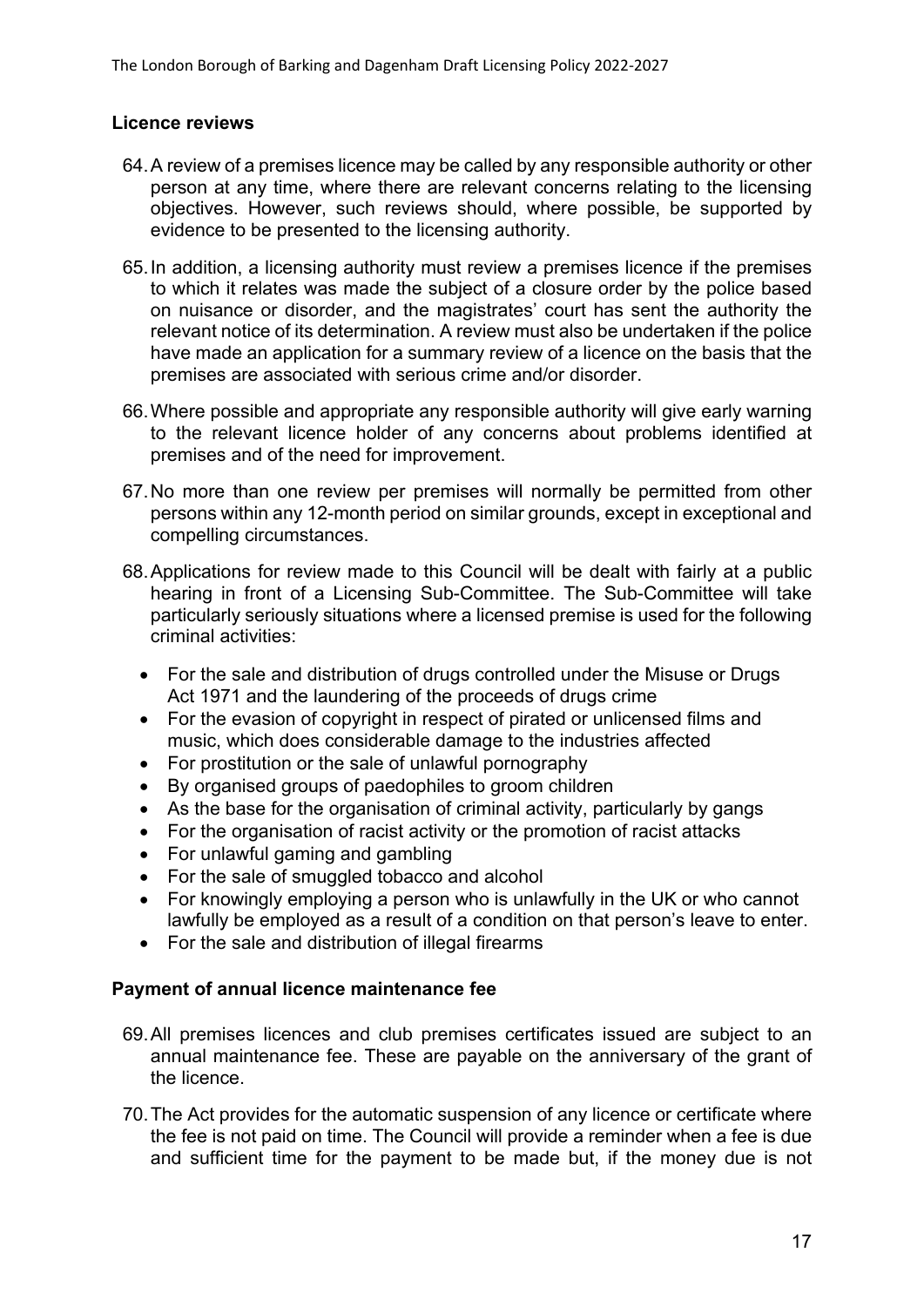received by the date required, the licence will be suspended, and no licensable activities may be provided at the premises until the fee is paid in full.

# **Temporary event notices (TENs)**

- 71.Certain temporary events are not required to be licensed but must be subject of a notification (a 'Temporary Events Notice' (TENS)) given to the Licensing Authority, the Metropolitan Police, and the Council's Environmental Health Service.
- 72. However, while the TENs process is intended to provide a fast-track process for 'one-off' or irregular small scale community events, such occasional activities may still have implications for each of the four licensing objectives. For this reason, both the police and environmental health may give 'counter-notices' if they have concerns about a particular event relevant to the licensing objectives.
- 73.So, although the legislation requires a minimum of ten clear working days' notice to be given (five clear working days' notice in the case of Late Temporary Event Notices), event organisers are encouraged to submit their notification as soon as reasonably practicable to enable the responsible authorities to work with them to identify and reduce the risk to the licensing objectives.
- 74.If TENs must be made with the minimum amount of permitted notice given, it must be understood that the requirements for 10 clear working days' notice means, for example, that TENs intended to cover an event on a Saturday night must be given 3 Fridays prior to this. If the period includes a bank holiday, then the notice given must be extended by 1 working day for each bank holiday falling in the period. The Council has no ability to waive or reduce the legal notification periods.
- 75.TENs are subject to limitations on the numbers of permitted uses of a premises; the numbers of notifications that may be given by a person; and the duration and size of the event. Full information is given in the Guidance Note produced by the Licensing Service.

# **Other Policies, Strategies and Initiatives**

- 76.Before applying, applicants are encouraged to refer to other relevant policies, strategies, and initiatives. Although they may not be directly related to the promotion of licensing objectives, they may have an indirect impact on them. These may include:
	- The Corporate Plan
	- Children and Young People's Plan
	- Health and Wellbeing Strategy
	- Community Safety Strategy
	- Housing Strategy
	- Tobacco Harm Reduction Strategy
	- Flooding Strategy
	- Culture Strategy
	- Education Strategy
	- Our Strategy for Growth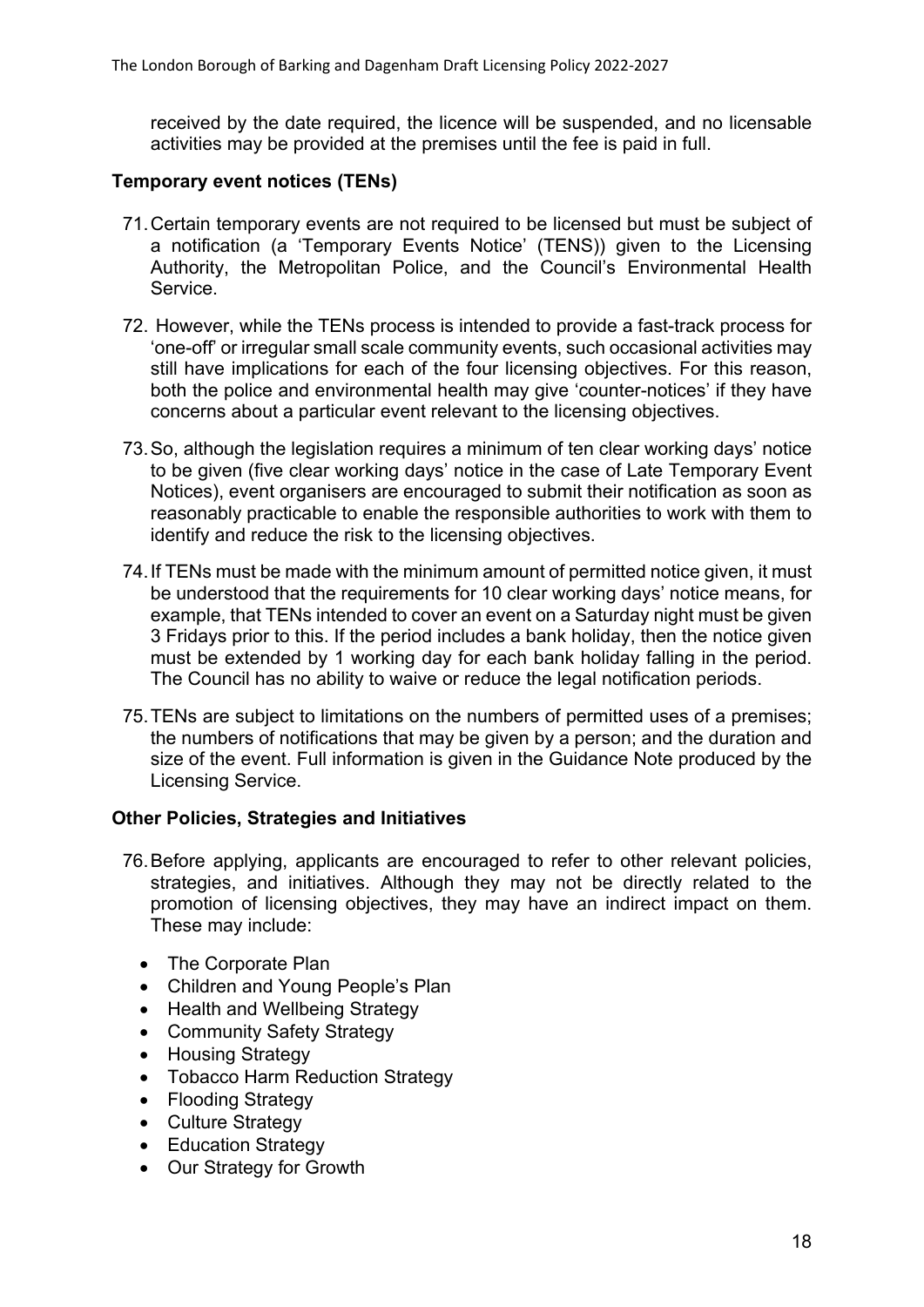The London Borough of Barking and Dagenham Draft Licensing Policy 2022-2027

- Equality and Diversity Strategy
- Voluntary, Community and Social Enterprise Strategy
- Cohesion and Integration Strategy
- Faith Builds Community Policy
- Social Values Policy
- Customer Services Standards
- **Gender Equality Charter**
- Roads and Transport Strategy
- Parking Policy
- Debt Management Policy
- Library Strategy
- Childcare Sufficiency Strategy
- Gambling Policy
- Regulatory Services Policy
- Modern Slavery Strategy

# **The Equality Act 2010**

77.The Equality Act 2010 places a legal obligation on public authorities to have due regard to unlawful discrimination, harassment, and victimisation. This obligation is understood and will be a consideration throughout all licensing process and practice. Barking and Dagenham became the first Council in the country to adopt a Gender Equality Charter on 10 March 2016. The Charter is a commitment on behalf of the Council and our partners to create a fair and just society where people are treated equally, discrimination is tackled and the barriers to achieving equality removed. This policy has been subject of an Equality Impact Assessment accordingly.

#### **Public Spaces Protection Order (PSPO)**

- 78.The Anti-Social Behaviour, Crime and Policing Act 2014 introduced several new tools and powers that can be used by councils and partners to address anti-social behavior (ASB) in their local areas. PSPOs came into force in October 2014 and have been an effective tool to address a range of ASB issues that were identified. The orders allow councils to introduce restrictions on reasonable behavior's that can help improve the quality of life of their residents. As a minimum, each PSPO must set out:
	- What the detrimental activities are
	- What is being prohibited and/or required, including any exemptions
	- The area covered
	- The consequences for breach
	- The period for which it has effect.
- 79.To determine whether the Council will implement a new PSPO or replace an existing PSPO, the Council will follow a full consultation process to understand local partner and residents' views and determine the best way forward.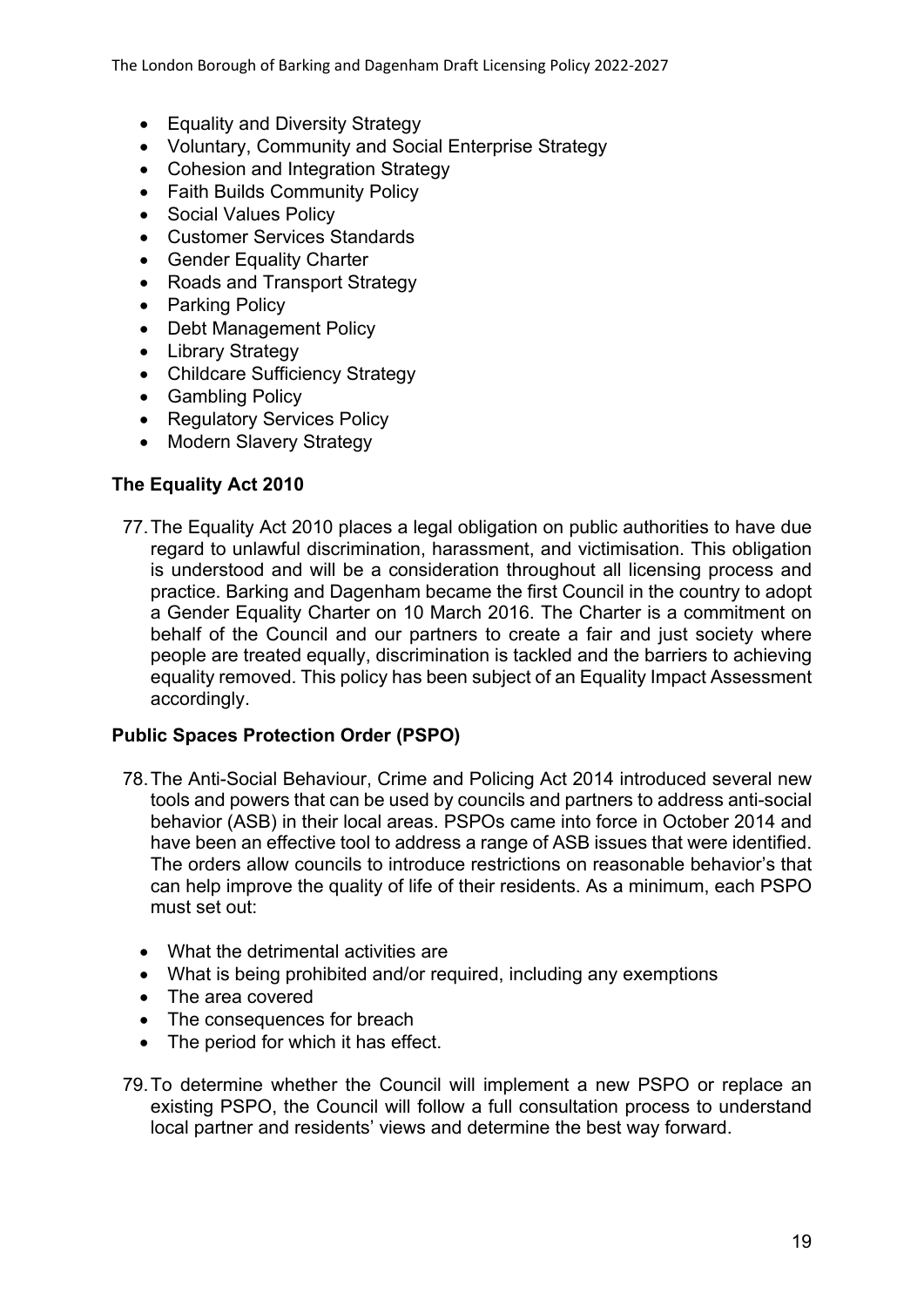- 80.At the time of writing of this policy the Council has 4 PSPOs in place. These are in:
	- Broad Street
	- Barking Town Centre
	- Heathway
	- Dog fouling order

81.More information on local PSPOs can be found on the Council website at <https://www.lbbd.gov.uk/public-spaces-protection-orders-pspos>

# **Planning and Building Control**

- 82.Licensing will be treated separately from planning permission and building control approval. The Licensing Sub-Committee will not be bound by planning restrictions.
- 83.Nor may a licensing authority consider matters of 'need'. It is recognized that there may be confusion about the difference between "need" and the "cumulative impact" of premises on the licensing objectives. "Need" concerns the commercial demand for another pub or restaurant or off-licensed premises. This is not a matter for a licensing authority in discharging its licensing functions or for its statement of licensing policy, and this Council will not take need into account when making decisions on licence applications.
- 84.While it is understood that refusal of a planning consent is not in itself a valid reason for refusal of a licence application, the Council expects that applications for premises licences for permanent commercial premises should normally be from businesses with planning consent for the property concerned.
- 85.It is recommended that applicants for licences consult with planning and building control before a licence application is submitted to see if any other consents may be required. No licensing decision overrides the need for an operator to obtain all necessary lawful consents before commencing licensed operations. Operators should take care to ensure that all relevant consents have been firstly obtained. A premises operation may be restricted by the terms of a lease or other lawful agreement for occupancy and other permissions may be necessary, such as building control approval. Applicants are expected to ensure that such permissions are obtained where necessary.

#### **Sports grounds**

86.Any premises to which the Safety at Sports Ground Act 1974 and associated legislation applies is strictly controlled by the above legislation, and, for the purposes of the Licensing Act 2003, the Safety at Sports Ground Act 1974 will take precedence during the times that such activities controlled under Safety at Sports Ground Act 1974 take place.

#### **'Saturation policy' and cumulative impact**

87.This Council recognises that a concentration of licensed premises, located in close proximity, can have a 'cumulative impact'. The "cumulative impact" refers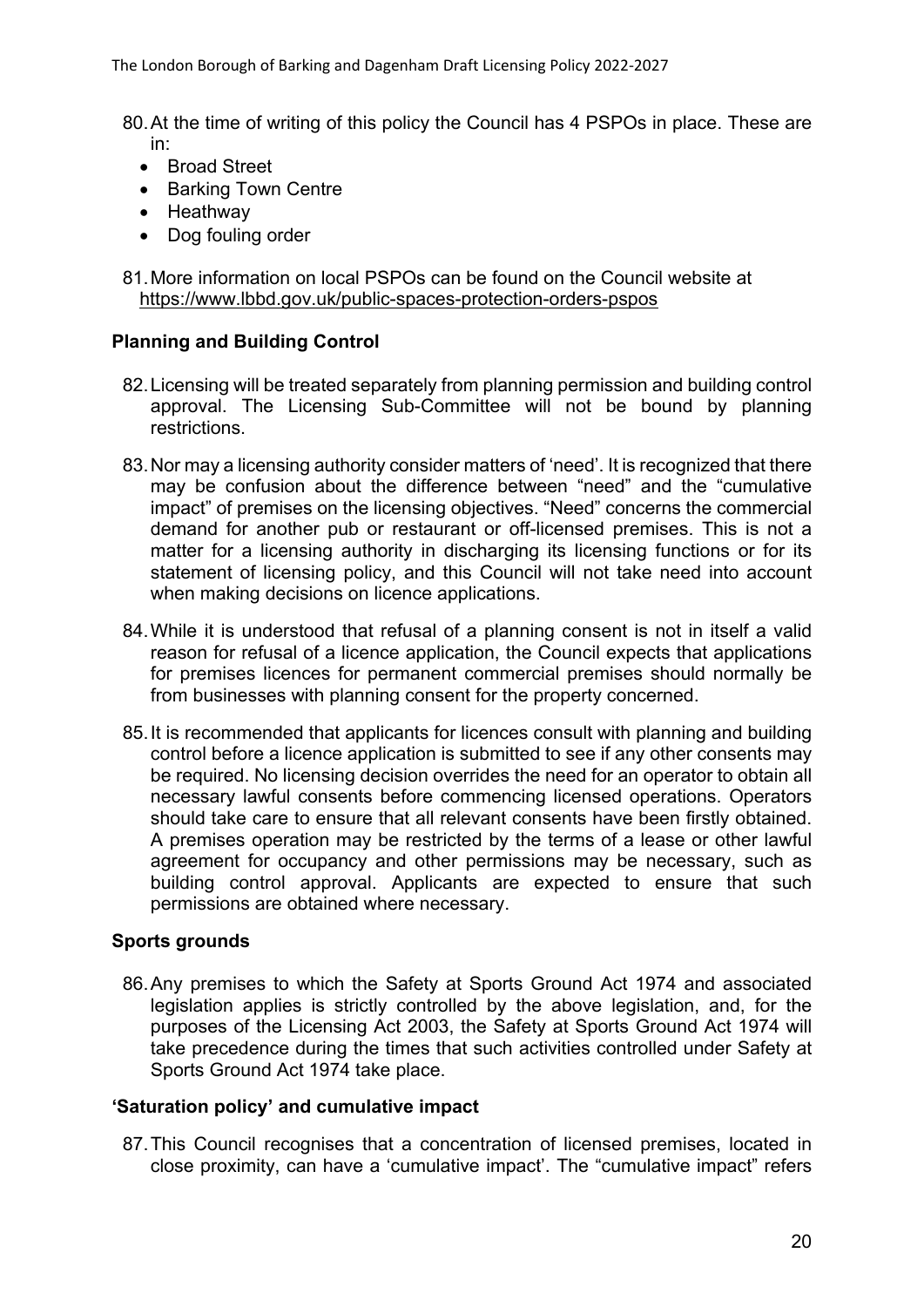to the potential impact on the promotion of the licensing objectives of a significant number of licensed premises concentrated in one area. For instance, an increased number of people passing through an area or congregating in streets during the night can give rise to issues of crime and disorder, anti-social behaviour, noise pollution and other disturbance to residents, together with an increase in littering or fouling. The amenity of residents can be placed under severe pressure without this being attributable to any individual premises.

- 88.The cumulative impact of licensed premises on the promotion of the licensing objectives is a proper matter for a licensing authority to consider in developing its licensing policy statement.
- 89.It is open to a licensing authority to adopt a special policy on cumulative impact if there is evidence that a significant number of licensed premises concentrated in one area is resulting in unacceptable levels of crime and disorder or public nuisance.
- 90.Currently there is insufficient evidence to support that any particular part of this borough suffers from cumulative impact.
- 91.However, the potential for a special policy on 'saturation' remains and the situation will be reviewed if evidence arises or is submitted that indicates that residents are suffering from cumulative impact at any time.
- 92.The cumulative impact of licensed premises in a particular area may be raised as an issue through representations from residents or businesses or a responsible authority. Where 'cumulative impact' is formally raised, consideration may be given to whether any additional licences or substantial variations to existing licences, to increase such aspects as capacity or operating hours, would lead to an unacceptable saturation in an area. The onus will be on the objector to provide evidence that additional licences or the variation of existing licences will produce the cumulative impact claimed.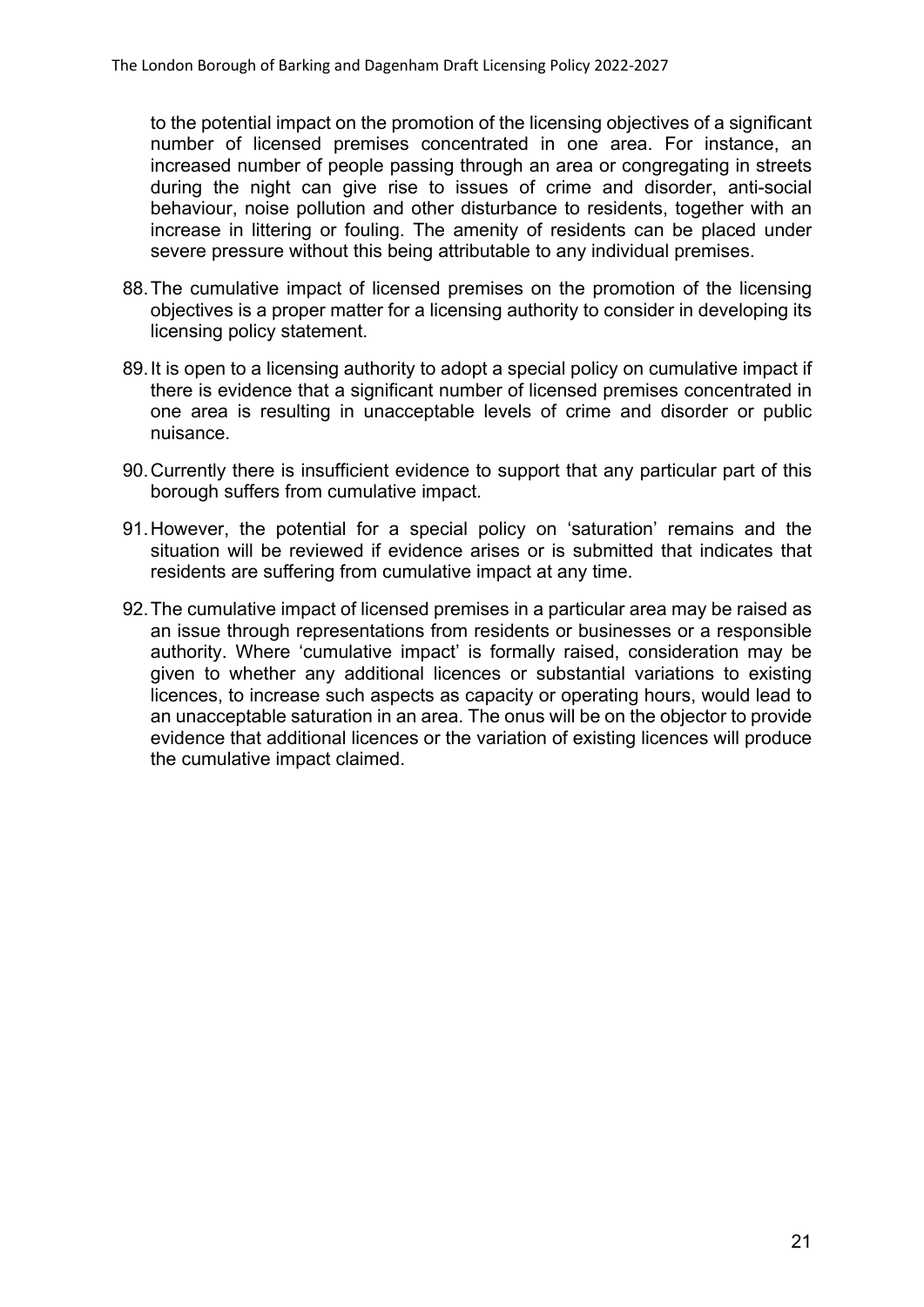# **Section 4 - Preparing an Operating Schedule**

- 93.One of the most important sections of the premises licence application form is the operating schedule. In this part of the form, the applicant is asked after having set out the business proposal, to consider the risks that proposed premises operation offers in respect of each of the four licensing objectives and state what management controls are intended to be taken in mitigation of those risks.
- 94.If the application receives no representations, then it will be granted in full made subject only to the mandatory licence conditions under the Act and to additional licence conditions that reflect the management controls the applicant has stated will be taken to reduce risks, within the operating schedule.
- 95.We will expect that, once issued, the licence terms, conditions and restrictions will be complied with in full. Failure to comply could result in formal enforcement action and / or the loss of the licence. So, it is very important that an applicant for a licence understands the implications of the management controls offered within the operating schedule and is committed to ensuring that these are carried out in full. This is particularly important where the application is being completed by an agent or other person on behalf of the applicant. Once the process is successfully completed the licence holder will be responsible for compliance.
- 96.The following section of this policy is intended to help support the preparation of good operating schedules. It has been compiled in conjunction with the relevant responsible authorities and sets out the joint expectations of the authorities as to the types of considerations that should be taken into account when preparing a thorough risk-assessment and compiling a detailed operating schedule.
- 97. Each section also offers advice on best management practice and model conditions are provided across Appendices 6 and 7 for some of the most common control measures. While each application will be considered on its own merits with all relevant matters taken into account, applicants are asked to have regard to the information offered.
- 98.However, the Council recognises that applicants should know their premises best. The selection of control measures should be based upon a full risk-assessment of the premises proposed method of operation, including the types of events, activities, hours of operation and intended custom group (e.g. age range, numbers, catchment area). The steps proposed to be taken in mitigation of the risks identified should be specifically intended to reduce the identified risk and be reasonable, proportionate and within the applicant's ability to fulfil. Where help is required with developing a good, effective set of management controls we would advise that pre-application discussions are had with the relevant responsible responsibilities (contact details supplied at Appendix 3). The more careful consideration given to risk and how to mitigate that risk, the greater chance of securing a licence without representations being made.
- 99.When an application is submitted, the Council and responsible authorities will expect the operating schedule to demonstrate that suitable and sufficient measures will be implemented and maintained, relevant to the individual style and characteristics of the premises and activities proposed. Where appropriate, it should be made clear whether additional measures will be taken on an occasional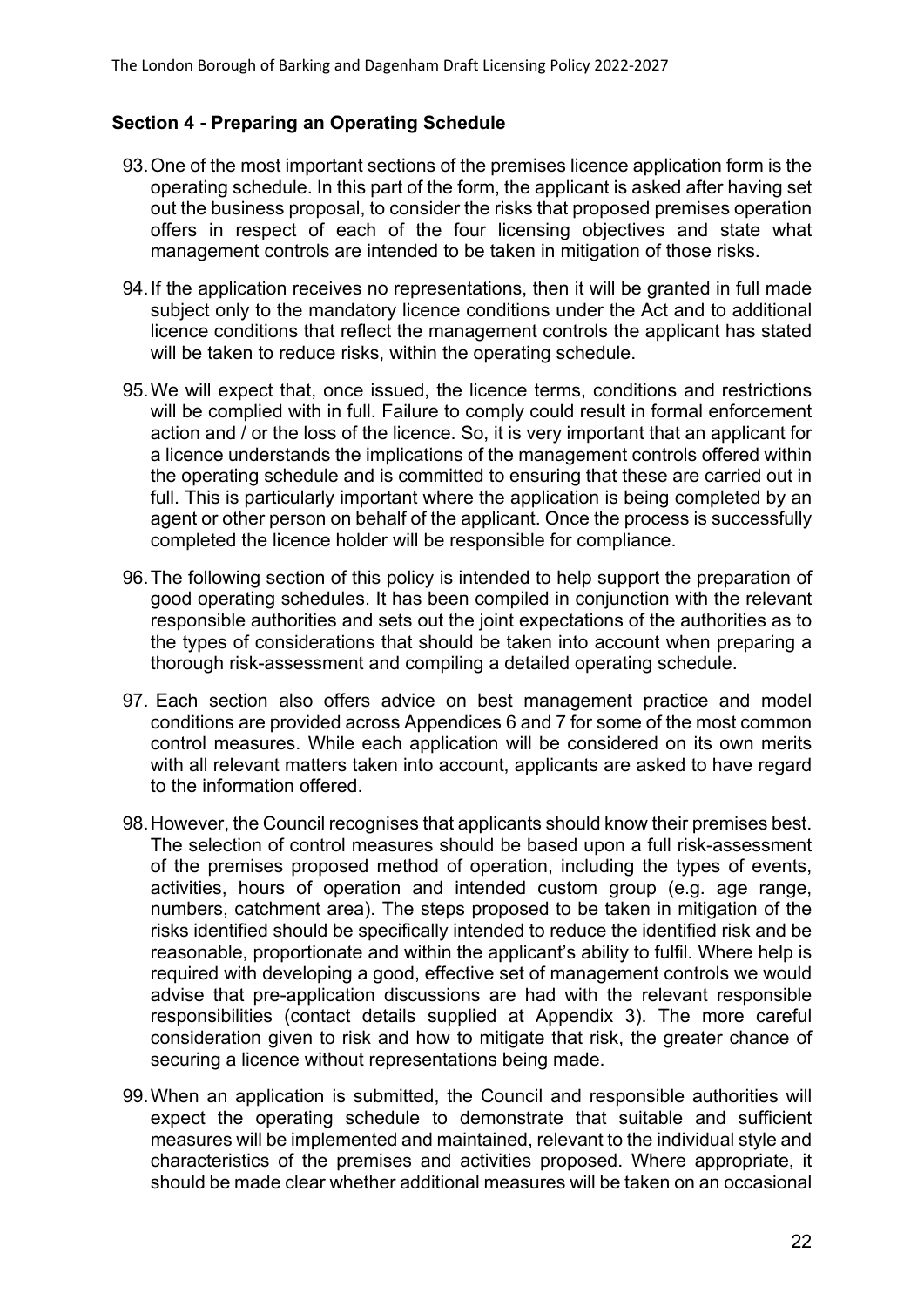or specific basis, such as when a special event or promotion is planned, which is intended to, or likely to attract, larger audiences.

- 100. Although the Council cannot require the risk assessments to be documented (other than where specified under legislation) this is considered good practice. Documented risk assessments can prove a useful tool in the instruction and training of staff, as well as a sound basis for review by the licence holder, (e.g. when making application for variation or in response to changing circumstances / conditions at the premises). Where risk-assessments are documented, it is requested that these are submitted together with any application made, as this gives clear indication of how an operating schedule has been devised.
- 101. This Council welcomes applications for licences and consents that support the borough manifesto / corporate plan. This will not, however, outweigh the need to promote the licensing objectives.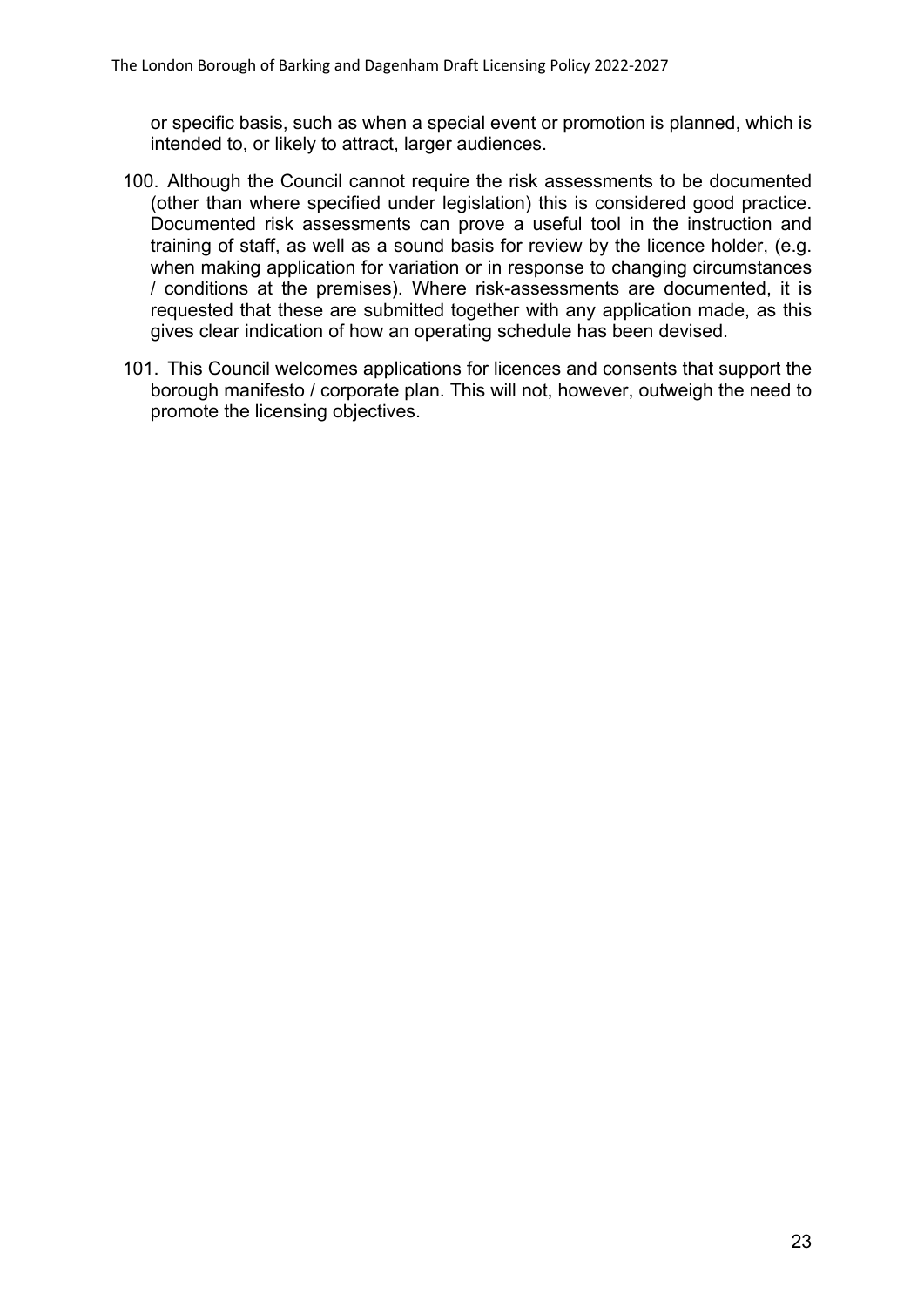# **Section 5 – The Licensing Objectives**

102. This section deals in detail with each of the four licensing objectives:

- The prevention of crime and disorder
- Public safety
- The prevention of public nuisance
- The protection of children from harm
- 103. The intention here is to highlight the types of issues that might be considered when compiling a risk-assessment and operating schedule. Some of the most important issues are covered in more detail. Other potential areas of concern are raised and / or covered by model conditions in the accompanying appendices. Because of the wide variety of premises to which this policy applies, not all control measures are relevant in all circumstances. The control measures suggested are not intended to provide an exhaustive list. Many control measures achieve more than one objective but have not necessarily been repeated throughout. Similarly, applicants will not be required to mention a control measure more than once in their operating schedule.
- 104. In all cases, it is expected that enquiries about the locality will assist applicants when determining the steps that are appropriate for the promotion of the licensing objectives. Pre-application discussions with the relevant responsible authorities are also encouraged to assist applicants in developing their operating schedules.

# **First Licensing Objective – The Prevention of Crime and Disorder**

- 105. This Council is committed to further improving the quality of life for the people of the borough by continuing to reduce crime and the fear of crime and anti-social behaviour.
- 106. Section 17 of the Crime and Disorder Act 1998 introduced a wide range of measures for preventing crime and disorder and imposed a duty on local licensing authorities, the police, and other partner agencies, to consider crime and disorder reduction in the exercise of all their duties. The Licensing Act 2003 reinforces this duty for local authorities.
- 107. The promotion of the prevention of crime and disorder licensing objective places an equal shared responsibility on licence holders to promote this objective.
- 108. Applicants will be expected to demonstrate in their operating schedule that suitable and sufficient measures have been identified and will be implemented and maintained to reduce or prevent crime and disorder inside of and in the vicinity of their premises. Conditions should be targeted on deterrence and preventing crime and disorder.
- 109. When addressing the issue of crime and disorder, the applicant should be able to demonstrate that adequate consideration has been given to the range of factors that impact on crime and disorder. These factors may include:
	- Anti-social behaviour
	- Drunkenness and drugs misuse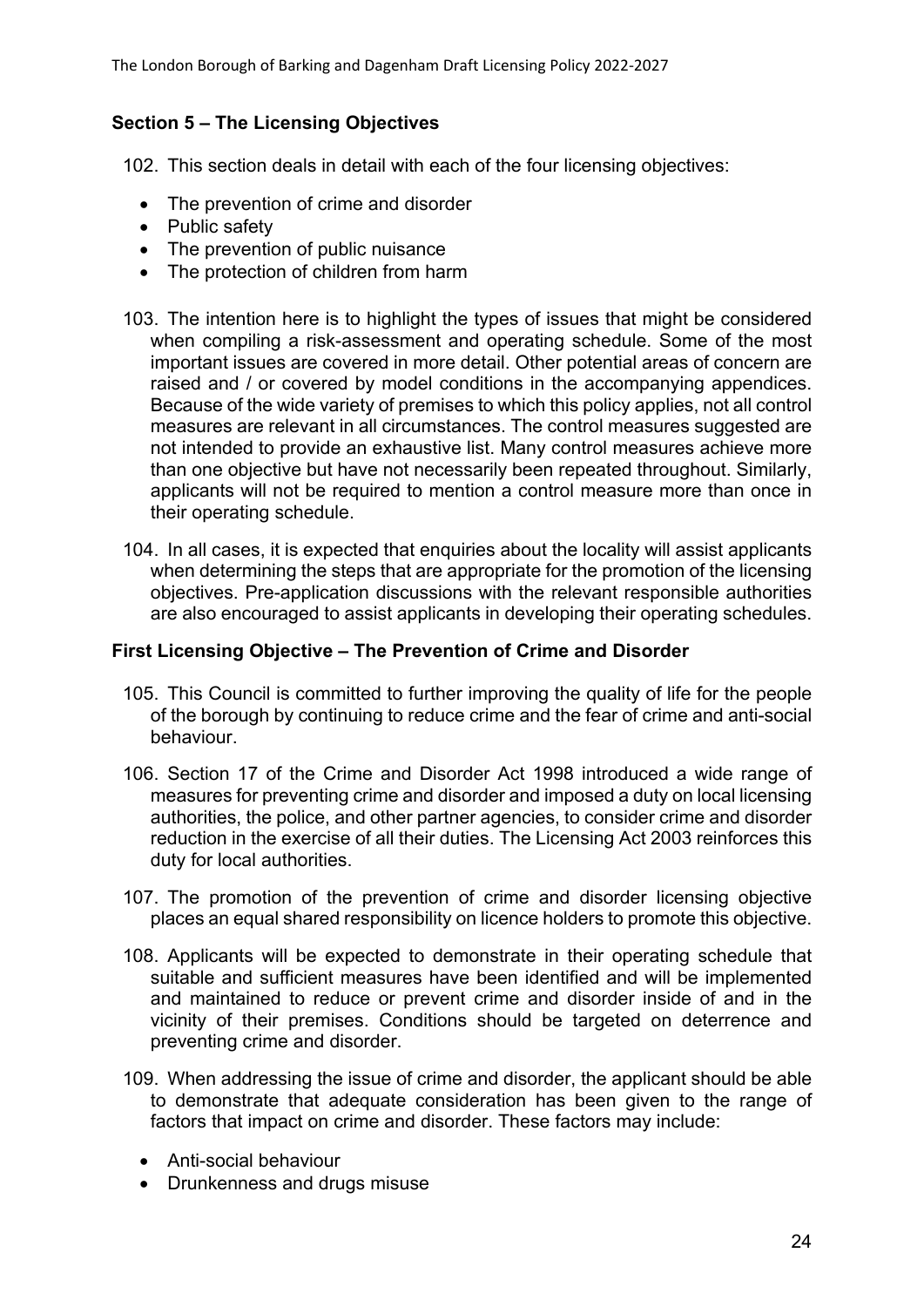The London Borough of Barking and Dagenham Draft Licensing Policy 2022-2027

- Violent behaviour
- The possession of weapons
- Harassment
- Under-age drinking
- Theft (of personal property or alcohol)
- $\bullet$  Illegal working
- 110. The following examples of control measures are suggested to assist applicants who may need to take account of them in their operating schedule. The control measures should be relevant to the particular type of premises and/or activities. The list is not exhaustive, and the examples given will not be applicable in all cases:
	- Effective and responsible management of premises
	- Appropriate numbers of staff with adequate supervision
	- Appropriate authorisation of alcohol sales with personal licence holder present whenever possible
	- Documented and appropriate staff training
	- Carefully considered premises design and layout, including provision of adequate seating
	- The installation, maintenance and use of effective CCTV equipment with a 31 day library of recordings
	- Employment of Security Industry Authority licensed door staff
	- Provision of search wands or arches where appropriate
	- Provision of secure deposit boxes for confiscated items ('sin bins')
	- Provision of toughened or plastic drinking vessels
	- Establishment of an age verification scheme using accredited PASS approved photographic 'proof of age cards' and / or driving licences
	- Adoption of a 'Challenge 25' principle under the age verification scheme
	- Introduction of a last admissions time
	- Establishment of a dispersals policy
	- Adoption of best practice guidance (e.g. Safer Clubbing, the Government's Alcohol Harm Reduction Strategy 'Safe. Sensible. Social.' and other voluntary codes of practice, including those relating to drinks promotions e.g. The Point of Sale Promotions published by BBPA, Security in Design published by BBPA and Drugs and Pubs, published by BBPA)
	- Provision of secure cloakrooms
	- Provision of external lighting
	- Provision of litterbins
	- Membership of local 'Pub watch' schemes or similar collaborative groups is recommended where these exist.

#### **Responsible Management**

111. At all premises, the standard of management provided will be of paramount importance. A good management structure, with clear roles and responsibilities defined, supported by appropriate numbers of trained and supervised staff will provide a solid and stable basis for any successful premises operation.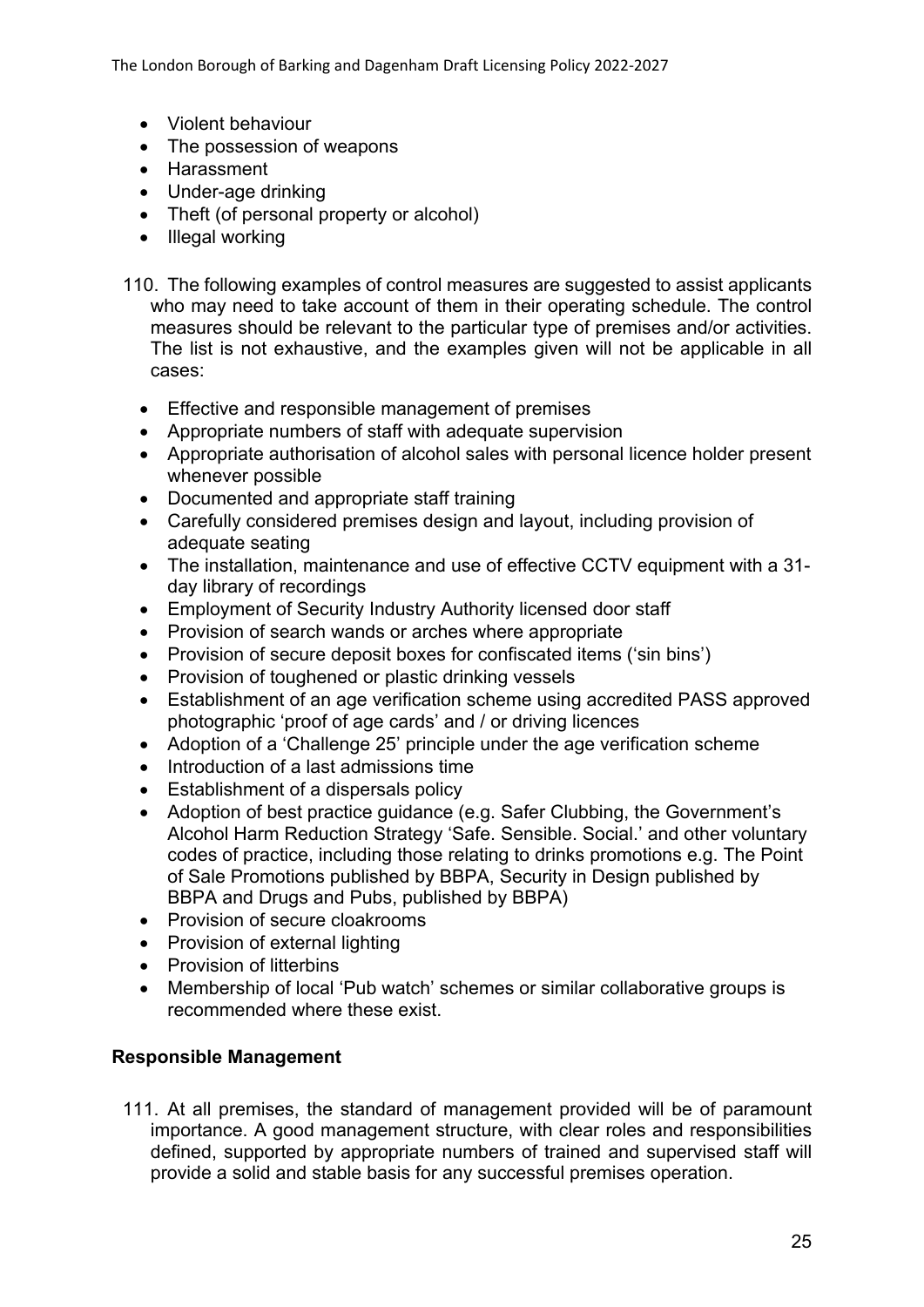# **The role of the Designated Premises Supervisor (DPS)**

- 112. Except for 'qualifying community premises', a trained and qualified designated premises supervisor must be named within the operating schedule for any premises from which alcohol will be sold. The DPS will normally have the day-today responsibility for running the premises under the direction of the premises licence holder and, as such, this key member of the management structure should be present on the licensed premises on a regular basis. If the DPS cannot be present upon the premises throughout the hours of operation consideration must be given to who should be authorised to act in this role in their absence.
- 113. The DPS will also be responsible for authorising alcohol sales and should have an established process of authorisation in place for all staff engaged in alcohol sales. The DPS will hold a personal licence, however, the Council would strongly encourage the DPS to undergo additional training, and to have experience commensurate with the nature and style of entertainment provided and the capacity of the premises.
- 114. For this reason, these elements should be specifically considered and addressed within an applicant's operating schedule.
- 115. Note: Community premises may apply, under certain circumstances for an exemption to appoint a DPs. Where such application is made, this will be considered on a case-by-case basis.

#### **Working in partnership**

116. It is this Council's and the partner authorities' intention to work together with and support responsible operators. Working in partnership presents the best opportunity to ensure that licensed venues and facilities in Barking and Dagenham are well managed and may operate in a safe and secure manner. Together, we will often support, advice and assistance but will expect that premises management and front of house security (where this is in place) work in co-operation with local authority officers, the police, and other partner agencies in circumstances where any concerns may arise.

#### **CCTV**

- 117. CCTV installation makes a significant contribution to ensuring a safe environment in licensed premises. Consideration to the installation of CCTV is urged in all circumstances. Advice on installation and operation is available. CCTV provides security and peace of mind and can provide invaluable evidence in the event that an incident occurs.
- 118. All CCTV systems must be properly designed, installed, commissioned and maintained by a CCTV Installer in accordance with the Information Commissioner's (ICO) CCTV Code of Practice pursuant to the Data Protection Act first introduced in 2000, so that each and every CCTV system is "Fit for Purpose" by the Licensee for their premises and for the Police and Crown Prosecution Service (CPS) should CCTV evidence be required from a reported incident.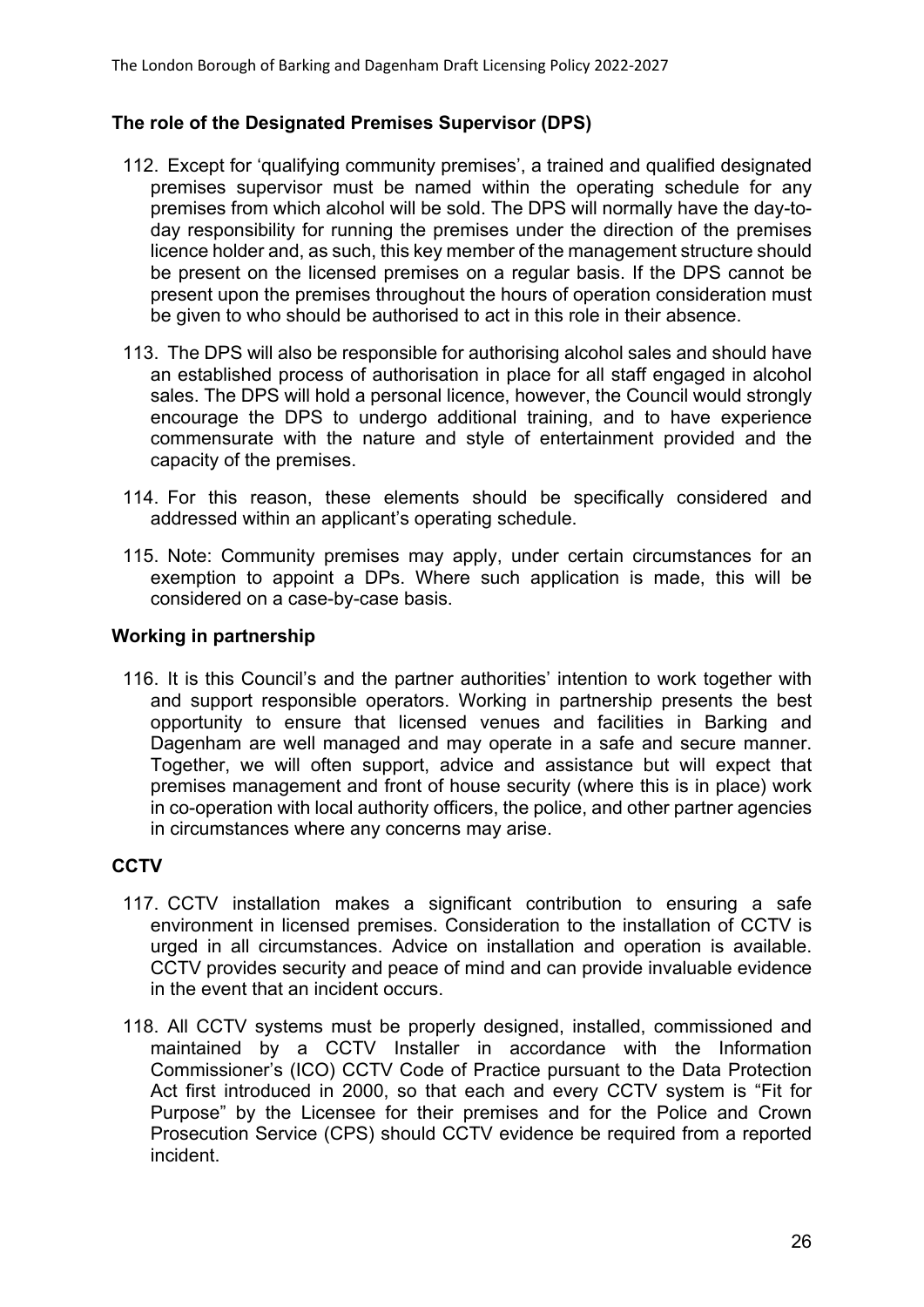119. Where CCTV is installed then licence holders should ensure that there is a person present upon the premises who is trained in its operation at all times.

# **Hire of premises to third parties and 'promoted events'**

- 120. A recent growing concern has been with the hire of premises by third parties and the use of premises not normally used for the provision of licensable activities for private and / or promoted events.
- 121. It is advised that no premises are hired out to third parties unless a diligent and 'robust' booking procedure is put into place which establishes the identity of the proposed user and verifies and records their full contact details; the nature, timing and duration of the event that is proposed; and the arrangements.
- 122. It should be understood that the licensee retains responsibility for events staged in their premises and for any problems that may arise even when hired out to third parties. The licensee should always have senior staff present overseeing any external hire of the premises.

#### **Illegal Working**

123. The prevention of crime includes the prevention of immigration crime including the prevention of illegal working in licensed premises. Licensing authorities work with immigration officials and the police, in respect of these matters. Licence holders are required in law to carry out right to work checks on all staff employed at licensed premises. A condition requiring that a copy of any document checked as part of a right to check are retained at the premises would be good practice.

#### **Illicit Goods on Licensed Premises**

- 124. The public expects and deserves to know the products they buy at licensed premises are genuine and sourced from reputable suppliers. Illicit tobacco and alcohol products present a real and substantial risk to public health due to their low price and the risk of toxins. To support the objectives of the Licensing Act 2003, the London Borough of Barking and Dagenham Trading Standards fulfils the statutory duty for local weights and measures authorities to enforce the following provisions:
	- Trade Marks Act 1994 in relation to counterfeit cigarettes and illicit alcohol
	- General Product Safety Regulations 20054 in particular, in relation to firesafety cigarettes
	- Consumer Protection from Unfair Trading Regulations 2008 in relation to misleading and unfair business practices, including the placing on sale of illegal goods
	- Tobacco and Related Products Regulations 2016 in relation to non-UK labelled/ standard tobacco products.
- 125. In addition, Trading Standards enforces the food traceability and safety provisions of the Food Safety Act 1990 and Food Regulations 2004 in relation to illicit alcohol.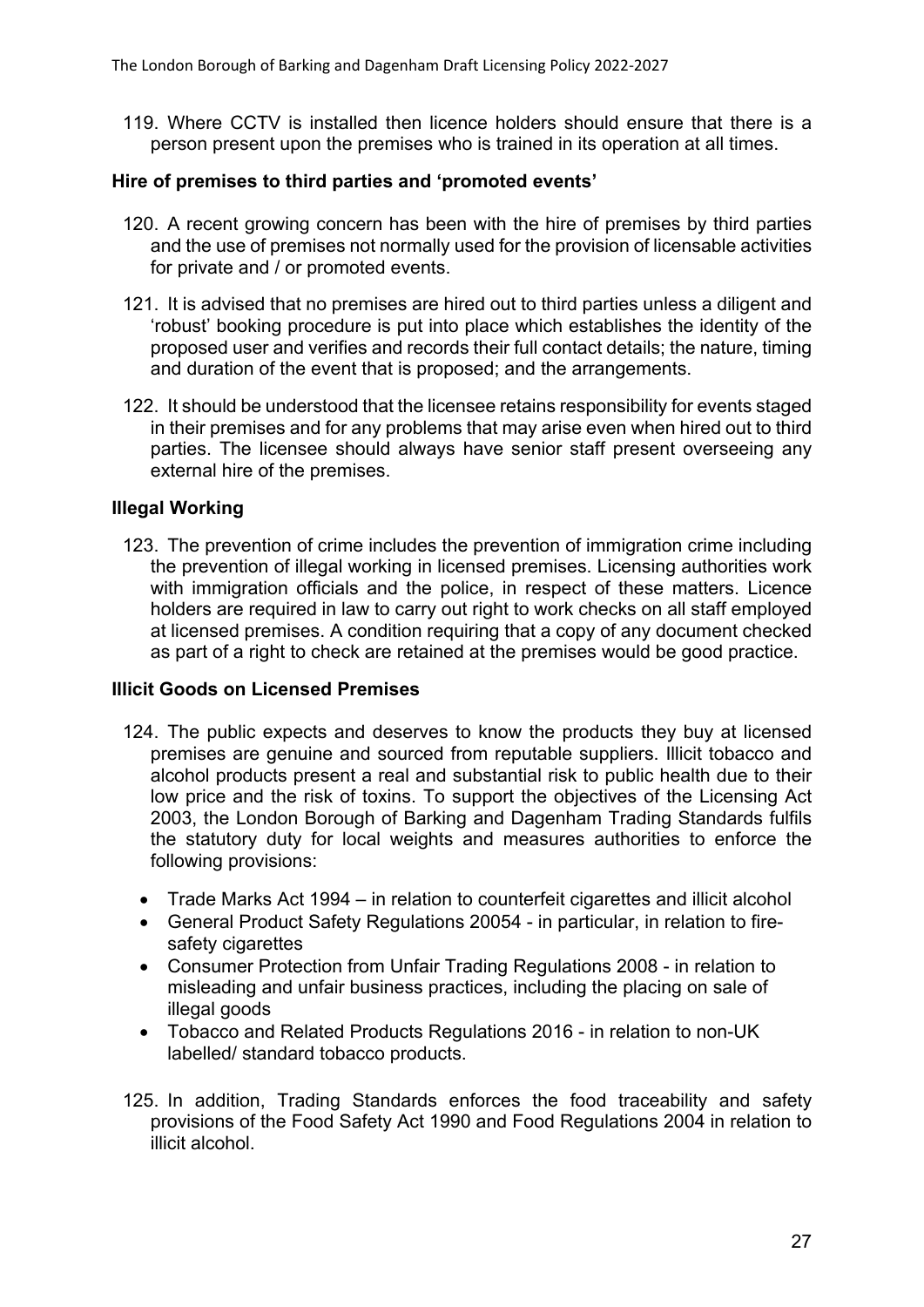- 126. Trading Standards conduct regular unannounced enforcement visits to licensed premises to detect the presence of illicit goods.
- 127. It is an offence under section 144 of the Licensing Act 2003 for a license holder, designated premises supervisor, or any person who works at licensed premises, to allow the presence of smuggled goods on the premises. In addition, statutory guidance makes clear that where licensed premises are being used for the storage of smuggled tobacco and/or alcohol, review procedures should be used with revocation of the licence seriously considered.
- 128. It is the responsibility of the licence holder and designated premises supervisor to ensure illicit products are not present. This may include regular bag checks of staff and monitoring of CCTV. All goods must be bought from reputable wholesalers and be accompanied by complete numbered receipts listing the name and address of the wholesaler. Receipts must be kept in an ordered manner and be available for inspection. Where illicit goods are found on licensed premises both prosecutions and license reviews may be instituted in accordance with London Borough of Barking and Dagenham's enforcement policy.

# **Businesses buying alcohol from wholesalers**

- 129. Since 1 April 2017 businesses that sell alcohol to the public have been required to ensure that the UK wholesalers, they buy alcohol from have been approved by HMRC under the Alcohol Wholesaler Registration Scheme (AWRS). They will need to check the wholesaler's Unique Registration Number (URN) against the HMRC online database.
- 130. If a business is found to have purchased alcohol from an unapproved wholesaler, they may be liable to a penalty or could even face criminal prosecution and have their alcohol stock seized.

#### **The Second Licensing Objective – Public Safety**

- 131. The Council is committed to ensuring that the safety of any person visiting or working in licensed premises is not compromised. Licence holders have a responsibility to ensure the safety of those using their premises. To this end, applicants will be expected to demonstrate in their operating schedule that suitable and sufficient measures have been identified and will be implemented and maintained to ensure public safety, relevant to the individual style and characteristics of their premises and events.
- 132. A number of matters should be considered in relation to public safety. These may include
	- Fire safety
	- **Ensuring appropriate access for emergency services**
	- Good communication with local authorities and emergency services, for example communications networks with the police and signing up for local incident alerts
	- Ensuring the presence of trained first aiders on the premises with appropriate first aid kits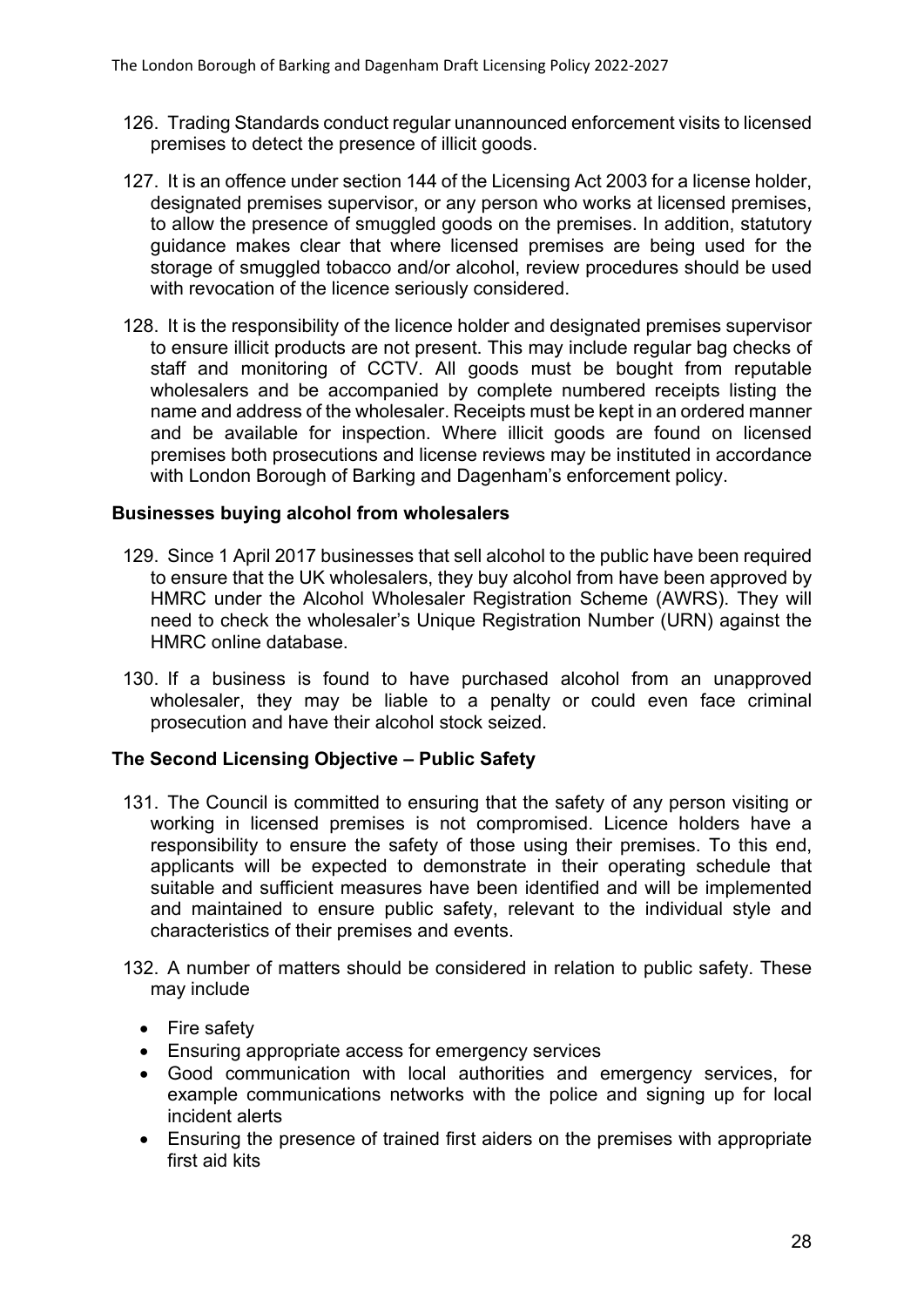- Ensuring the safety of persons when leaving the premises (for example good information on local late-night transport)
- Ensuring appropriate and frequent waste disposal, particularly of glass bottles
- Ensuring appropriate limits on the maximum capacity of the premises
- Considering how CCTV on the premises is best deployed upon the premises
- The use of special effects in clubs and events
- Safe evacuation
- 133. The measures that are appropriate to promote public safety will vary between premises. This will be affected by the type of use of the premises; its age, design and layout, including means of escape; the customer profile; hours of operation and the nature of the licensable activities to be provided.
- 134. The following examples of control measures are given to assist applicants who may need to take account of them in their operating schedule, having regard to their particular type of premises and/or activities. The list is not exhaustive and the examples given will not be applicable in all cases.
	- Suitable and sufficient risk assessments
	- **Effective and responsible management of premises**
	- Provision of a sufficient number of people employed or engaged to secure the safety of the premises and patrons
	- Employment of Security Industry Authority licensed door staff
	- Appropriate instruction, training, and supervision of those employed or engaged to secure the safety of the premises and patrons
	- Adoption of best practice guidance (e.g. Guide to Fire Precautions in Existing Places of Entertainment and Like Premises, The Event Safety Guide)
	- Provision of effective CCTV in and around premises
	- Maintenance of clear, unobstructed, and available escape routes with clear signage provided
	- Provision of toughened or plastic drinking vessels
	- Implementation of crowd management measures
	- Provision of food and a good range of soft drinks to reduce the potential for excessive consumption of alcohol Provision of adequate seating
	- Ensure all areas of the premises can be properly monitored
	- Proof of regular testing (and certification where appropriate) of procedures, appliances, systems etc. pertinent to safety
	- External lighting
	- Arrangements with reputable cab companies for customers
	- Customer safety and welfare
	- Counter-terrorism awareness training

# **Safe permitted capacity**

135. The maximum permitted occupancy capacity for premises and events is an important factor in the promotion of the four licensing objectives within 'on sales' premises. This factor is considered important not only for the purpose of fire and other emergency situations but to ensure the comfort and welfare of customers and staff. We expect the issue of occupancy capacity to be considered and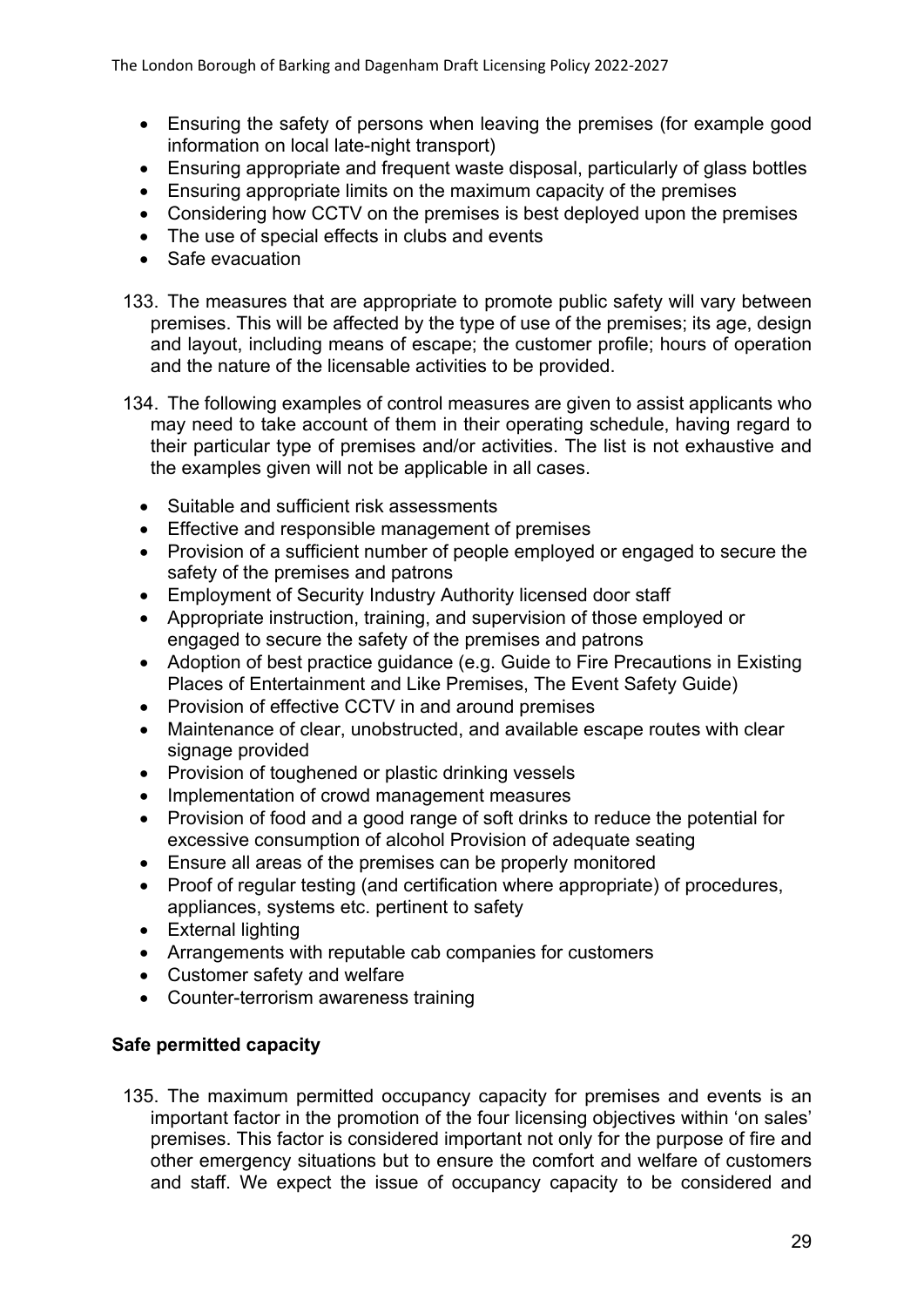addressed, where necessary, within an applicant's operating schedule. In appropriate instances, we will agree a maximum occupancy capacity, based on the applicant's assessment within their operating schedule.

- 136. The design and layout of premises are important in determining capacity, as is the availability and size of exits within recommended travel distances. Other factors should also be considered when assessing the appropriate capacity for premises or events. These factors may include:
	- The nature of the premises or event
	- The nature of the licensable activities being provided
	- The internal layout of the premises including the provision or removal of such items as temporary structures, such as a stage, or furniture
	- The number of staff available to supervise customers both ordinarily and in the event of an emergency
	- The customer age profile
	- The attendance by customers with disabilities, or whose first language is not English
	- Availability of suitable and sufficient sanitary accommodation
	- Nature and provision of facilities for ventilation
- 137. The agreement to a capacity for premises or events should not be interpreted as a requirement to also provide permanent monitoring arrangements such as door staff, attendance clickers or maintenance of attendance records. It is recognised that the person in charge at the premises can often readily assess the capacity of premises without resort to such measures. However, where the capacity is likely to be reached (such as on known busy evenings) and particularly where a special event or promotion is planned, the applicant will be expected to detail the additional arrangements that will be put in place to ensure that the capacity of the premises is not exceeded or localised overcrowding may occur in any internal area.

#### **Minimum alcohol price**

138. It is a mandatory licence condition that no alcohol may be on sale for less than the duty price. Any premises offering alcohol for sale at less than duty price, will, in effect, be operating outside their licence and committing an offence under section 136 of the Licensing Act. This may also result in a licence review or closure order.

#### **Availability of small measures**

139. To help reduce excessive drinking, it is a mandatory licence condition that where wine, beer, cider, gin, rum, vodka, or whisky are sold or supplied for consumption on on-licensed premises they are available in 125ml, half pint, and 25ml or 35ml measures as appropriate. To allow this to take place prices for smaller measures should be included in price lists, on menus, and electronic point of sale devices. In addition, licensees should make sure correctly stamped measures (i.e. half pint stamped glasses, stamped lined wine glasses, stamped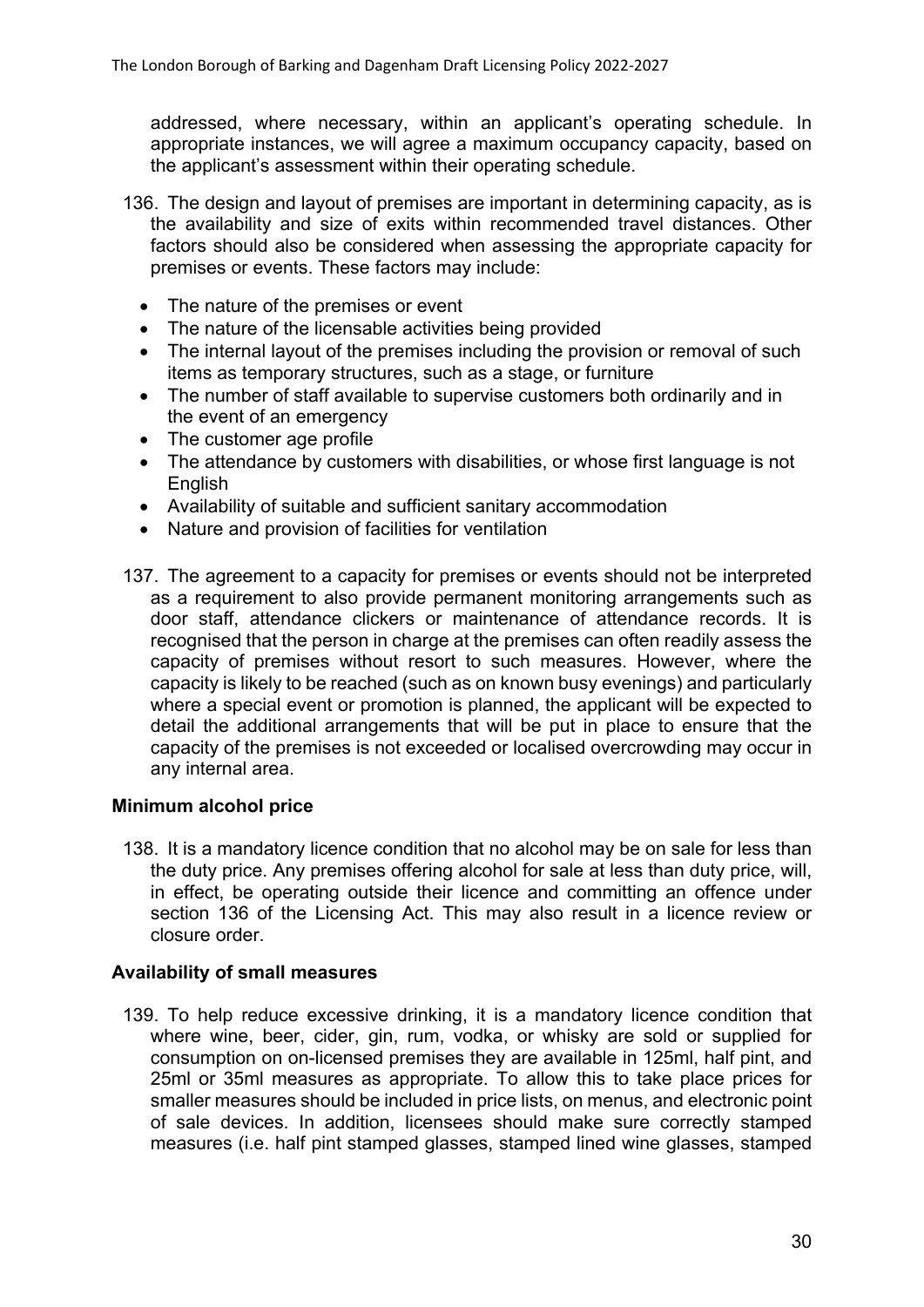"thimble" measures or optics) are available to serve 125ml, half pints and/or 25ml, 35ml. This condition does not apply where only pre-packed alcohol is supplied.

# **Safe for all**

140. Our aim is that all venues in Barking and Dagenham should be safe and secure, free from discrimination and enjoyed by all. To this end there are several initiatives that this Authority supports and would recommend to operators

# **Women's Safety Charter**

- 141. The Women's Safety Charter was created by the Mayor of London in order to make London a city where all women feel confident and welcome at night. It forms part of the Mayor's Tackling Violence Against Women and Girls Strategy and London's commitment to the UN Women Safe Cities and Safe Public Spaces global initiative.
- 142. To support the Women's Night Safety Charter, we ask all organisations that operate at night to sign-up to some simple pledges. These are:
	- Nominate a champion in your organisation who actively promotes women's night safety
	- Demonstrate to staff and customers that your organisation takes women's safety at night seriously, for example through a communications campaign
	- Remind customers and staff that London is safe, but tell them what to do if they experience harassment when working, going out or travelling
	- Encourage reporting by victims and bystanders as part of your communications campaign
	- Train staff to ensure that all women who report are believed
	- Train staff to ensure that all reports are recorded and responded to
	- Design your public spaces and workplaces to make them safer for women at night
- 143. A toolkit has been produced in conjunction with the Good Night Out Campaign which offers simple ideas, inspiration, information and resources to help organisations meet the seven pledges. It advises on possible courses of action, some changes that may need to be made and how organisations can upskill their staff.
- 144. More information is available on the Mayor's web site. Contact details are provided in Appendix 1.

# **Ask Angela & WAVE training**

145. Supporting the Charter, the Metropolitan Police is working with venues across London to help prevent and reduce sexual violence and vulnerability. As part of this, the safety initiative 'Ask for Angela' is being rolled out to bars, clubs and other licensed businesses across London. At venues where this initiative has been adopted, people who feel unsafe, vulnerable or threatened can discreetly seek help by approaching venue staff and asking them for 'Angela'. This code-phrase will indicate to staff that they require help with their situation and a trained member of staff will then look to support and assist them. This might be through reuniting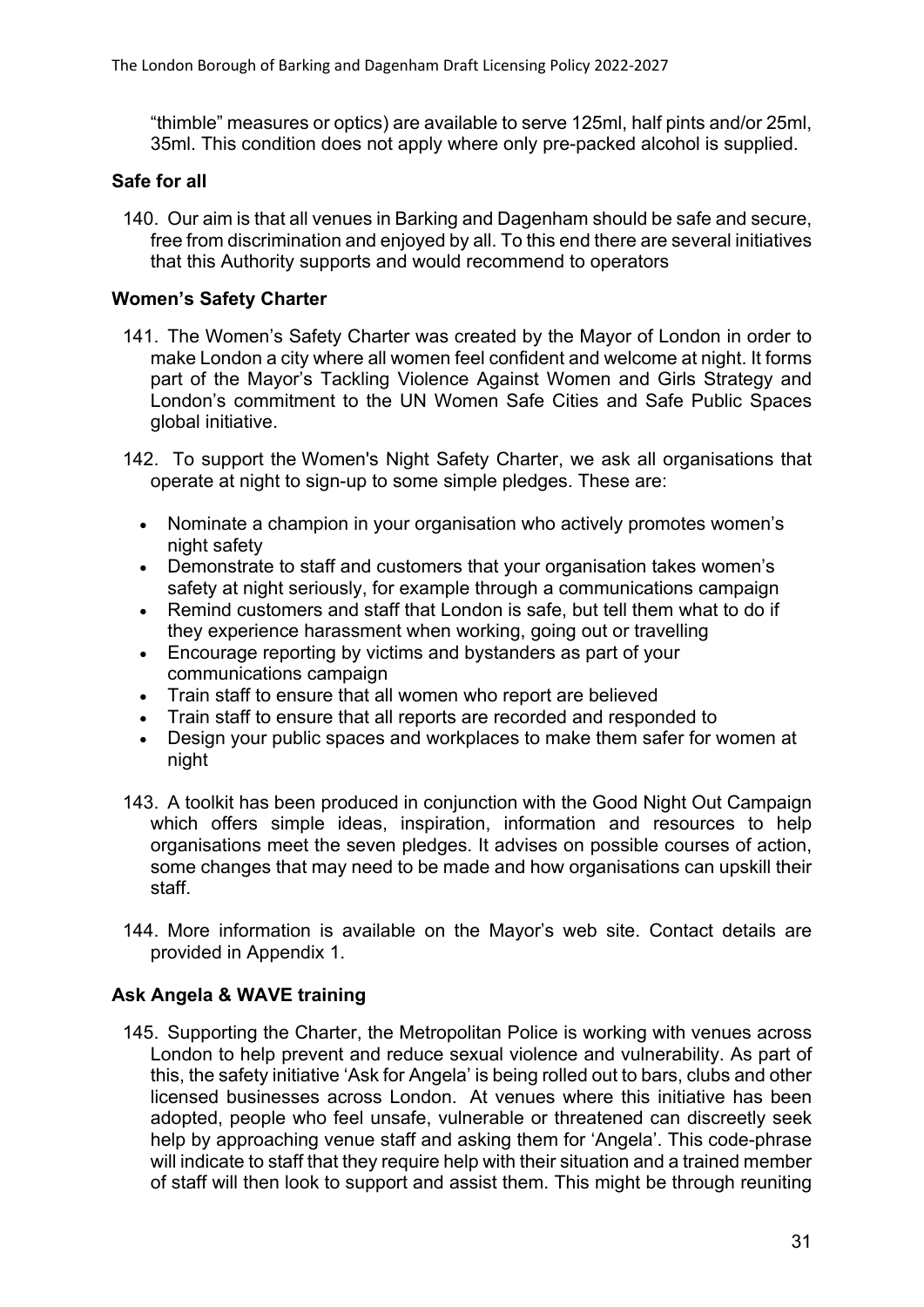them with a friend, seeing them to a taxi, or by calling venue security and/or the police.

- 146. Venues that support 'Ask for Angela' have been given Welfare and Vulnerability Engagement (WAVE) training. Delivered by the Met's licensing officers and the Safer Sounds Partnership, it gives staff the ability to help customers who may be in a situation that makes them vulnerable or unsafe.
- 147. We encourage licence holders to find out more about this scheme and sign up and support it at licensed premises. Contact details for the Safer Sounds Partnership in Appendix 1.

# **Ask for Clive**

- 148. Ask for Clive is a charity that partners with venues to promote inclusion and to create welcoming environments for the LGBT+ community, working directly with local communities and venues and collaborating with law enforcement on training and reporting initiatives.
- 149. Operators that adopt Ask for Clive are required to
	- Put stickers on their door to let people know that 'Everyone is Welcome Here' and that discrimination will not be tolerated
	- Train staff (using a briefing pack provided) so they may deal with circumstances where discrimination or hate crime is observed or reported.
- 150. Again, contact details are provided in Appendix 1.

#### **Ensuring safe departure**

- 151. Good public transport is essential in order that people can leave licensed premises safely and also vacate the surrounding areas quickly without causing a disturbance or nuisance to residents. Transport may be a consideration in determining licence applications. It is expected applicants will take account of public transport provision when deciding on the detail of their applications particularly in relation to the arrival and dispersal of larger capacity events and venues.
- 152. It is also important to ensure there is adequate lighting provided outside of premises particularly on paths leading to and from premises and in car parks.

#### **Covid-19**

153. At the time of writing of this revision of the policy, society is coming to terms with living with covid-19. Operators are reminded to be aware of the continued risks to public health posed by the pandemic. Appropriate risk-assessments must be undertaken and re-assessed at regular intervals to ensure safe, secure venues are provided. Regard must be had to any changes in published government guidance.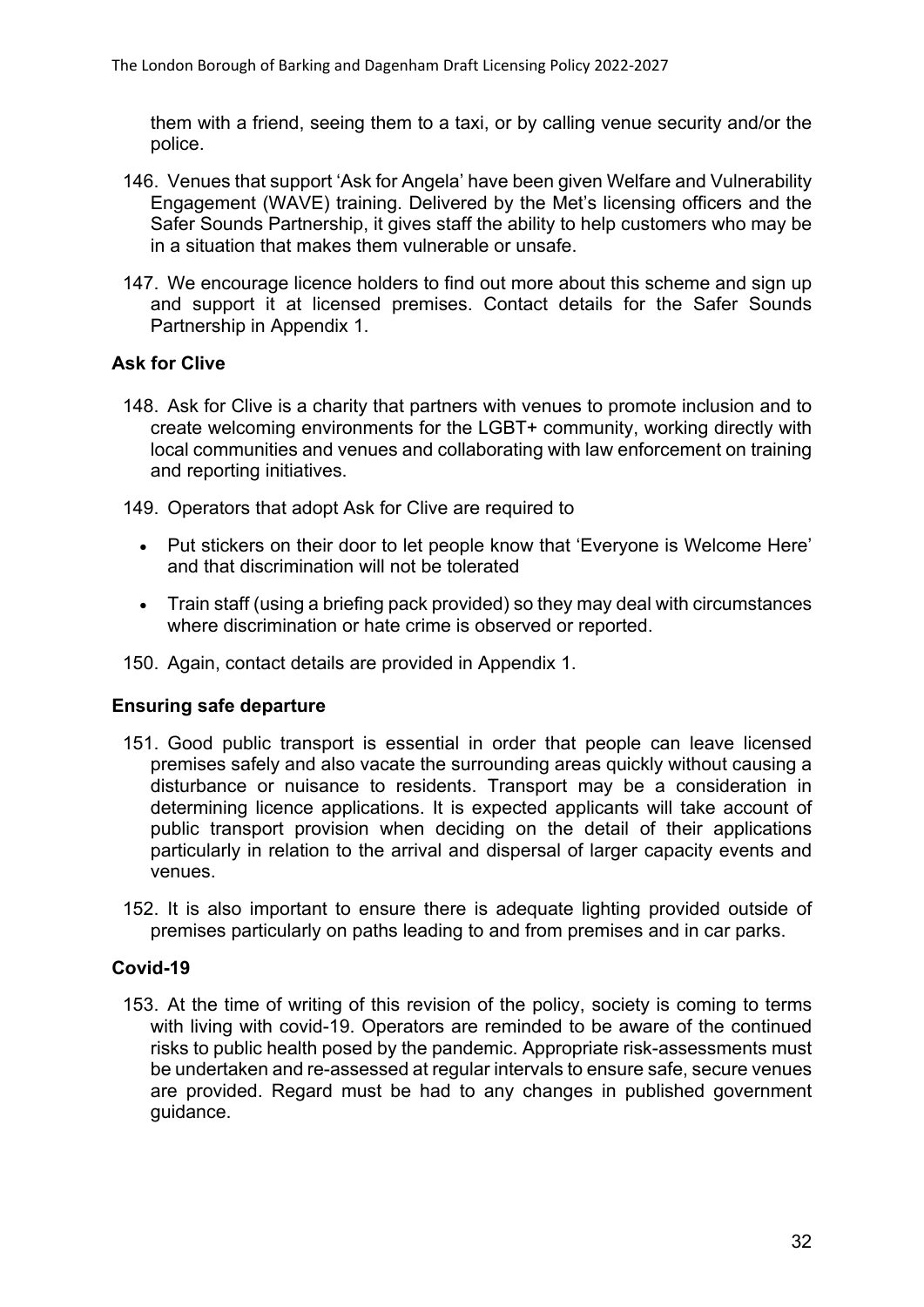# **Security and Terrorism**

- 154. In advance of the introduction of the 'Protect Duty' and particularly, as licensing operators have explored ways of expanding business operations onto the high street, considerations around security and terrorism have become of increasing importance. In recognition of this, Counter-Terrorism Policing have produced the ACT Awareness e-learning tool, a new counter-terrorism product designed for all UK based organisations and individuals. It provides nationally accredited, corporate counter-terrorism guidance to help industry better understand and mitigate against current terrorist methodology.
- 155. A link to the web site giving more details is provided in appendix 1. The training incorporates the following e-learning modules:
	- Introduction to terrorism
	- Identifying security vulnerabilities
	- How to identify and respond to suspicious behaviour
	- How to identify and deal with a suspicious item
	- What to do in the event of a bomb threat
	- How to respond to a firearms or weapons attack

# **The Third Licensing Objective – The Prevention of Public Nuisance**

- 156. When determining licence applications this Authority is conscious of the need to strike a balance between what may be the conflicting needs of our residents and those of our business community. We must ensure our residents can peacefully enjoy their homes and environment whilst also encouraging responsible and positive investment and economic growth.
- 157. Therefore, this Council as Licensing Authority will not grant applications that do not promote the prevention of public nuisance licensing objective. We expect the operation of licensed premises not to unreasonably interfere with the personal comfort or amenity of immediate neighbours or the nearby community.
- 158. It is important to note that Public Nuisance can include low-level nuisance, perhaps affecting a few people locally, as well as larger scale nuisance affecting the whole community.
- 159. In determining applications when relevant representations have been received for new and varied licences, regard will be made to
	- the location of premises.
	- $\bullet$  the type and construction of the building
	- the likelihood of nuisance and disturbance to the amenity of nearby residents by reason of noise from within the premises, or as a result of people entering or leaving the premises or from individuals or groups of customers gathered outside (e.g., in order to smoke).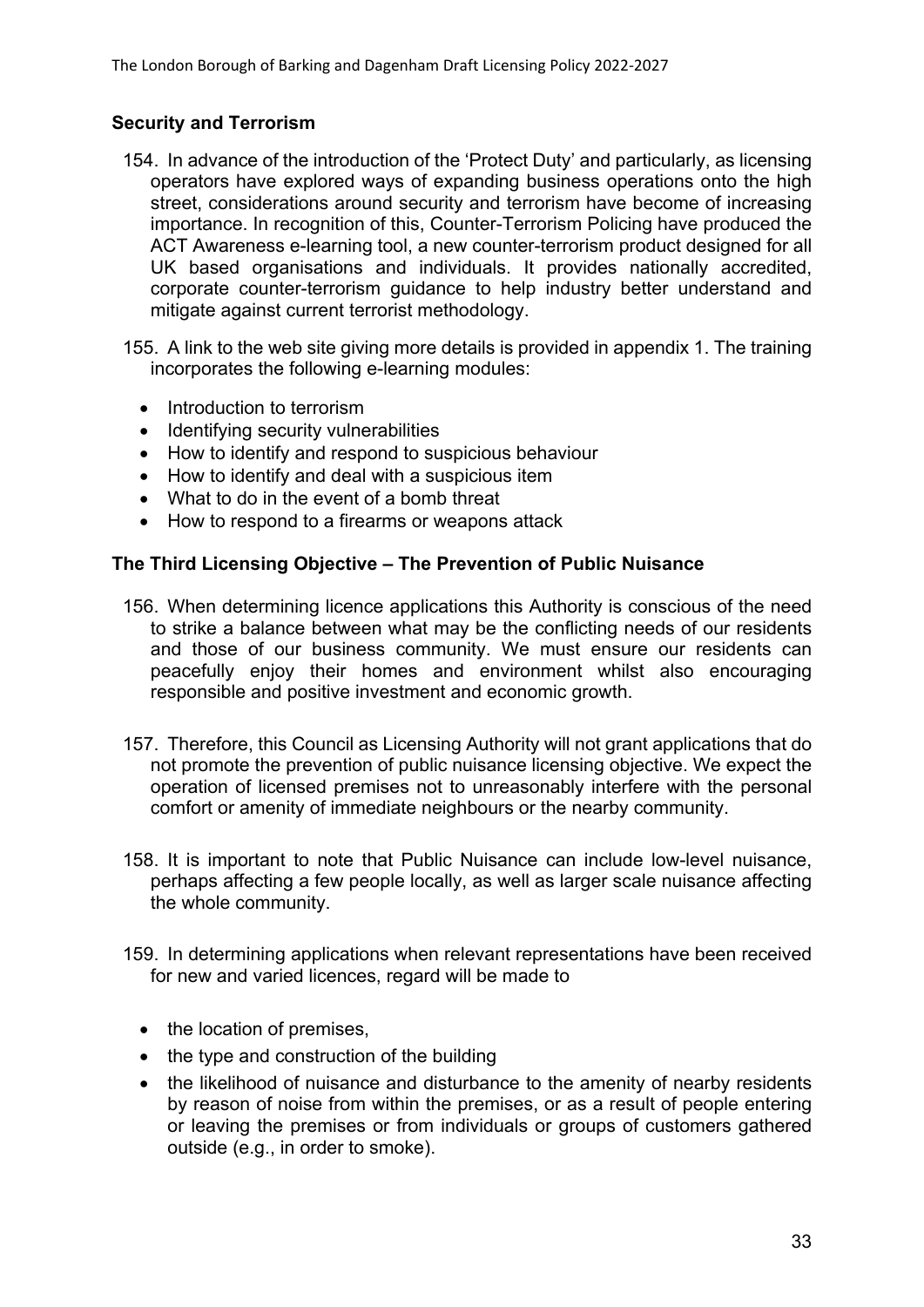160. New licences applications or for the extension in size of licensed premises submitted by way of a variation, providing relevant representations have been received, should not normally be granted if the premises will use amplified or live music and operate within or abutting known noise-sensitive premises containing residential accommodation except that occupied by staff of the licensed premises. A requirement may be imposed on new licences that entertainment noise shall not be clearly audible in any residence. Noise originating from within licensed premises should not normally affect those nearby. In such cases, applicants will be encouraged to provide an acoustic report proving that there will be no noise breakout from the premises likely to cause a public nuisance to persons living or working near the licenced premises.

# **Outside areas**

161. The need for social distancing due to the covid-19 pandemic has seen an increase in the use of outside areas for alcohol consumption, food and in some cases entertainment. While this has assisted business operation in many cases the use of outside areas will raise the potential for nuisance and disturbance caused to local residents and visitors to the area. Premises operators are reminded to ensure that all external areas are properly managed with regard had to others. Consideration should be given in particular to the appropriate permitted hours of operation of these areas. Operators should also note that the placing of furniture on the public highway requires separate consent. Currently a pavement licensing scheme operates in law until September 2022.

#### **The Fourth Licensing Objective – The Protection of Children from Harm**

- 162. The protection of children from harm is a most important issue. It is hoped that family friendly premises will thrive, but the risk of harm to children remains a paramount consideration when determining applications.
- 163. The general relaxation in the 2003 Act giving accompanied children greater access to licensed premises is a positive step, aimed at bringing about a social change in family friendly leisure. Clearly this relaxation places additional responsibilities upon licence holders. However, it is also recognised that parents and others accompanying children also have responsibilities.
- 164. The protection of children from harm includes the protection of children from moral, psychological, and physical harm and in relation to the exhibition of films, or transmission of programmes or videos, this includes the protection of children from exposure to strong language and sexual expletives. In certain circumstances children are more vulnerable and their needs will require special consideration. Examples would include where topless bar staff, striptease, lap, table or pole dancing, performances involving feigned violence or horrific incidents, feigned or actual sexual acts or fetishism, or entertainment involving strong and offensive language are provided. This vulnerability includes their susceptibility to suggestion, peer group influences, inappropriate example, the unpredictability of their age and the lack of understanding of danger.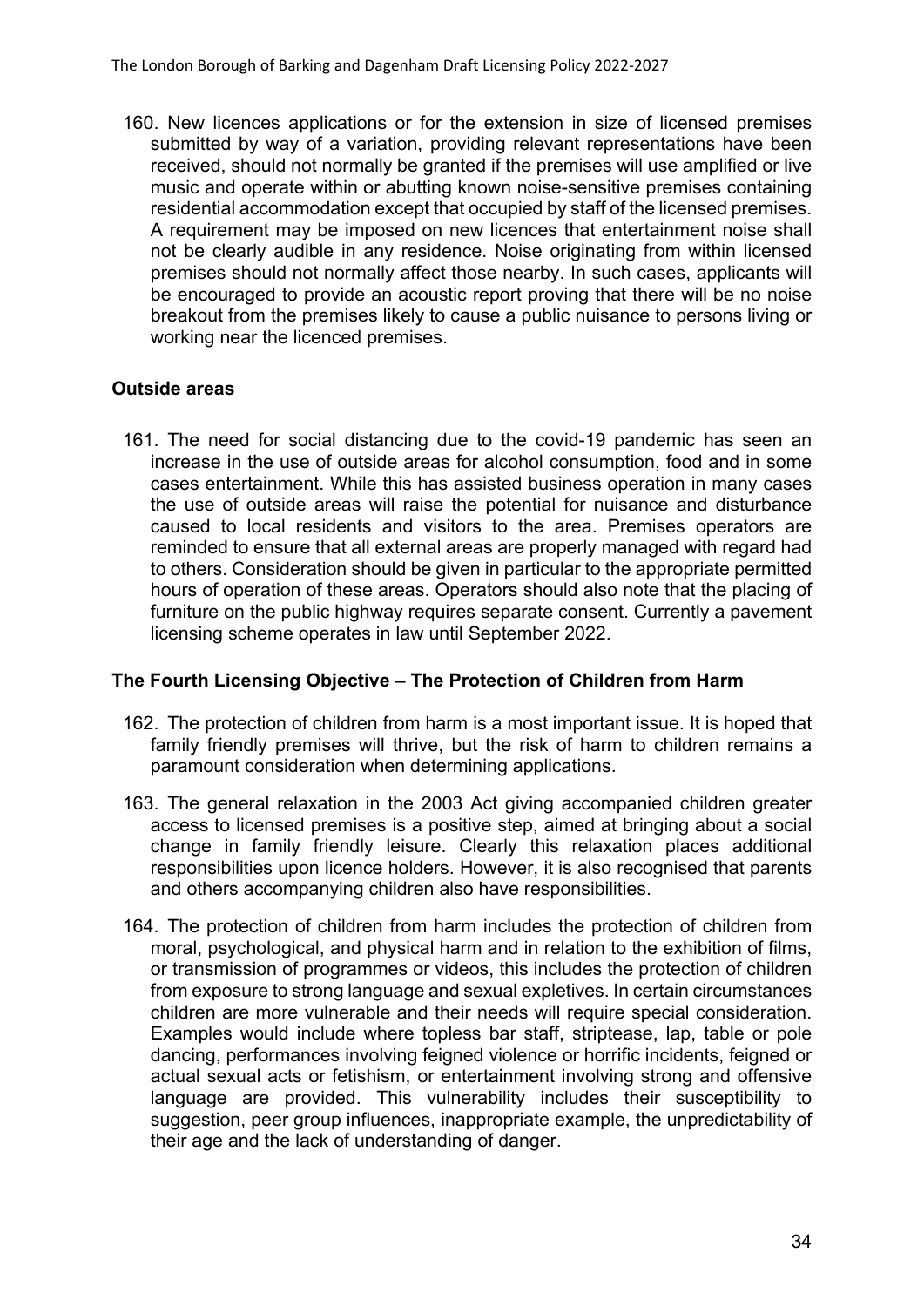- 165. Premises which are classed as Sexual Entertainment Venues (SEV) are separately licensed under the Local Government (Miscellaneous Provisions) Act 1982 and are subject to additional regulation to protect children from harm.
- 166. Council considers that, on the one hand, there should be no presumption of giving children access or, on the other hand, no presumption of preventing their access to licensed premises. The Council has no intention of imposing conditions requiring the admission of children and where no licensing restriction is necessary, admission of children will remain entirely a matter for the discretion of the individual licensee or club.
- 167. Applicants must be clear in their operating schedules about the activities and times at which activities will take place upon the premises to help determine when it is not appropriate for children to be present. Applicants will also be expected to demonstrate in their operating schedule that suitable and sufficient measures have been identified and will be implemented and maintained to protect children from harm, relevant to the individual style and characteristics of their premises and events.
- 168. Whilst children may be adequately protected from harm by the action taken to protect adults, they may also need special consideration and no policy can anticipate every situation. When addressing the issue of protecting children from harm, the applicant should demonstrate that those factors that impact on harm to children have been considered. Areas that will give particular concern in respect of children include:
	- Where entertainment or services of an adult or sexual nature are commonly provided
	- Where there have been convictions of members of the current staff at the premises for serving alcohol to minors or with a reputation for underage drinking
	- With a known association with drug taking or dealing
	- Where there is a strong element of gambling on the premises
	- Where the supply of alcohol for consumption on the premises is the exclusive or primary purpose of the services provided at the premises.
- 169. The following examples of control measures are given to assist applicants and are amongst the most essential that applicants should take account of in their operating schedule, having regard to their particular type of premises and/or activities. The list is not exhaustive and the examples given will not be applicable in all cases.
	- Effective and responsible management of premises
	- Employment of Security Industry Authority licensed door staff
	- Provision of a sufficient number of people employed or engaged to secure the protection of children from harm
	- Appropriate instruction, training, and supervision of those employed or engaged to secure the protection of children from harm
	- Adoption of best practice quidance (Public Places Charter, The Portman Group Code of Practice on the Naming, Packaging, and Promotion of Alcoholic Drinks)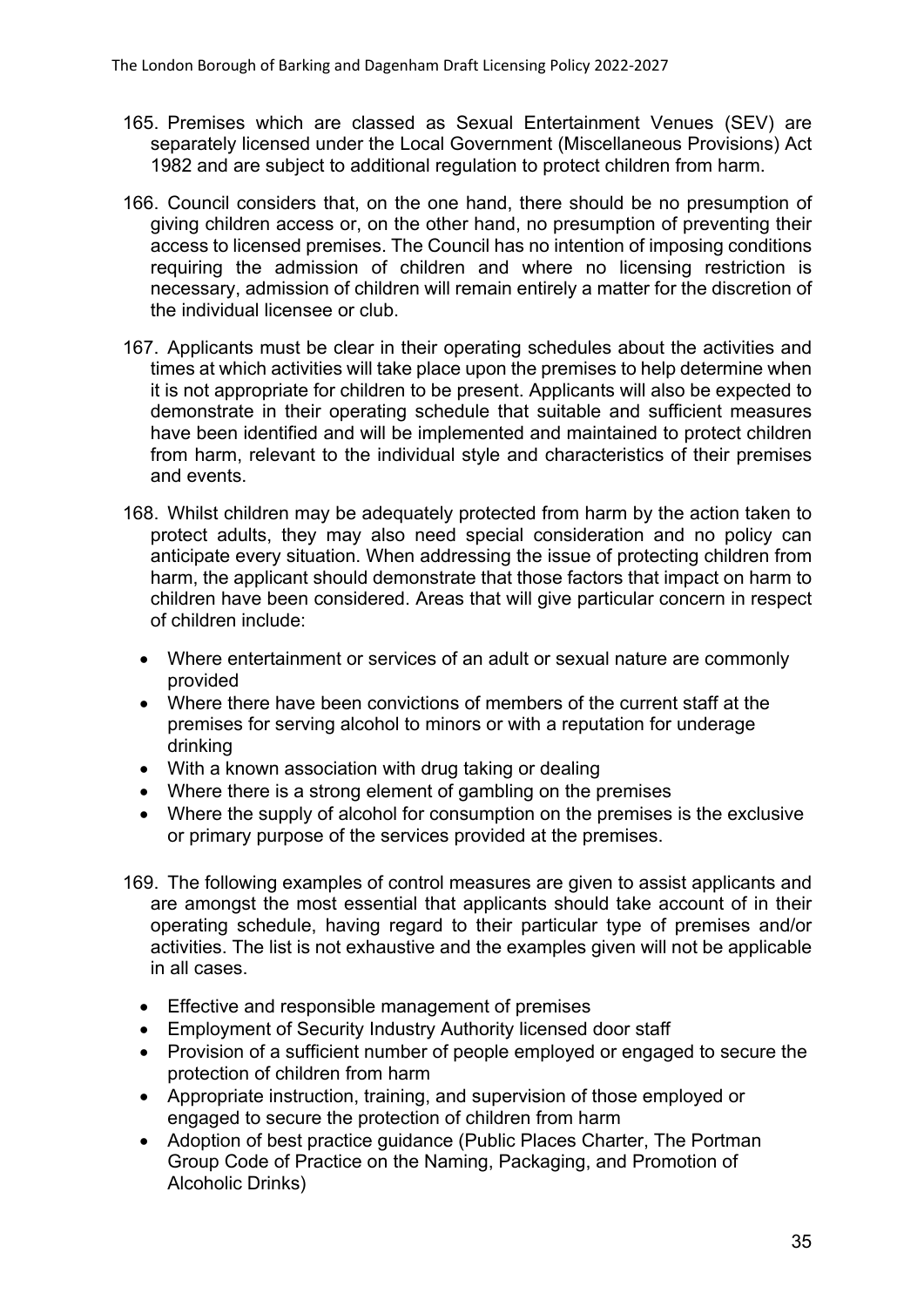- Limitations on the hours when children may be present, in all or parts of the premises
- Limitations or exclusions by age when certain activities are taking place
- Imposition of requirements for children to be accompanied by an adult
- Acceptance of accredited 'proof of age' cards and/or 'new type' driving licences with photographs
- Measures to ensure children do not purchase, acquire, or consume alcohol (e.g. 'Challenge 25' scheme)
- Measures to ensure children are not exposed to incidences of violence or disorder
- Appropriate siting and supervision of Amusements with Prizes machines
- 170. These examples can be adopted in any combination.

#### **Under-age sales**

171. To further the licence objective of protecting children from harm, Trading Standards conducts regular test purchase visits with volunteers to prevent the sale of age restricted goods to persons under the age of eighteen. The products tested include alcohol, tobacco, knives, fireworks, and butane cigarette lighter refills. For all age, restricted offences there are statutory defences available where a sale has been made as the result of a genuine accident and not due to a business operator's failings. At a minimum, licensees must take all reasonable precautions to prevent sales and be diligent the precautions are adhered to by staff. This will include regular documented training, instructions as to appropriate proof of age, use and monitoring of refusals registers, and monitoring of CCTV.

# **Challenge 25**

- 172. Challenge 25 is adopted as the Council's standard for age verification policies. The Challenge 25 scheme encourages anyone who is over 18 but looks under 25 to carry acceptable ID when they want to buy alcohol. Challenge 25 builds on the Challenge 21 campaign introduced by the British Beer and Pub Association in 2005, who represent the beer and pub sector. It's now run by the Retail of Alcohol Standards Group, which represents alcohol retailers.
- 173. Acceptable ID under the Challenge 25 scheme comprises passports, driving licences and PASS approved hologram marked identity cards. All of these forms of ID carry validated photographs and birth dates.
- 174. We encourage take-up of the Challenge 25 scheme and urge licence holders to advertise the fact the scheme is in use at their premises and train staff in its use. Refusals should be recorded in a refusals book.

# **Proximity to Schools and other premises attended primarily by children and young people**

175. This council recognises that in the correct setting, alcohol has many social and economic benefits. It also recognises that there are some groups within society who are particularly vulnerable and the protection of children from harm is uppermost in that thinking.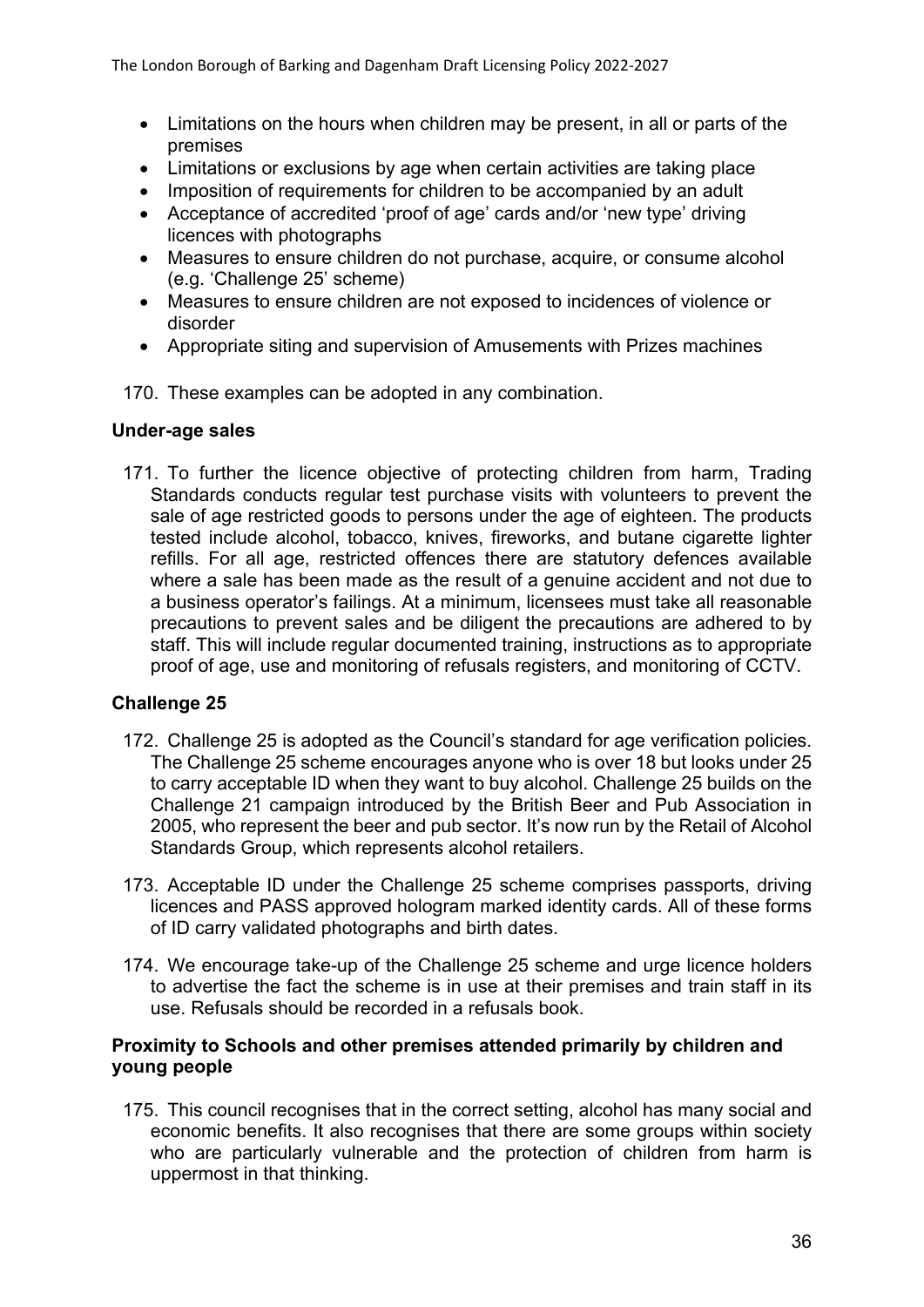- 176. The Council is particularly concerned about proximity of off-licences, convenience stores, supermarkets and similar premises to schools and other facilities attended primarily by children and young people.
- 177. When applications are made for licences in respect of such premises located within 400 metres of a school, applicants are strongly encouraged to include the following controls in their operating schedules. If such controls are not included, and if relevant representations are made, the council's policy is to include the controls as conditions on the licences except in very exceptional circumstances.

178. The controls are:

- Alcohol should not be advertised outside of the premises in the street either in shop windows nor 'A' boards or other means
- No display boards or other alcohol advertising should be shown on the shop floor
- All alcohol should be stored behind the shop counter
- No alcohol should be capable of purchase through self-service check-outs
- The licensee shall operate a Challenge 25 policy
- All tills should be fitted with a till prompt requiring authorisation by a supervisor for the sale of controlled products
- All supervisors should hold a personal licence
- The licensee should maintain a refusal register which should be kept at the premises and produced to the police and licensing authority forthwith on request
- All cashiers permitted to sell alcohol should receive training in relation to underage sales which should be refreshed at regular intervals. The content of the training should be documented and records of training shall be kept. The content and records should be kept at the premises and produced to the police and licensing authority forthwith on request
- Cans of alcohol should not be sold singly
- Bottles of beer under 1 litre should not be sold singly
- No beer, perries or cider over 6.5% ABV should be sold
- No alcopops should be sold

#### **Film classifications**

179. In the case of film exhibitions, the Council will expect licence and certificate holders and those who have given notice of a temporary event within the terms of the 2003 Act to implement measures that restrict children from viewing agerestricted films in accordance with the classification given by the British Board of Film Classification or the Licensing Authority. No film that has yet to be classified should be shown without reference to the Licensing Service. Local film classifications may be given where good notice is given to the Council.

# **Child Sexual Exploitation**

180. This Council is concerned to ensure that children, young and vulnerable people admitted to licensed premises remain safe and that no opportunity arises for their exploitation at any time. To help licensees ensure that proper consideration has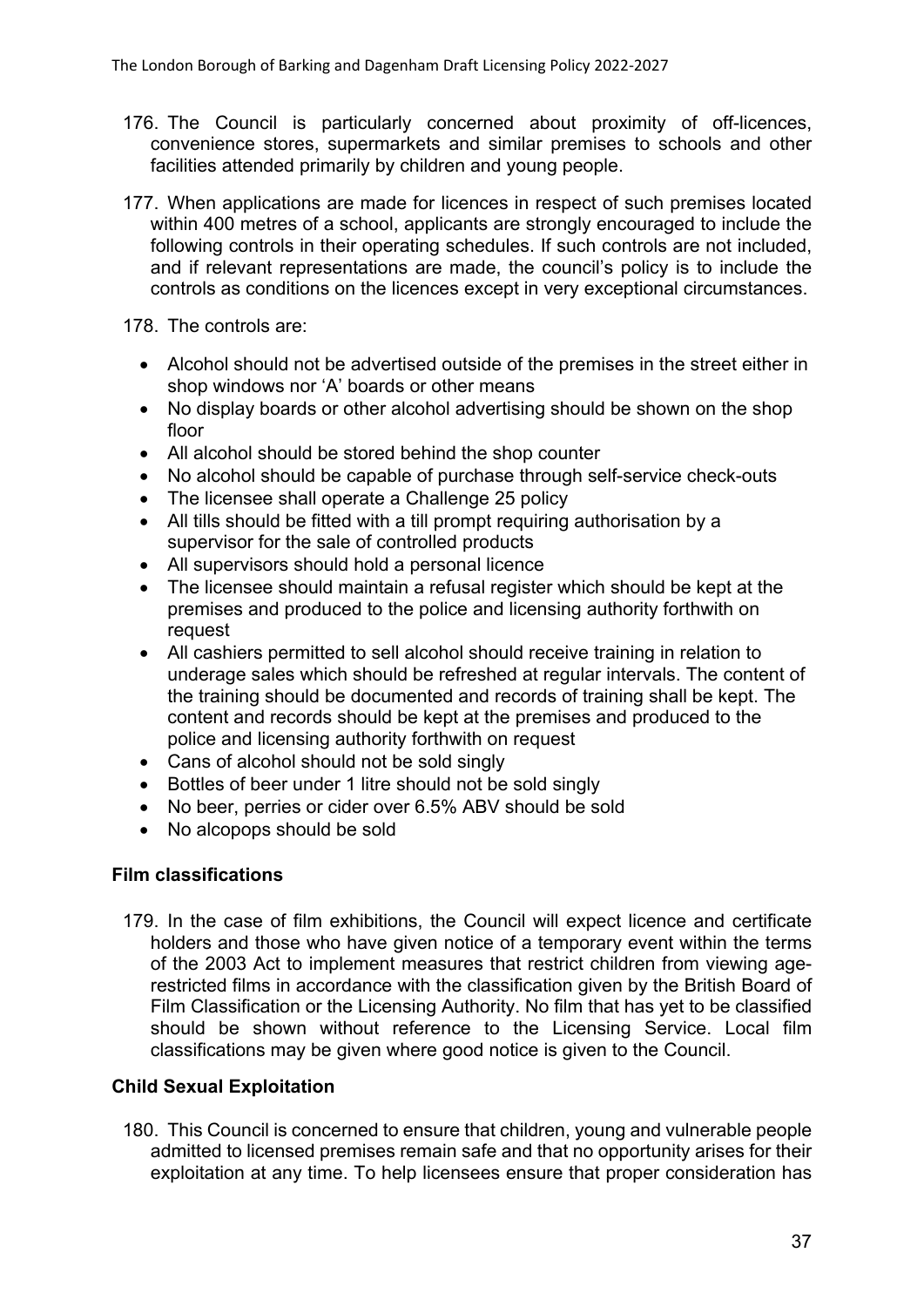been given to safeguarding concerns, the Council's Child Protection Team have prepared a detailed template risk-assessment for consideration. The riskassessment is attached at Appendix 8 and is recommended for use by all licensees who admit children and young people to their premises. This should include children and young people admitted as customers, employees, residents, friends / relatives, or other status. The principles may be equally applied to vulnerable people.

- 181. If considered appropriate, the Council may require that some adult supervisors undergo an enhanced Criminal Records Bureau check to ascertain that there is no known impediment to their working with children and young persons. In appropriate cases, the Council may also attach conditions relating to searches carried out on children and young persons.
- 182. The Council will rarely impose complete bans on access to premises by children. However, in exceptional circumstances, conditions restricting access or excluding children completely may be considered necessary.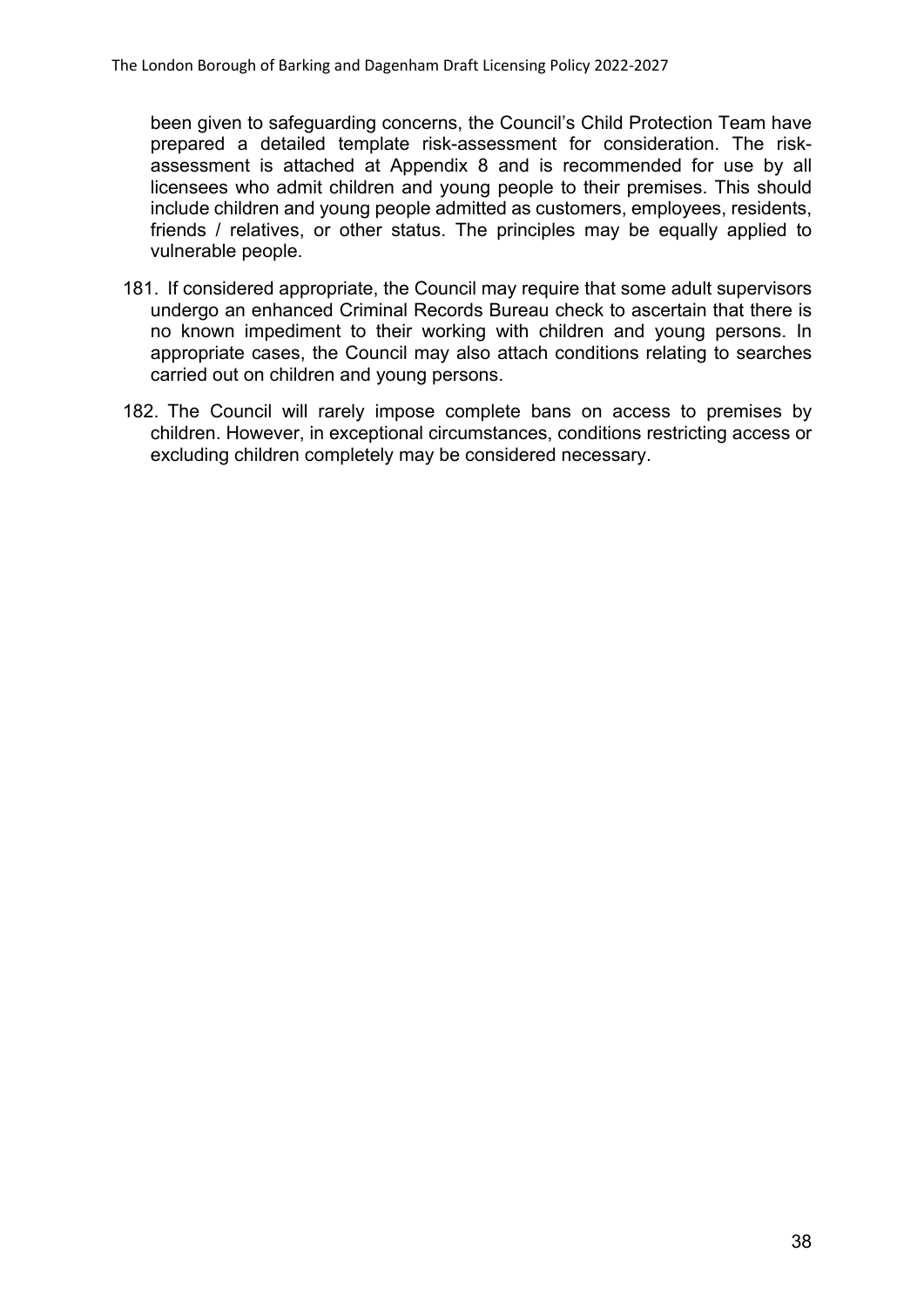# **Section 6 – Licence Terms Conditions and Restrictions**

183. There are three types of conditions that may be imposed on a premises licence or club premises certificate: mandatory, proposed and imposed.

#### **Mandatory conditions**

184. A number of mandatory licence conditions are set down under the Act. These conditions are set out in Appendix 7 to this policy. The mandatory conditions must be attached to all licences issued under the category of operation the condition refers to.

#### **Proposed conditions**

- 185. Proposed conditions emerge from the risk-assessment carried out by the prospective licensee or certificate holder prepared when compiling their operating schedule and licence application.
- 186. It should be understood that it is not acceptable for a licensing authority to simply replicate the wording from an applicant's operating schedule. Conditions will be interpreted in accordance with the applicant's intentions.

#### **Imposed conditions**

- 187. In cases where a licensing authority's discretion is engaged following receipt of relevant representations, that authority may impose conditions upon a licence or certificate in order to promote the licensing objectives.
- 188. Where relevant representations are made, this Council will seek to make objective judgements as to whether it is appropriate to attach additional conditions to a licence or certificate to secure achievement of the licensing objectives.
- 189. Conditions will be tailored to the individual type, location and characteristics of the premises or event concerned. They will be determined on a case by case basis.
- 190. This Council will make sure that conditions imposed upon licences are
	- Appropriate for the promotion of the licensing objectives
	- Precise and enforceable
	- Clear and unambiguous
	- Proportionate, justifiable and capable of being met
	- Written in a prescriptive form
- 191. Any proposed conditions arising from the operating schedule or imposed conditions, as a result of representations, will primarily focus on the direct impact of the activities taking place at licensed premises on those attending the premises and members of the public living, working or otherwise engaged in normal activity in the area concerned and will cover matters that are within the control of individual licensees.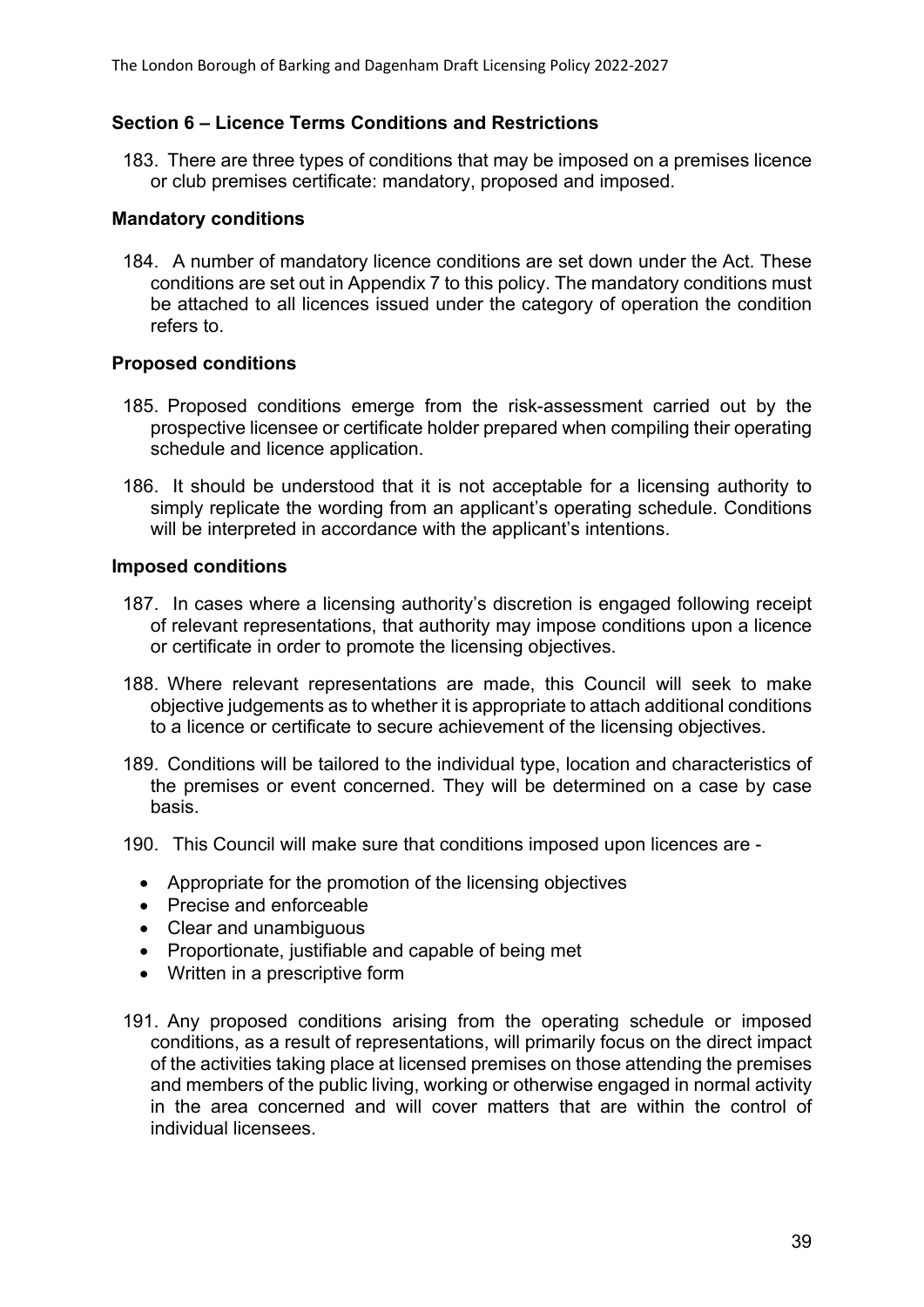192. Additional measures may be necessary on an occasional or specific basis such as when a special event or promotion is planned (e.g. popular live band or during major sporting occasions), which is intended to, or likely to attract larger audiences and/or audiences of a different nature, and which can have a significant impact on the achievement of the licensing objectives. Reference should be made in an applicant's operating schedule, where applicable, to such occasions and the additional measures that are planned in order to promote the licensing objectives.

# **Standard conditions**

193. A pool of model conditions can be found at Appendix 7. The pool of model conditions will be regularly reviewed and developed to ensure it is up to date and relevant. The Council's Licensing Sub-Committee may refer to this when considering applications. However, the model conditions are not intended as standard conditions and will not be used as such. Conditions applied will always be relevant to each application and relating to one or more of the licensing objectives.

#### **Premises licensed under the Gambling Act 2005**

194. The Licensing Act 2003 covers activities which may be provided within casinos, bingo clubs and other gambling premises, which are also subject to the provisions of the Gambling Act 2005. No condition attached to a 2003 Act premises licence will prevent a licence holder complying with the requirements of the Gambling legislation.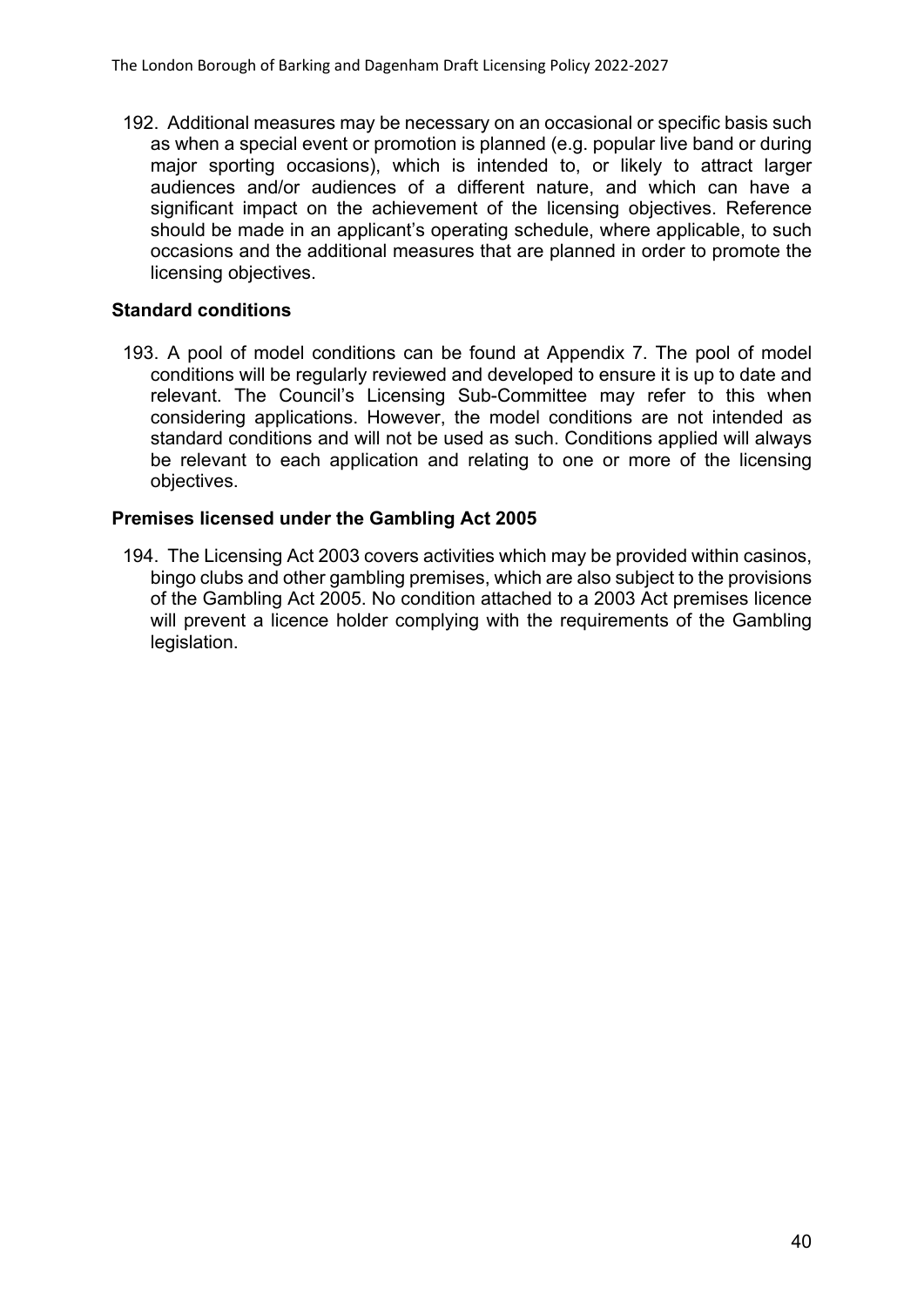# **Section 7 - Enforcement**

- 195. The Council delivers a wide range of enforcement services aimed at safeguarding the local community and environment and at providing a 'level playing field' on which businesses can trade fairly. The administration and enforcement of the licensing regime is one of these services.
- 196. Each of the Council's regulatory services are subject to the provisions of Regulators' Code, which is designed to ensure effective and efficient public protection services. Specifically, the Council is committed to accord with the principles of good enforcement practice by carrying out its regulatory functions in a fair, open, transparent, and consistent manner.
- 197. Our resources will be 'intelligence led' and directed to where they are needed most. Responsible business operators, with proven operating history, can expect a light touch enforcement approach, enabling resources to be directed to supporting new operators and dealing with irresponsible and illegal operations.
- 198. Licensed premises may be subject of 'during performance' or 'during operation' visits but these will be conducted on a risk-assessed basis, having regard to the premises previous operating history and confidence in management.
- 199. We intend to regulate in a proportionate, fair, consistent, and transparent manner. Where it is necessary to take enforcement action officers will normally –
	- Be clear about the issue(s) that have made enforcement action necessary and why
	- Provide a clear explanation as to what action is necessary to resolve the concern and by when
	- Allow opportunity for appropriate alternative steps to address the concern where this is possible and
	- Provide an explanation of any rights of appeal.
- 200. The Council and partner agencies recognise the interests of both citizens and businesses and will work together to assist licence holders to comply with the law and the four licensing objectives it seeks to promote.
- 201. We will support responsible operators and provide education and advice where this is required. However, proportionate but firm action will be taken against those who commit serious offences or consistently break the law.
- 202. The Council has set clear standards of service and performance that the public and businesses can expect. An enforcement policy has been created that explains how the Council will undertake its role as Licensing Authority and how the principles of effective enforcement will be achieved. This policy is freely available from the Licensing Service, as are details of the Council's corporate complaints procedures. These documents can also be viewed on the Council's website: [www.lbbd.gov.uk](http://www.lbbd.gov.uk/)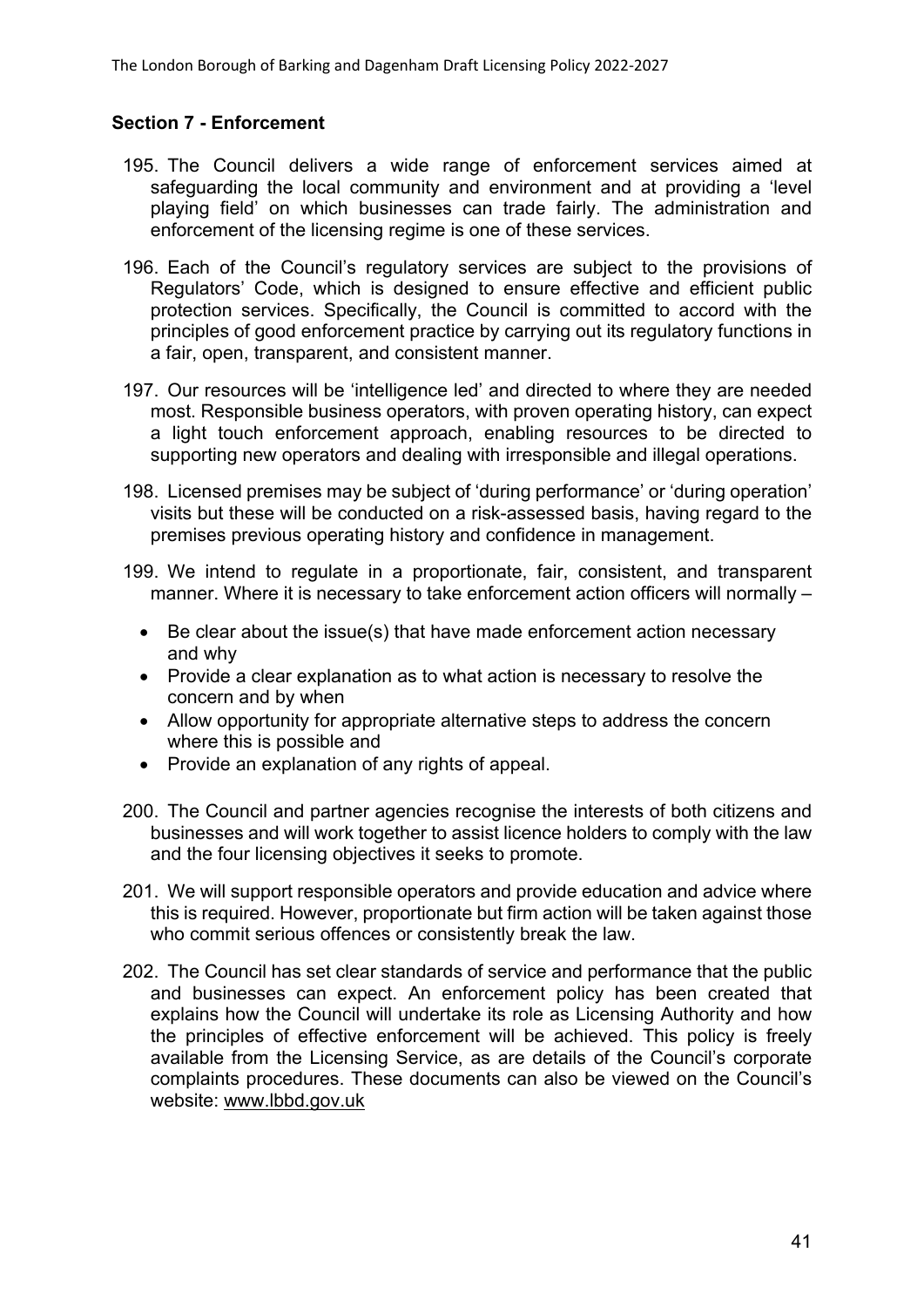**APPENDIX 1**

#### **References to Guides and Best Practice**

**Home Office Guidance issued to local licensing authorities under Section 182 of the Licensing Act 2003 -**

**[https://assets.publishing.service.gov.uk/government/uploads/system/uploads/attachment\\_data/](https://assets.publishing.service.gov.uk/government/uploads/system/uploads/attachment_data/file/705588/Revised_guidance_issued_under_section_182_of_the_Licensing_Act_2003__April_2018_.pdf) [file/705588/Revised\\_guidance\\_issued\\_under\\_section\\_182\\_of\\_the\\_Licensing\\_Act\\_2003\\_\\_April\\_20](https://assets.publishing.service.gov.uk/government/uploads/system/uploads/attachment_data/file/705588/Revised_guidance_issued_under_section_182_of_the_Licensing_Act_2003__April_2018_.pdf) [18\\_.pdf](https://assets.publishing.service.gov.uk/government/uploads/system/uploads/attachment_data/file/705588/Revised_guidance_issued_under_section_182_of_the_Licensing_Act_2003__April_2018_.pdf)**

**The Regulators Code - <https://www.gov.uk/government/publications/regulators-code>**

**London Borough of Barking and Dagenham Enforcement Policy**

**<https://www.lbbd.gov.uk/sites/default/files/attachments/LBBD-Enforcement-Policy-2019.pdf>**

**Drugs Misuse and dependency - [www.drugs.gov.uk](http://www.drugs.gov.uk/)**

**Fire Safety in the workplace - <https://www.gov.uk/workplace-fire-safety-your-responsibilities>**

**The Event Safety Guide- [www.hse.gov.uk](http://www.hse.gov.uk/)**

**Guidance on running events safely - <https://www.hse.gov.uk/event-safety/>**

**HSE - Example risk-assessments**

**<https://www.hse.gov.uk/simple-health-safety/risk/risk-assessment-template-and-examples.htm>**

**The Events Industry Forum Purple Guide - <https://www.thepurpleguide.co.uk/>**

**Reporting a health and safety issue - <https://www.hse.gov.uk/contact/concerns.htm>**

**ACT Counter-terrorism awareness training - [https://www.highfieldelearning.com/act-awareness](https://www.highfieldelearning.com/act-awareness-e-learning-faqs)[e-learning-faqs](https://www.highfieldelearning.com/act-awareness-e-learning-faqs)**

**Mayor's Women's Safety Charter – [https://www.london.gov.uk/what-we-do/arts-and-culture/24](https://www.london.gov.uk/what-we-do/arts-and-culture/24-hour-london/womens-night-safety-charter) [hour-london/womens-night-safety-charter](https://www.london.gov.uk/what-we-do/arts-and-culture/24-hour-london/womens-night-safety-charter)**

**Safer Sounds – Ask for Angela and WAVE training - <https://www.safersounds.org.uk/wave> <https://www.met.police.uk/AskforAngela>**

**Ask for Clive – <https://askforclive.com/>**

**Frank – Honest information about drugs - <https://www.talktofrank.com/>**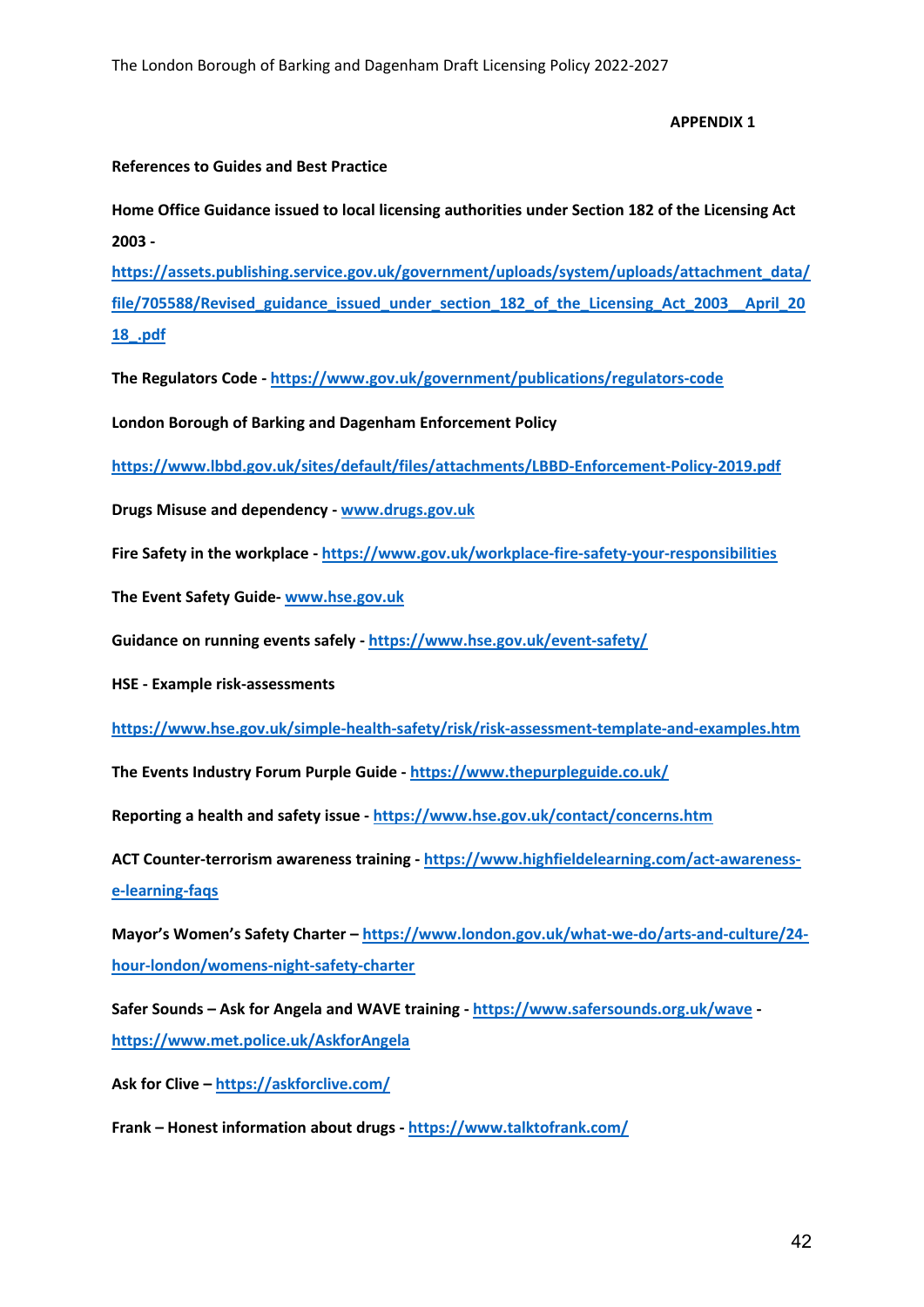The London Borough of Barking and Dagenham Draft Licensing Policy 2022-2027

#### **Appendix 2 – Contact Details for the Responsible Authorities & Partner Agencies**

#### **External Agencies**

**Metropolitan Police Licensing Team – Email [eastareaeabcumailbox-.b&dlicensing@met.police.uk](mailto:eastareaeabcumailbox-.b&dlicensing@met.police.uk)**

**London Fire and Emergency Planning Authority – [fsr-adminsupport@london-fire.gov.uk](mailto:fsr-adminsupport@london-fire.gov.uk)**

**Health and Safety Executive**

**Home Office Immigration Team - [Alcohol@homeoffice.gsi.gov.uk](mailto:Alcohol@homeoffice.gsi.gov.uk)**

#### **London Borough of Barking and Dagenham Services**

**Licensing – [licensing@lbbd.gov.uk](mailto:licensing@lbbd.gov.uk)**

**Trading Standard – [tradingstandards@lbbd.gov.uk](mailto:tradingstandards@lbbd.gov.uk)**

**Environmental Health - Health and Safety – [healthandsafety@lbbd.gov.uk](mailto:healthandsafety@lbbd.gov.uk)**

**Environmental Health – Food Safety – [foodsafety@lbbd.gov.uk](mailto:foodsafety@lbbd.gov.uk)**

**Environmental Health – Noise and Environmental Protection –**

**[environmentalprotection@lbbd.gov.uk](mailto:environmentalprotection@lbbd.gov.uk)**

**Planning - [planning@befirst.london](mailto:planning@befirst.london)**

**Child Protection Services – [childprotection@lbbd.gov.uk](mailto:childprotection@lbbd.gov.uk)**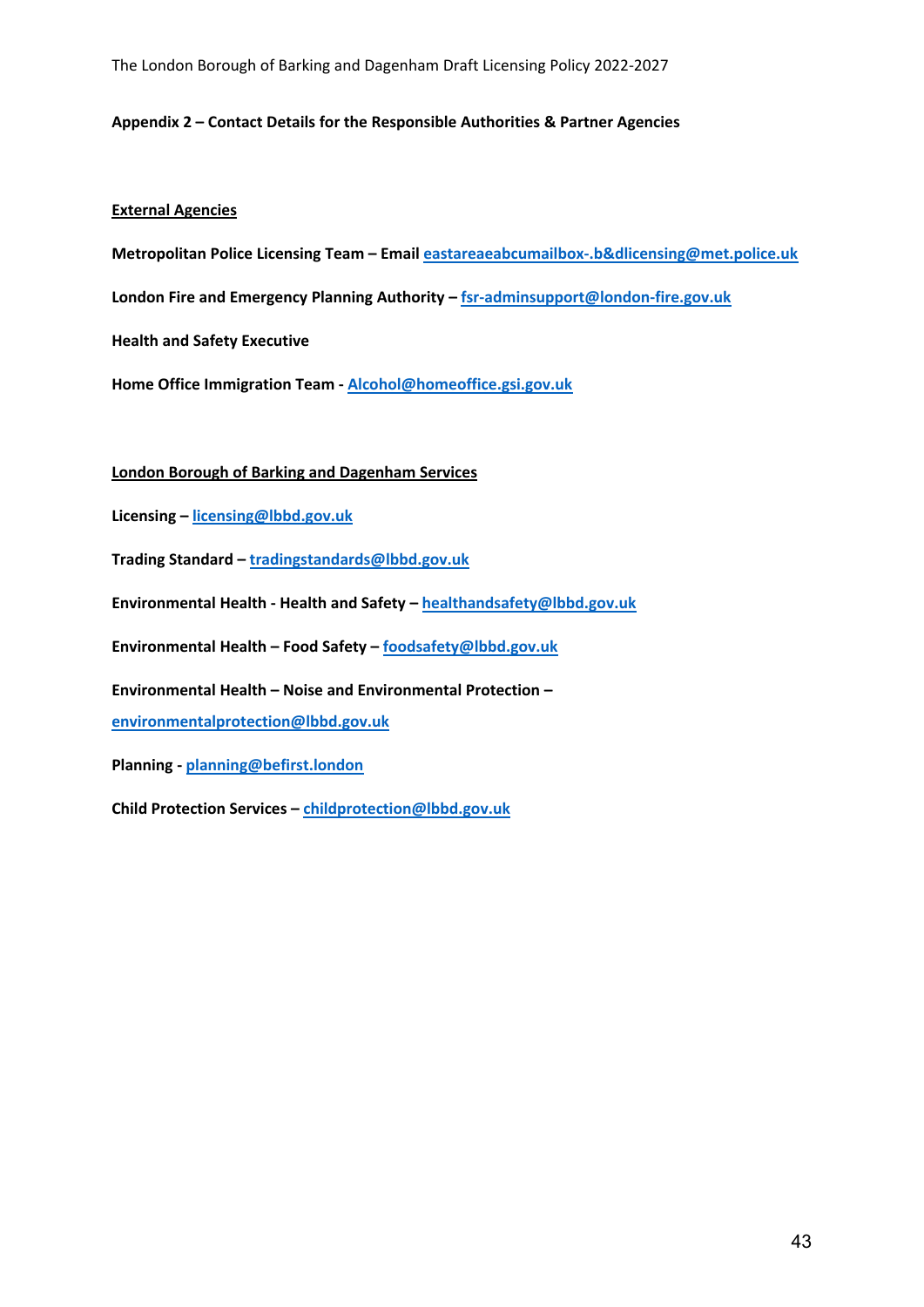# The London Borough of Barking and Dagenham Draft Licensing Policy 2022-2027

# **APPENDIX 3 - CONTACT DETAILS AND USEFUL ADDRESSES**

| 1. | <b>Arts Council England</b>                               | Tel:   | 0845 300 6200                          |
|----|-----------------------------------------------------------|--------|----------------------------------------|
|    | 14 Great Peter Street                                     | Email: | enquiries@artscouncil.org.uk           |
|    | London                                                    | Web:   | www.artscouncil.org.uk                 |
|    | SW1P3NQ                                                   |        |                                        |
| 2. | Association of Licensed Multiple Tel:                     |        | 020 8579 2080                          |
|    | <b>Retailers</b>                                          | Email: | info@almr.org.uk                       |
|    | 9b Walpole Court                                          | Web:   | www.almr.org.uk                        |
|    | <b>Ealing Studios</b>                                     |        |                                        |
|    | London W5 5ED                                             |        |                                        |
|    |                                                           |        |                                        |
| 3. | <b>British Beer &amp; Pub Association</b>                 | Tel:   | 020 7627 9191                          |
|    | <b>Ground Floor</b>                                       | Email: | contact@beerandpub.com                 |
|    | 61 Queen Street                                           | Web:   | www.beerandpub.com                     |
|    | London                                                    |        |                                        |
|    | EC4R 1EB                                                  |        |                                        |
| 4. | <b>British Board of Film Classification Tel:</b>          |        | 020 7440 1570                          |
|    | 3 Soho Square                                             | Email: | helpline@bbfc.co.uk                    |
|    | London                                                    | Web:   | www.bbfc.co.uk                         |
|    | W <sub>1</sub> D <sub>3HD</sub>                           |        |                                        |
|    |                                                           | Tel:   | 01276 684449                           |
| 5. | British Institute of Inn keeping<br><b>Sentinel House</b> | Email: |                                        |
|    | <b>Ancells Business Park</b>                              | Web:   | enquiries@bii.org<br>www.bii.org       |
|    | <b>Harvest Crescent</b>                                   |        |                                        |
|    | Fleet                                                     |        |                                        |
|    | <b>GU51 2UZ</b>                                           |        |                                        |
|    |                                                           |        |                                        |
| 6. | &<br>Rights Tel:<br><b>Equality</b><br>Human              |        | 020 3117 0235                          |
|    | Commission                                                | Email: | correspondence@equalityhumanrights.com |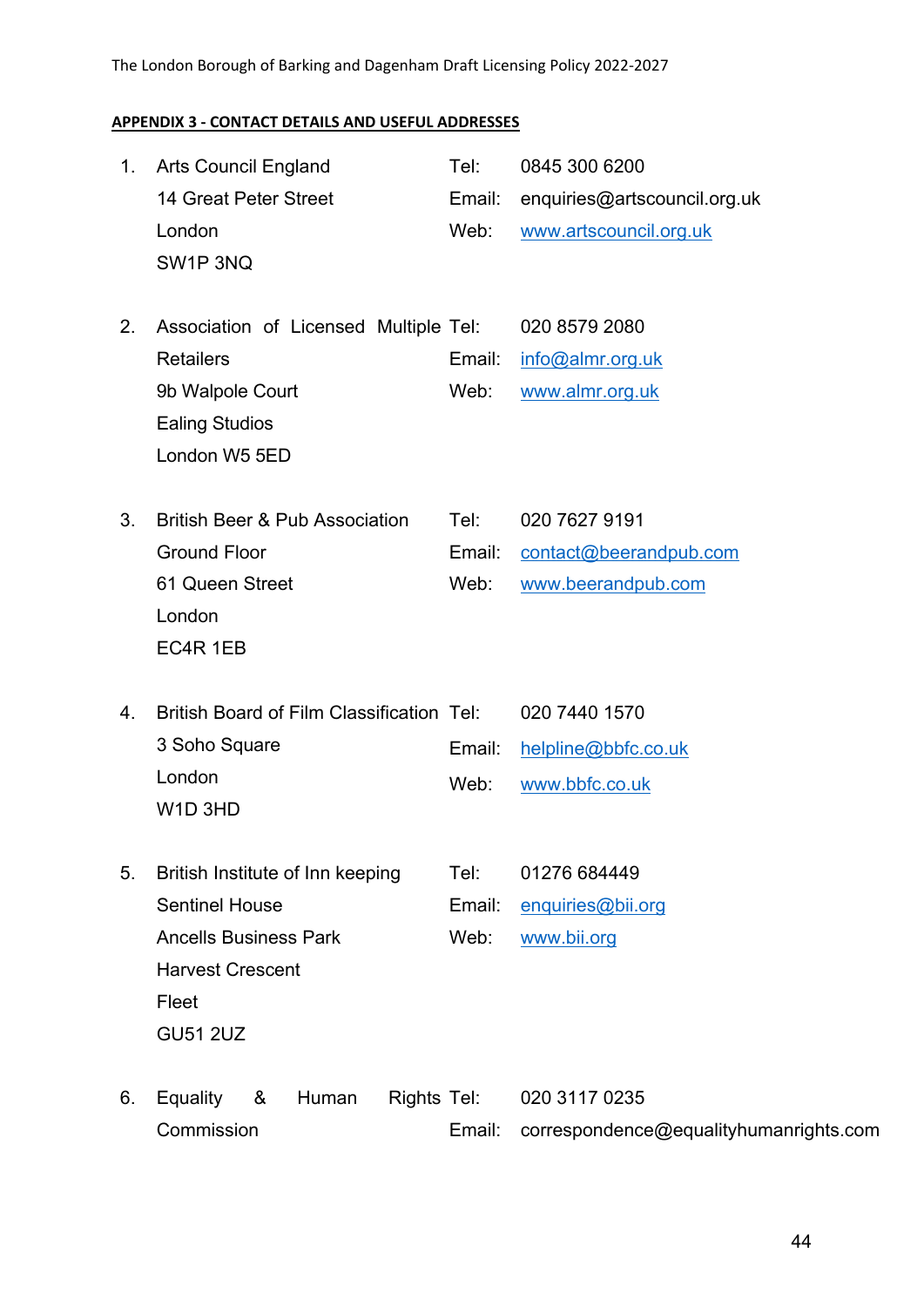|                                  | <b>Fleetbank House</b><br>2-6 Salisbury Square<br>London<br>EC4Y 8JX                                               | Web:                   |                                                  | www.equalityhumanrights.com                                         |
|----------------------------------|--------------------------------------------------------------------------------------------------------------------|------------------------|--------------------------------------------------|---------------------------------------------------------------------|
| $7_{\scriptscriptstyle{\ddots}}$ | Institute of Acoustics<br>1974-2020 Silbury Court<br>406 Silbury Boulevard<br><b>Milton Keynes</b><br><b>MK92F</b> | Tel:<br>Email:<br>Web: | 01727 848195<br>ioa@ioa.org.uk<br>www.ioa.org.uk |                                                                     |
| 8.                               | <b>Musicians Union</b><br>60-62 Clapham Road<br>London<br>SW9 0JJ                                                  | Tel:<br>Email:<br>Web: | 020 7582 5566<br>info@theMU.org                  | www.musiciansunion.org.uk                                           |
| 9.                               | <b>Security Industry Authority</b><br>PO Box 74957<br>London<br><b>E141UG</b>                                      |                        | Tel:<br>Email:<br>Web:                           | 0300 123 9298<br>info@the-sia.org.uk<br>www.the-sia.org.uk          |
| 10.                              | The Portman Group<br><b>Millbank Tower</b><br>21-24 Millbank<br>London                                             |                        | Tel:<br>Email:<br>Web:                           | 020 7907 3700<br>info@portmangroup.co.uk<br>www.portmangroup.org.uk |

SW1P 4QP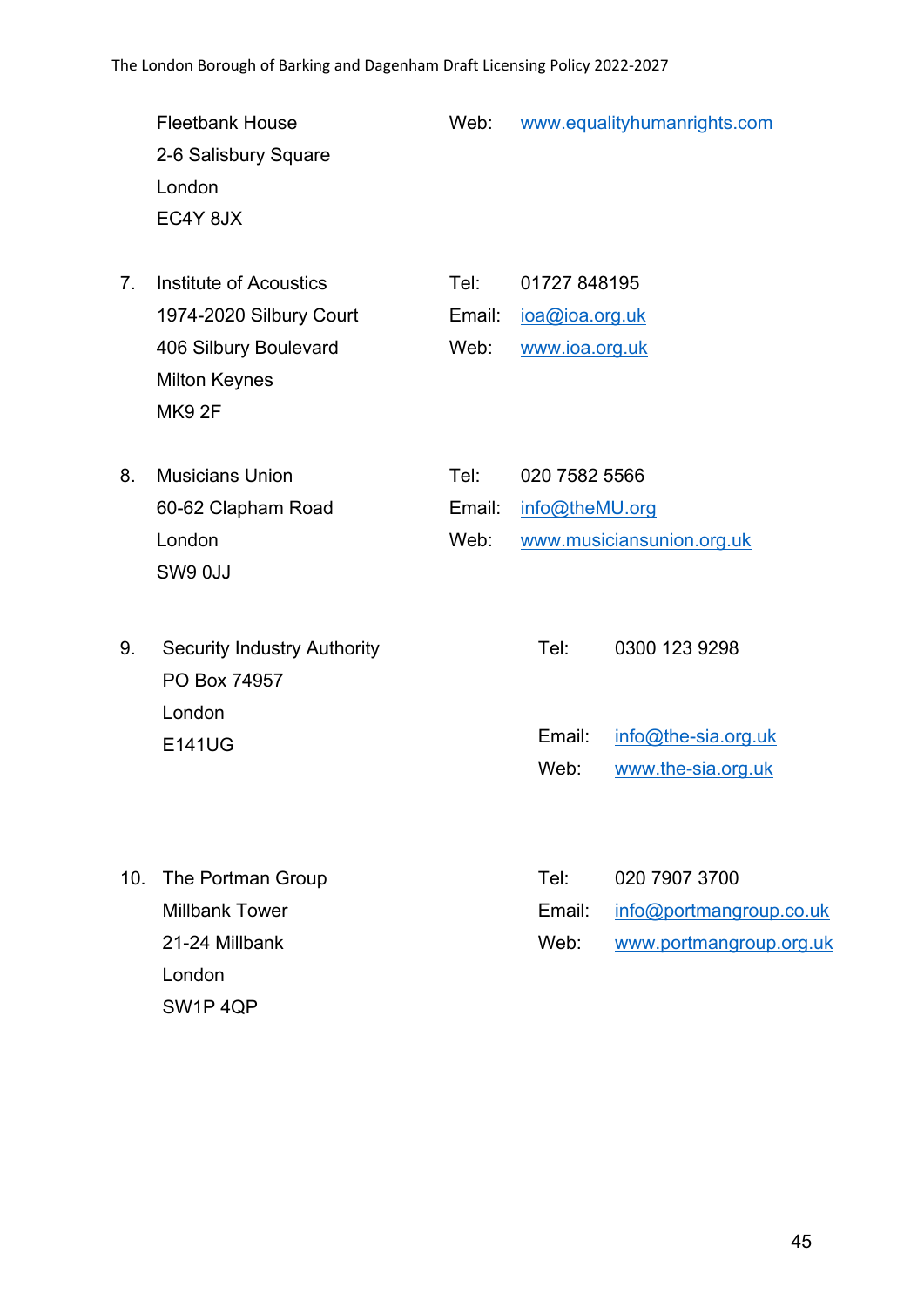The London Borough of Barking and Dagenham Draft Licensing Policy 2022-2027

# **Appendix 4**

#### **Consultation Stakeholders**

#### **Consultation**

There are a number of groups who have a stake in the leisure industry, including providers, customers, residents and enforcers, all of whom have views and concerns that require consideration as part of the licensing function and promotion of the licensing objectives.

In recognition of this, the Licensing Authority consulted widely on this latest draft revision.

The following statutory consultees and other parties were contacted directly

- Responsible authorities (including the police and fire service)
- Representatives of Premises Licence and Club Premises Certificate holders
- Representatives of Personal Licence holders
- Representatives of the local community
- Ward councillors
- Other known stakeholders and interest groups

The consultation was also advertised on the council's web site and in the borough enewsletter 'One Borough Voice'

An electronic questionnaire was provided on the web site for ease of response.

All responses received were considered in the preparation of the final draft.

A summary of the responses together with commentary is available upon request from the Licensing Service.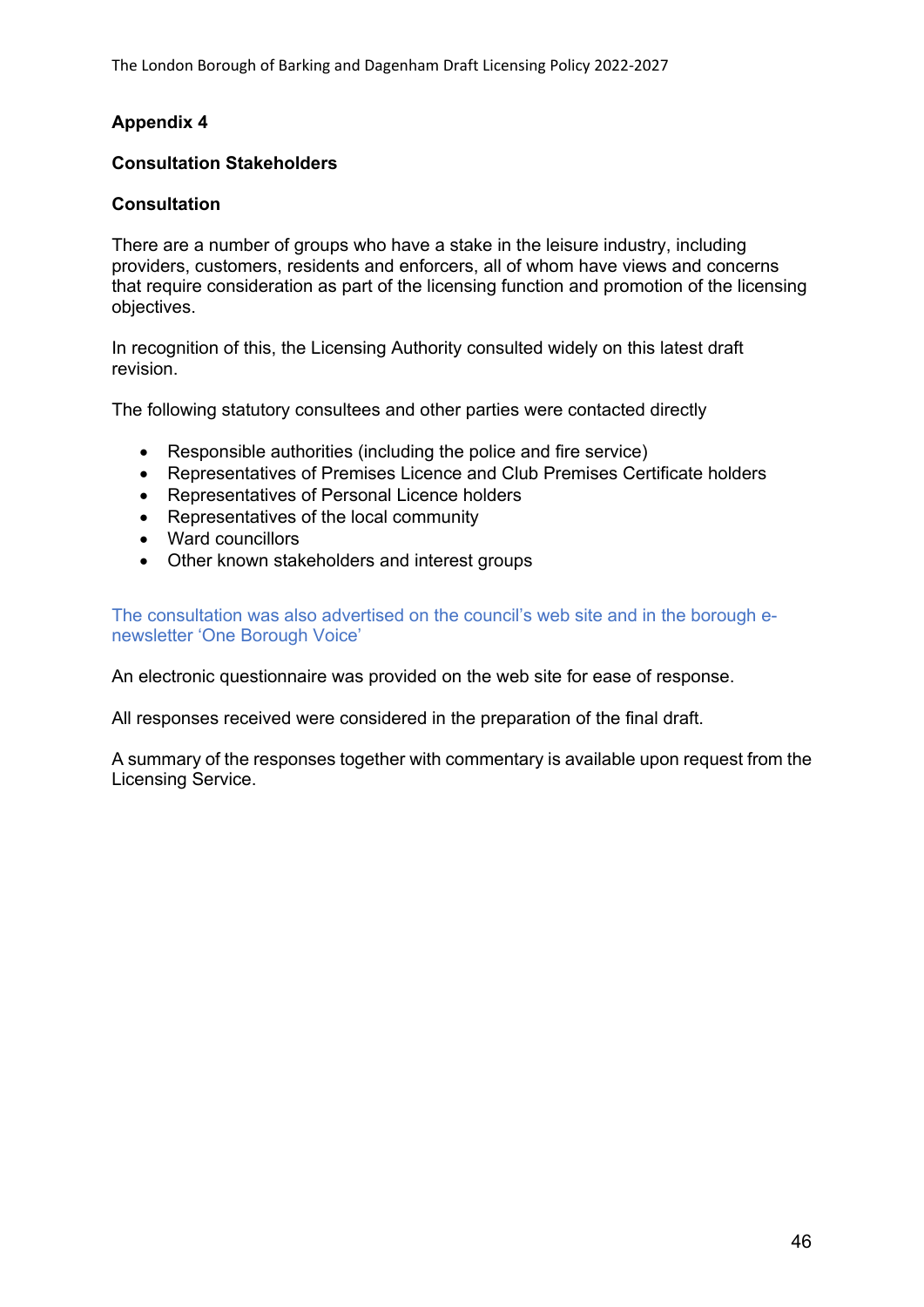# **Appendix 5 – Delegation of Authority**

| Matter being decided                                                        | For decision by a<br><b>Licensing Sub-</b><br><b>Committee</b> | For decision by<br><b>Council officers</b> |
|-----------------------------------------------------------------------------|----------------------------------------------------------------|--------------------------------------------|
| An application for a personal licence                                       | If a police objection                                          | If no relevant<br>representation<br>made   |
| An application for a personal licence<br>with unspent convictions           | All cases                                                      |                                            |
| An application for a premises licence or<br>club premises certificate       | If a relevant<br>representation made                           | If no relevant<br>representation<br>made   |
| An application for a provisional<br>statement                               | If a relevant<br>representation made                           | If no relevant<br>representation<br>made   |
| An application to vary a premises licence<br>or a club premises certificate | If a relevant<br>representation made                           | If no relevant<br>representation<br>made   |
| An application to change a 'designated<br>premises supervisor'              | If a police objection                                          | All other cases                            |
| A request to be removed as a<br>'designated premises supervisor'            |                                                                | All cases                                  |
| An application for a premises licence to<br>be transferred                  | If a police objection                                          | All other cases                            |
| An application for an interim authority                                     | If a police objection                                          | All other cases                            |

# **Table of who makes licensing decisions**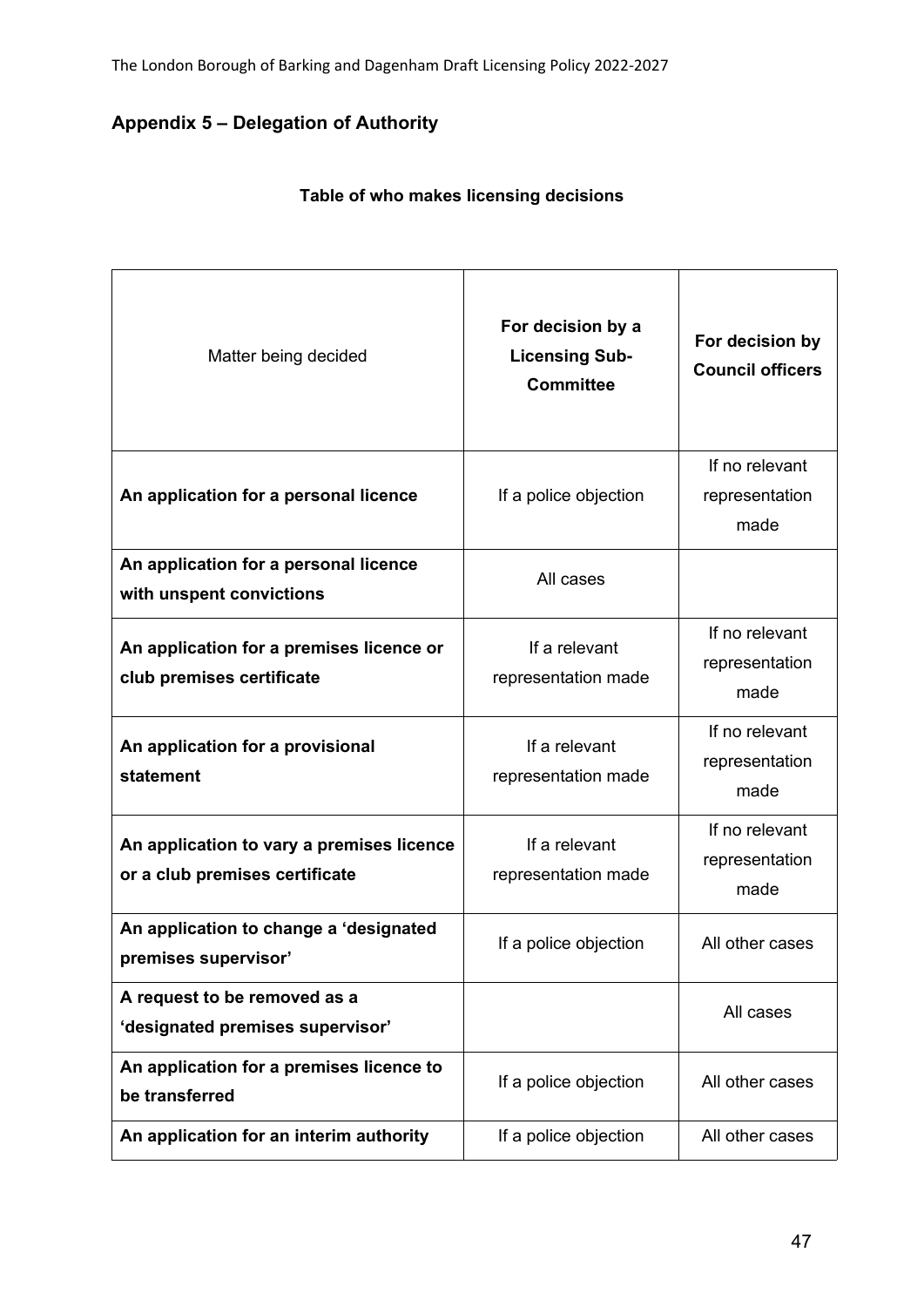| An application to review a premises<br>licence or a club premises certificate                                              | All cases             |                 |
|----------------------------------------------------------------------------------------------------------------------------|-----------------------|-----------------|
| Whether a complaint is irrelevant,<br>frivolous, vexatious etc                                                             |                       | All cases       |
| Decision to object when local authority<br>is a consultee and not the relevant<br>authority considering the application    | All cases             |                 |
| Determination of objection to a<br>temporary event notice                                                                  | All cases             |                 |
| Determination of application to vary<br>premises licence at community premises<br>to include alternative licence condition | If a police objection | All other cases |
| Decision whether to consult other<br>responsible authorities on minor<br>variation application                             |                       | All cases       |
| <b>Determination of minor variation</b><br>application                                                                     |                       | All cases       |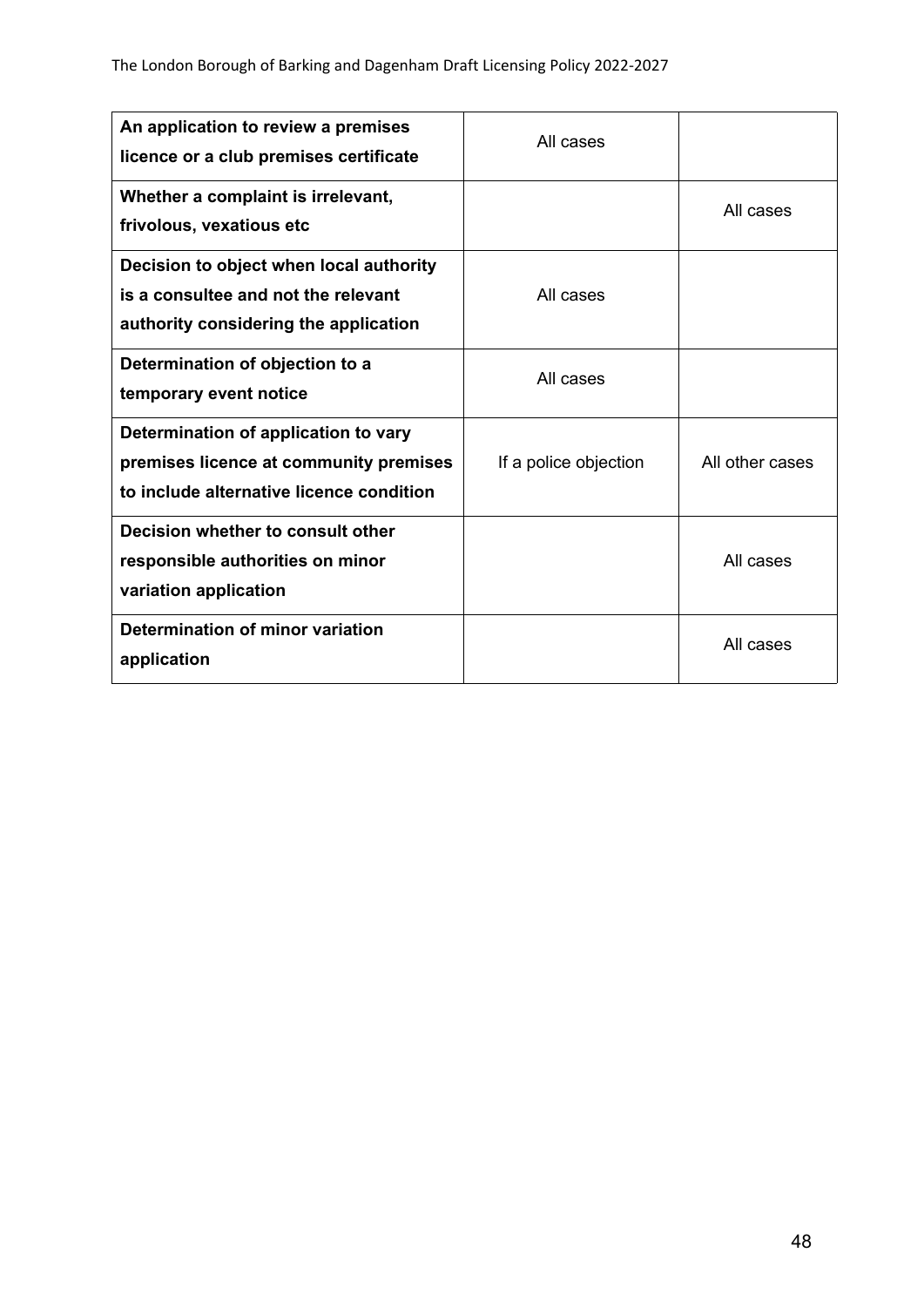# **Appendix 6**

#### **Pool of Model Licence Conditions**

#### **FIRST LICENSING OBJECTIVE -. PREVENTION OF CRIME AND DISORDER**

### **Closed Circuit Television (CCTV)**

- A CCTV system shall be installed at the premises and maintained in good working order at all times. If the CCTV system breaks down then the police should be informed immediately, and the system repaired within 2 days.
- The CCTV system shall make and retain clear images. The recordings shall show an accurate date and time that the recordings were made, and all recordings shall be retained for a period of not less than 31 days. The original, or a copy of the CCTV recording, will be available to be viewed and to be downloaded by authorised officers of the Police and Local Authority upon request. Copies of CCTV recordings shall be provided in a format that can be viewed on readily available equipment without the need for specialist software.
- There shall be at all times when alcohol is available for sale, a member of staff on the premises who has access to and is able to fully operate the CCTV equipment.
- CCTV must cover all entrance and exit points where door staff are employed (Note: May not be relevant to off-licensed premises)
- CCTV must cover points of sale of alcohol and facial images of the purchasers (offlicensed premises and similar.
- Signs should be displayed on the premises stating that CCTV is in operation throughout this premises and is made available to the police.

#### **Consumption of alcohol**

- Alcoholic drinks may only be consumed within the premises. The premises licence holder must ensure that no alcohol is consumed outside the premises at any time.
- No customers carrying open or sealed bottles shall be allowed to enter the premises at any time that the premises are open to the public.
- **Removal of drinks from premises** Alcoholic and other drinks purchased from the premises may not be taken away from the immediate curtilage of the premises in open containers such as glasses or opened bottles.
- **Prohibition on glass containers** Drinks shall not be served in regular glass containers or bottles. All drinks must be served in polycarbonate, plastic or paper cups, or cups made from toughened glass.
- **At restaurants** Alcohol shall only be purchased for consumption on the premises when it is an accompaniment to a sit down substantial plated meal served at a table.
- **Single can and bottles** Beers, perries and ciders shall not be sold in single cans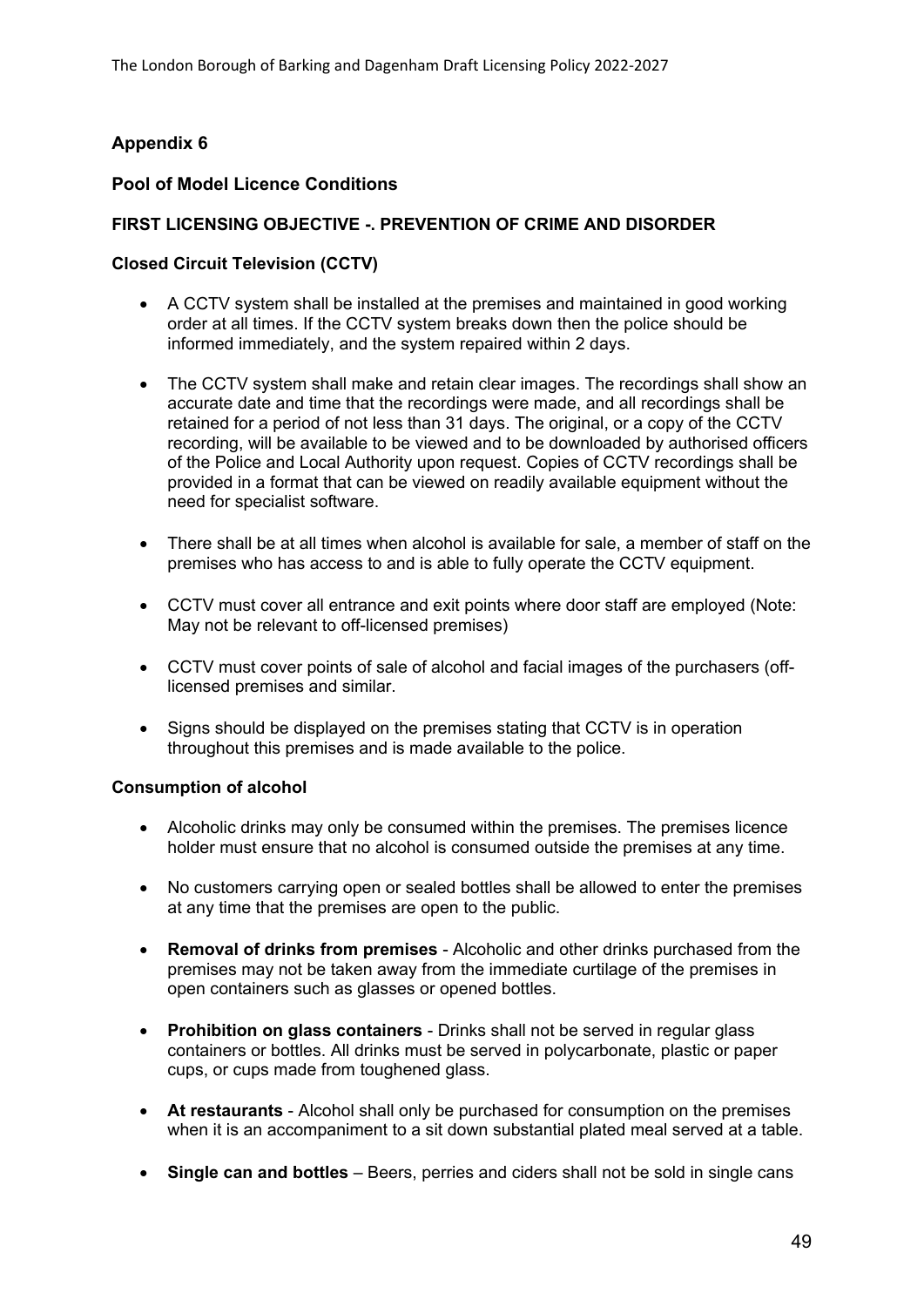**Super Strength Alcohol Ban**: - All beers, perries and ciders with an ABV of 6.5% and above will not be sold on these premises.

#### **Door Supervisors**

- Security Industry Authority licensed door supervisors will be employed upon the premises between the hours of …. and …. On the following days
- When SIA licensed door staff are employed, they shall be employed on a ratio of one door supervisor per 100 patrons or part thereof.
- Door supervisors shall be in position early enough in the evening to ensure that procedures for promoting public safety are effective and shall remain on duty until the premises are closed and patrons have dispersed from outside the premises.
- Door supervisors shall wear high visibility clothing when on duty.
- A log of SIA door staff on duty shall be maintained at the premises and kept for at least three years and be made available to police and council officers upon request.

#### **Incident log**

- An incident log will be kept at the premises and made available upon request to any police officer or authorised local authority officer. The incident log shall record:
	- All crimes reported at the venue
	- All ejections of patrons
	- Any complaints received
	- Any incidents of disorder
	- Any faults in the CCTV system

#### **Public notices**

 Clear and prominent notices shall be displayed on the premises warning customers of the need to guard their property and to be aware of the operation of pickpockets, bag snatchers, etc. The notices shall advise customers to report concerns to the designated premises supervisor or the person in charge of the licensed premises.

#### **Pubwatch**

 The holder of the premises licence will subscribe to and participate fully in the local pub/club/shop watch scheme (*where this is in place*)

#### **Reporting**

All instances of crime and disorder shall be reported to the Police

#### **Refusals book**

 A refusals book shall be kept at the premises, in which must be recorded the date, time and circumstances under which any sale of alcohol is refused. This book must be made available for inspection by any police officer, police community support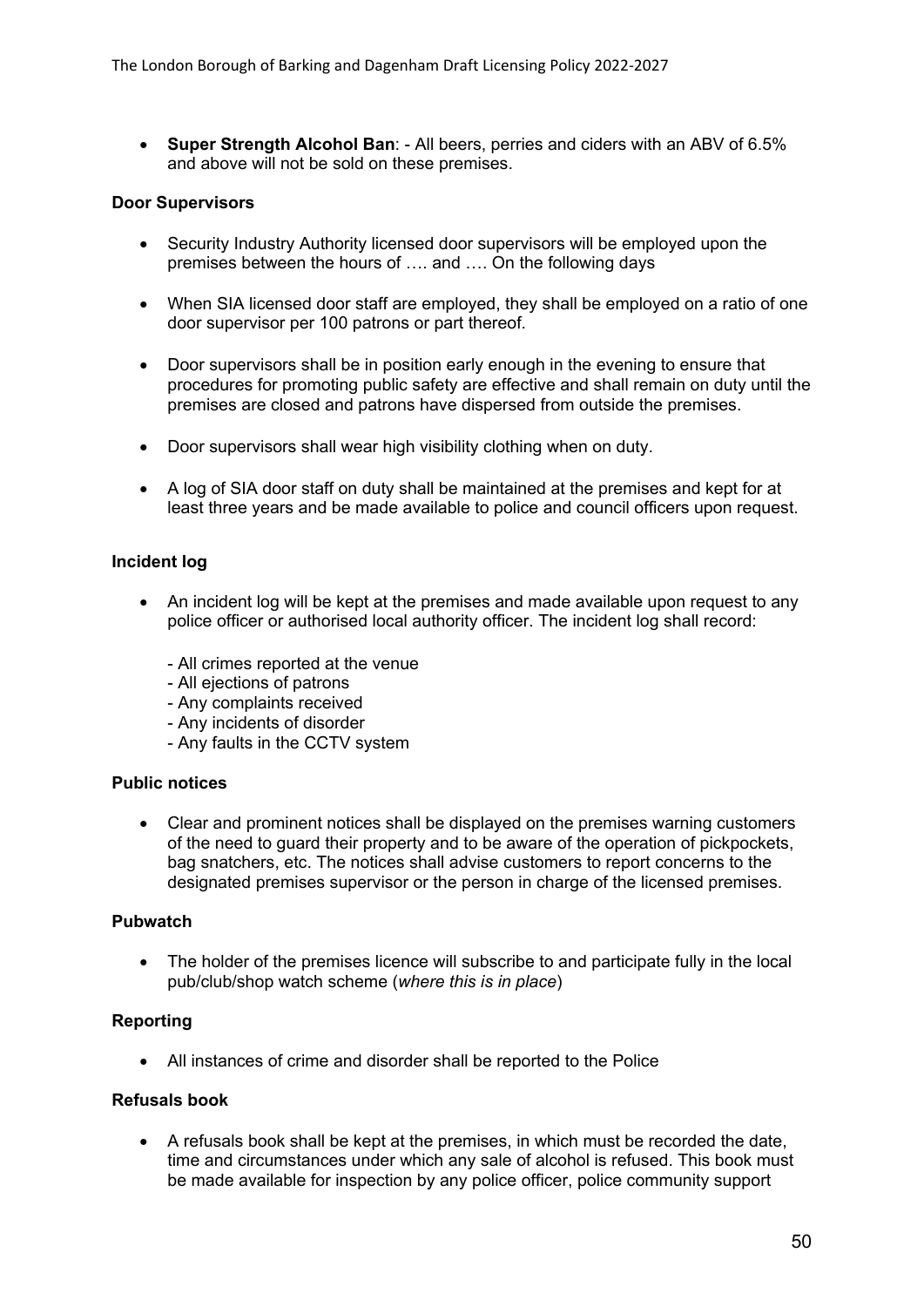officer or authorised officer of the local authority. Entries in this book must be made as soon as practicable after the refusal of the sale. The DPS should check and sign the entries on at least a weekly basis.

#### **Refusal of entry**

• The premises shall prominently display signage at all entrances informing customers Management reserve the right to refuse entry

#### **Searches**

- Searches shall be conducted by the licensed SIA staff on duty upon all persons admitted or re-admitted to the premises
- Metal detecting wands should be used in the searching of customers by door supervisors
- All searches carried out by door staff must be done within view of a CCTV camera.
- Signs shall be displayed at the entrance of the premises warning that all persons entering this premise are liable to be searched. Agreement to search is a condition of entry. If persons do not consent, entry will be refused. Police may be called if drugs or weapons are found. Any person found carrying weapons or illegal drugs will be permanently excluded and the police will be informed
- A secure storage box is to be located at the premises in which all drugs and offensive weapons found or seized at the club are stored to await collection by the police. This box should be kept locked and secure and only accessed when depositing items or when being emptied by police.

#### **Staff Training**

- **New staff** All new members of staff shall, before first starting to sell alcohol, be trained as to their responsibilities under the Licensing Act 2003, namely sales to underage persons, persons already intoxicated, sales by proxy, licensable hours, conditions attached to the premises licence. This training should be recorded in a staff training log and be made available on demand to any Police Officer, Police Community Support Officer or an authorised officer of the Local Authority.
- **Continuation training -** All staff shall receive continuation training regarding their responsibilities under the Licensing Act 2003 at least every six months. Such training shall be recorded in a Staff Training Log showing what training has been given to whom by whom and on what date. This should be signed by the DPS as correct. These records shall be available on request to any Police Officer, Police Community Support Officer or an authorised officer of the Local Authority.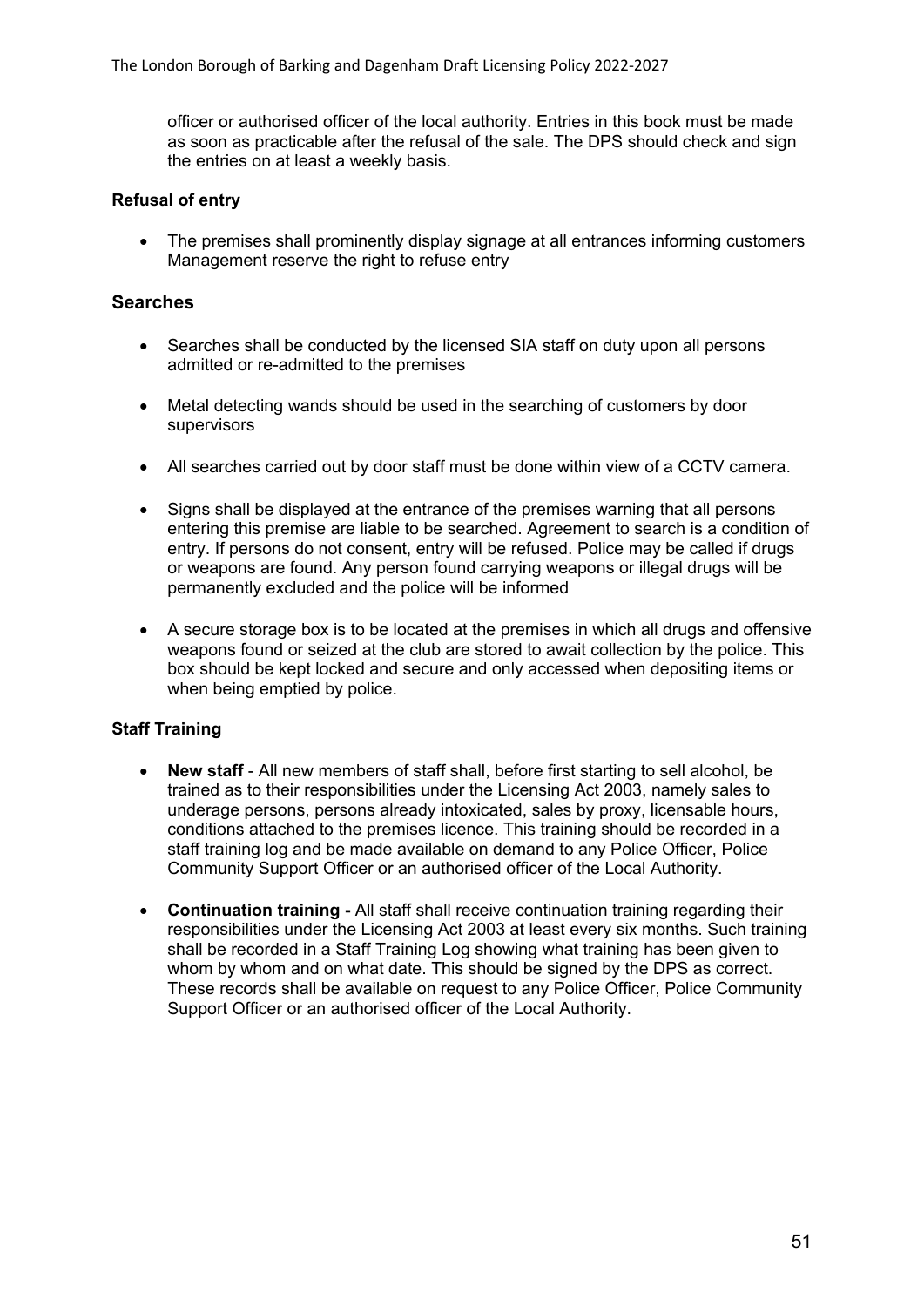#### **SECOND LICENSING OBJECTIVE - PROMOTION OF PUBLIC SAFETY**

#### **Alcohol supplies**

- **Use wholesalers/suppliers –** All alcohol stocks shall be obtained from sellers approved by HMRC under the Alcohol Wholesaler Registration Scheme (AWRS) with their unique registration numbers (URNs) checked against HMRC online database.
- **Smuggled goods – Keep traceability** No alcohol shall be purchased from doorto-door tradesmen. Receipts and detailed records of all purchases shall be retained including:
- Seller's name and address
- Seller's company details, if applicable
- Seller's VAT details, if applicable.
- Copies of the documents referred to shall be kept in an ordered manner and made available within seven days upon request.
- **Door to door sellers** No alcoholic goods shall be bought from door-to-door sellers.

#### **Escape provision**

- **Emergency lighting** Emergency lighting will be provided sufficient to illuminate all exit routes, signage and exit doors in the event of mains supply failure. The emergency lighting provided will be maintained fully operational with batteries fully charged before the admission of the public.
- **Emergency vehicle access** Access for emergency vehicles must be kept clear and free from obstruction.
- **Exit doors – Available for use** All exits doors shall be maintained readily available for use while members of the public, staff and performers are upon the premises and easily operable without the use of a key, card, code or similar means.
- **Exit doors Maintenance** Exit doors shall be regularly checked to ensure that they function satisfactorily, and a record of the check shall be kept.
- **Exit doors – Removable fastenings** Any removable security fastenings must be removed from doors on any exit routes whenever the premises are open to the public or occupied by staff.
- **Exit routes** All exit routes must be kept unobstructed and maintained with nonslippery and even surfaces. Where chairs and tables are provided, internal gangways shall be kept unobstructed
- **General Lighting** In the absence of adequate daylight, the lighting in any area accessible to the public shall be fully in operation when they are present.
- **Steps and stairways** The edges of the treads of steps and stairways must be maintained in good condition and be conspicuous.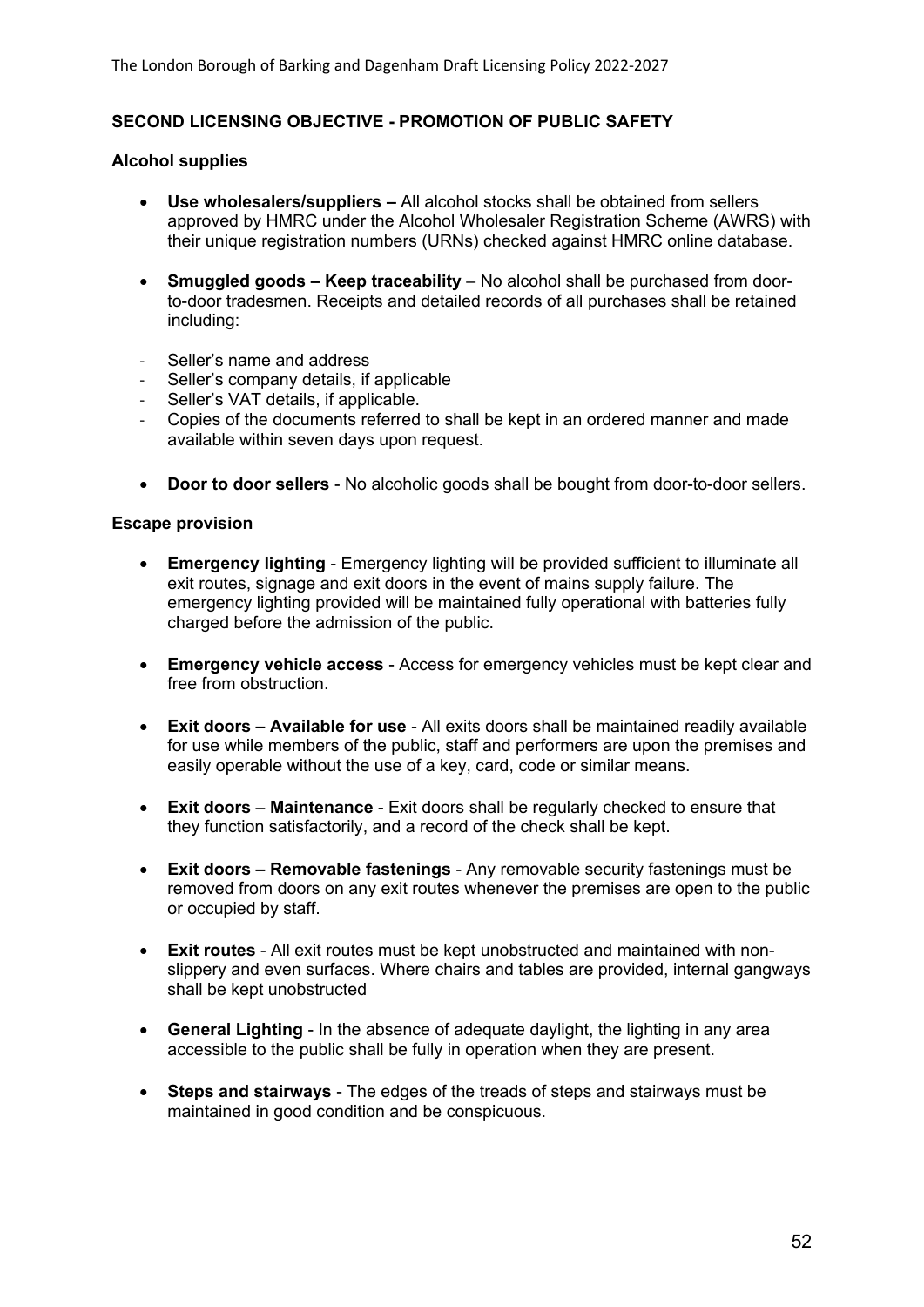#### **First aid**

- **First aid equipment** Adequate and appropriate supply of first aid equipment and materials must be available on the premises at all times
- **First aiders** There must be at least one suitably trained first-aider on duty when the public are present, and if more than one suitably trained first-aider is available, their respective duties must be clearly defined.

#### **Pre-opening checks**

 **Pre-opening safety checks** - Safety checks must be carried out before the admission of the public. Details of safety checks must be kept in a logbook on the premises. The logbook must be available for inspection

#### **Safe permitted accommodation**

 **Permitted accommodation** - That the maximum number of persons that may be accommodated upon the premises at any one time shall not exceed (*stated number*). Within the premises staff shall ensure that no area is subject to local overcrowding.

#### **Special fx**

 **Special effects** - Special effects must not be used without the prior consent of the licensing authority.

#### **Staffing**

 **Staff provision – People with disabilities** - When people with disabilities are present, there must be sufficient numbers of staff and adequate arrangements must be in place to enable their safe evacuation in the event of an emergency. People with disabilities on the premises must be made aware of such arrangements by staff and by the use of appropriate signage.

#### **Touting**

- No person shall be employed to solicit for custom or to be permitted to solicit for custom or business for the premises in any public place within 500 metres of the premises" and
- Clear signage shall be displayed stating "No touting policy"

#### **THIRD LICENSING OBJECTIVE - PREVENTION OF PUBLIC NUISANCE**

#### **Contact telephone number**

 The contact telephone number for the premises licence holder/designated premises supervisor/duty manager shall be displayed inside the premises or immediately outside the premises such that it is clearly visible from outside without the need to enter the premises.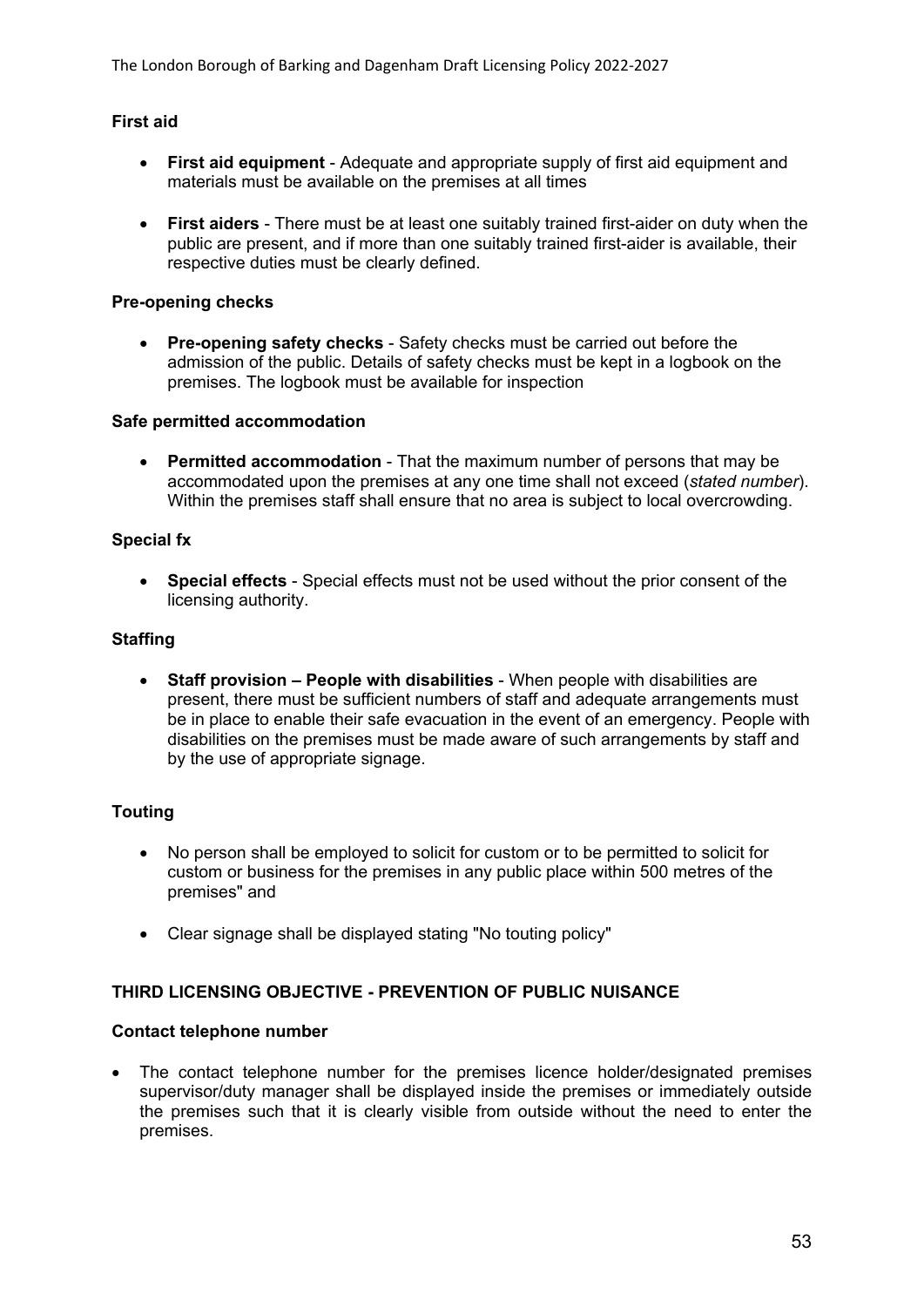#### **Deliveries, Collections and Servicing**

*Notes 1 - The criteria relating to deliveries, collections and servicing are that the applicant must demonstrate appropriate measures that will be taken to limit noise from these sources and that these will prevent avoidable noise disturbance to noise sensitive properties. Such measures may include:*

- Ensuring that deliveries, collections, and operational servicing are carried out and/or be restricted so that they only take place at certain times, such as Monday to Saturday 08:00 to 20:00 and Sunday 10:00 until 20:00, except where access at other times is unavoidable and specific procedures are in place to limit disturbance.
- Guidance shall be provided to drivers to switch off engine during deliveries, collections, and servicing, and to minimise other noise caused by their activities.

#### **Doors and windows**

 Doors and windows to the premises shall be kept closed, so far as practicable, always when noise generating regulated entertainment is taking place i.e., live, and recorded music.

#### **External areas**

- **Closing of external areas** The beer garden / outside drinking area shall be cleared of customers by (*stated time*) hours
- **Regulated entertainment in outside areas** Regulated entertainment must not be provided in any outside area after (*stated time*) hours.

#### **Inaudibility**

 **Inaudibility** - Noise (music and human voices), both amplified and unamplified and to other internal activities from licensable activities taking place in the premises shall be controlled to be inaudible inside adjoining and other noise-sensitive premises in the vicinity of the use.

*Notes 1 - The initial test for compliance with the 'inaudibility' criterion in relation to the existing external noise levels at the nearest noise sensitive properties, at the quietest time during which any of these activities occur:*

*Notes 2 - At the nearest façade of the nearest noise sensitive property, the noise generated from the property to be licensed (the LAeq 5 mins) should not exceed 10dB below the minimum external background noise during the operating period. The background noise level should be expressed in terms of the lowest LA90, 15 mins.*

*And where noise from the property to be licensed will contain tones or will be intermittent sufficient to attract attention:*

*Notes 3 - At the nearest façade of the nearest noise sensitive property, the noise generated within each octave band level (LAeq 5 mins) should not exceed 5dB below the minimum external background noise level expressed in any of the individual octave band levels. The background noise level should be expressed as the lowest LA90, 15 mins for each of the octave bands during the operating period.*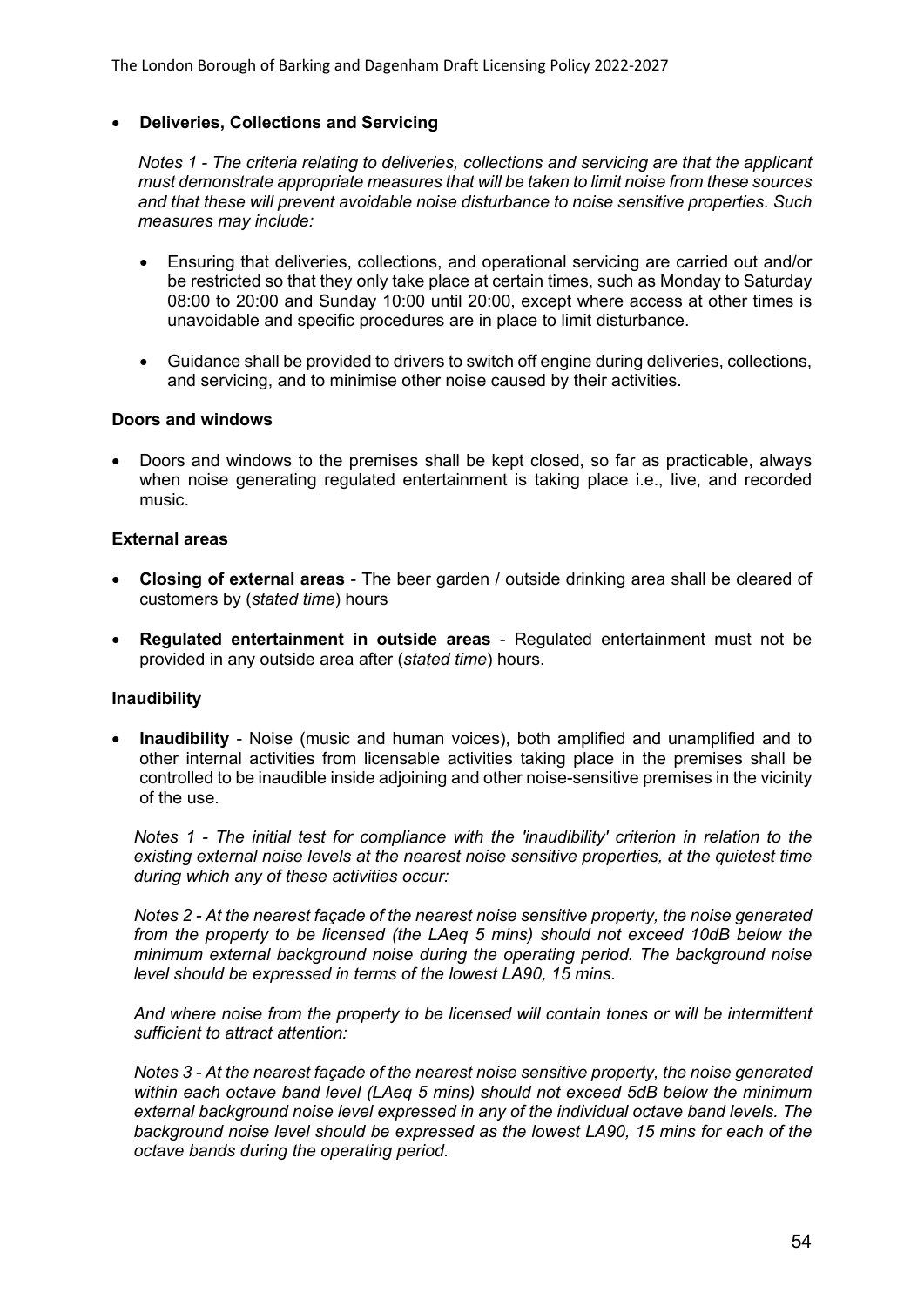#### **Noise and vibration**

 Noise or vibration must not emanate from the premises to cause a nuisance to nearby properties.

#### **Plant and Equipment: Acoustic Report**

- An Acoustic Report shall provide information for both external and internal plant, and on the prevention of noise breakout from plant, equipment, and internal activities. This should cover, as relevant:
	- a. Mechanical and electrical plant, machinery and equipment and their locations, with manufacturers specifications: octave or 1/3 octave band analysis of noise for the proposed plant, machinery and equipment.
	- b. The location of the most relevant openable window of the most relevant noise sensitive property that may be affected by noise from the proposed licensed use/plant and equipment, with the distance and orientation between these.
	- c. The proposed operational hours.
	- d. The background noise level assessment (LA90, 15 mins) over the proposed hours of operation, including: the time, date, weather conditions, instrumentation and calibration, noise sampling locations, and a copy of the noise survey data (in accordance with BS 4142 measurement methodology). Note: The use of 'Mean' background will not be appropriate – must use a 'lowest' background level (LA90,15min) in line with council's Planning Policy as all external plant (and internal plant with external louvres) will require planning permission.
	- e. Calculations for the predicted noise level one metre from the window of the most affected noise sensitive property. Note: Theoretical prediction to one metre from a window will not require a correction for façade reflection. The standard that should be achieved is normally 10dBA below the 'lowest' background level.
	- f. A report may need to include a consideration of the existing acoustic character of the location taking into consideration noise events, the type of noise sources, ambient and impulsive noise (LAeq, LAFmax, SEL) and the possible impact of the proposals / changes on the existing acoustic environment.
	- g. Use of acoustic enclosures.
	- h. Use of noise attenuators and acoustic screens as required.
	- i. Measures to ensure that plant, machinery and equipment is maintained to prevent noise levels from them increasing.
	- j. Use of vibration isolators.

#### **Public Notices**

 Prominent and clear notices must be displayed at all exits requesting the public to respect the needs of residents and to leave the premises and the area quietly.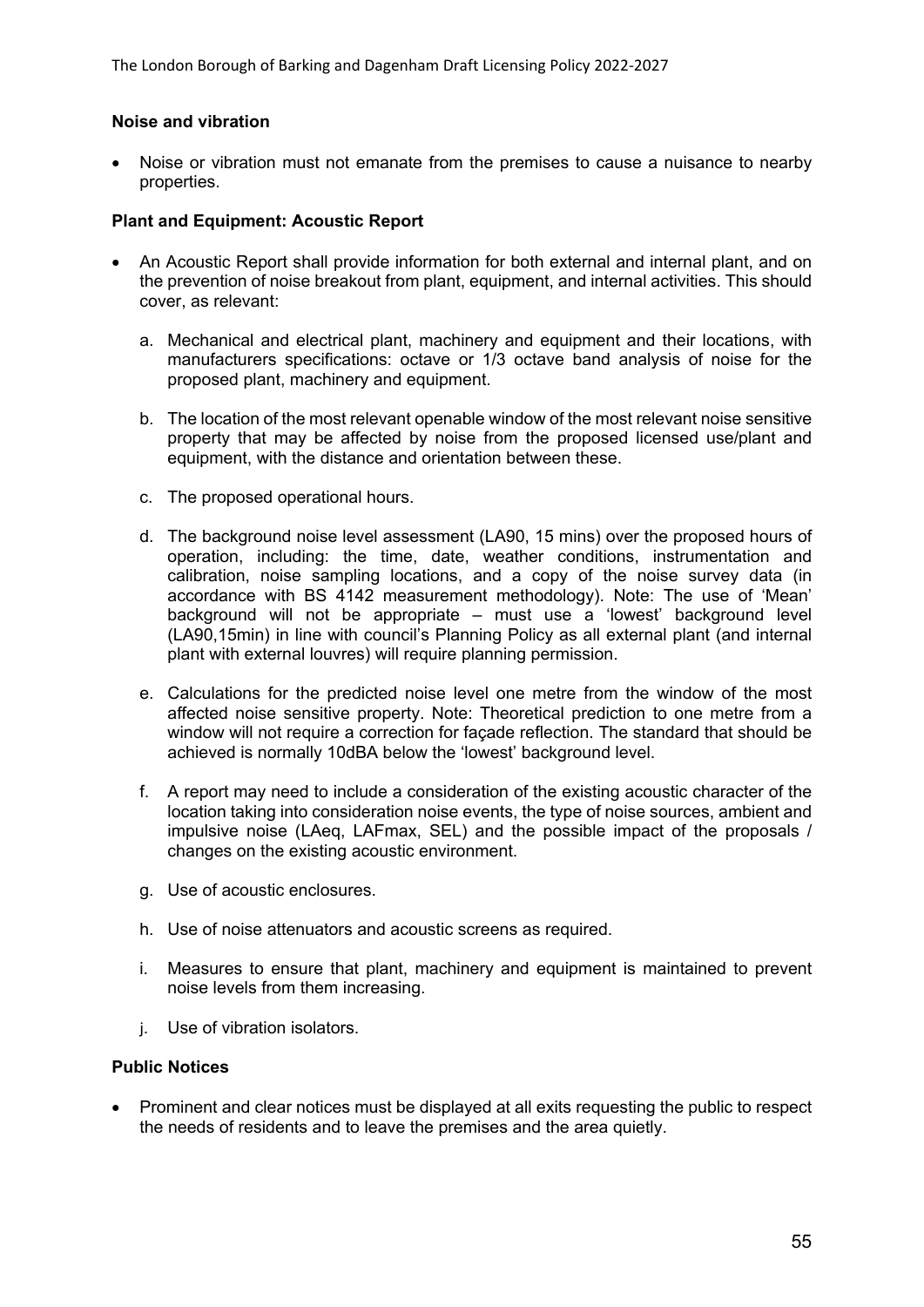#### **Refuse clearance**

 Bottles and other refuse must be placed into receptacles outside the premises at times that will minimise the disturbance to nearby properties.

#### **Sound insulation and noise control measures**

 The licensee shall appoint a noise consultant registered with the Institute of Acoustics or Association of Noise Consultants to prepare a scheme of sound insulation and noise control measures, which may include the installation of a noise limiting device, to prevent persons in the neighbourhood from being unreasonably disturbed by noise of music emanating from the premises. The scheme shall be submitted for approval by the Council, and the approved scheme fully implemented to the satisfaction of the Council and the licensee notified in writing accordingly, prior to the premises being used for regulated entertainment.

*Notes 1 - As noise transfer through the building structure could be considered under change of use planning applications, the permitted development changes mean that Environmental Health will require submission of a comprehensive acoustic report as part of a new licence application that includes where the proposed licensed premises abut/share party-walls/ceiling/floor of residential dwellings unoccupied by the proposed licence premises staff in Use Class E premises. The standard, for inaudibility, to be achieved shall be that the internal transfer of noise-to-noise sensitive premises shall comply with the noise criteria of NR30 (day), NR25 (night), and NR40 (LFmax).*

*Notes 2 - A Sound Insulation and Sound Reduction Assessment should provide information, as applicable, on proposed:*

- *Assessment of the existing sound insulation of the building fabric.*
- *Operational building layout to prevent noise escape.*
- *Sound insulation measures to prevent airborne and structural transmission of noise and vibration to adjacent premises.*
- *Attenuation measures to minimise noise breakout, and to prevent noise disturbance to the surrounding area.*
- *Use of electronic sound limiters on amplification systems as alternative means of control.*
- *Other measures to reduce structural transmission of noise and vibration.*
- *Installation of acoustic doors and lobbies.*

#### **Sound limiting devices**

 **Sound Limiting Devices** - Where a noise limiting device or devices are installed then the entertainment noise control system shall be monitored, checked, and calibrated as necessary, so that the approved levels by the Council, are not exceeded. The controls for the entertainment noise control system shall be in a secure, lockable cupboard or similar location. The entertainment noise control system is to be independent of control by persons other than the licensee. Access to the entertainment noise control system is to be restricted to the Licensee or a designated manager.

#### **Taxi and mini cab provision**

*Note - In determining applications for new licences or extensions in hours or terminal hours of licensed premises, regard will be had to late night public transport availability and location*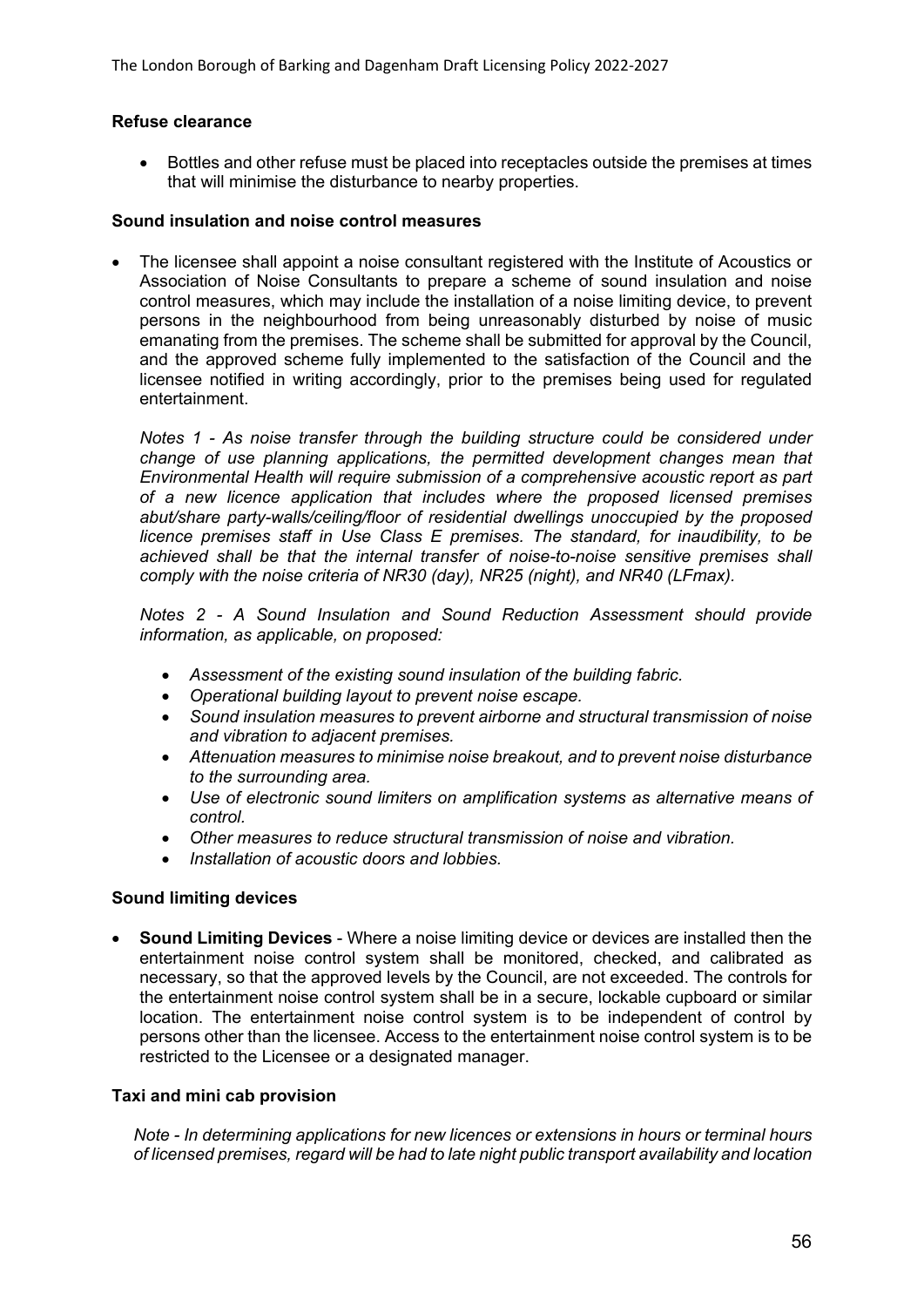*of taxi ranks to aid dispersal of customers. Reasonable controls are available to all premises operators to minimise the impact of noise from customers outside.*

 A dedicated licensed taxi/mini cab service shall be available with the premises for customers.

#### **FOURTH LICENSING OBJECTIVE - PROTECTION OF CHILDREN FROM HARM**

#### **Authorisations for alcohol sales**

- The Designated Premises Supervisor or another Personal Licence Holder shall be upon the premises at all times that the premises is authorised for the retail sale of alcohol
- A written record of those authorised to make sales of alcohol shall be kept, this should be endorsed by the DPS with the date such an authorisation commences. This record shall be available to Police Officer, Police Community Support Officer, or an authorised officer of the Local Authority.

#### **Challenge 25 age verification scheme**

 The licensee shall adopt the Challenge 25 scheme. The scheme shall operate on the basis that whilst alcohol may be sold to persons aged 18 years and over, anyone who appears under 25 years of age will be asked for ID. Notices to this effect should be displayed in a clear and prominent position at the premises. The only proof of age accepted in respect of the sale of alcohol shall be photo driving licence, passport and other approved photographic ID bearing the PASS hologram

#### **Monitoring of staff**

• The licensee should regularly monitor staff to check how they are dealing with young people who ask for alcohol and other age restricted products.

#### **Refusals book**

 A refusals book shall be kept at the premises, in which must be recorded the date, time and circumstances under which any attempted purchase by a young customer has been refused. This book must be made available for inspection by any police officer, police community support officer or authorised officer of the Licensing Authority. Entries in this book must be made as soon as practicable after the refusal of the sale. The DPS should check and sign the entries on at least a weekly basis.

Notes: See also model conditions for other objectives for issues such as CCTV provision and staff training.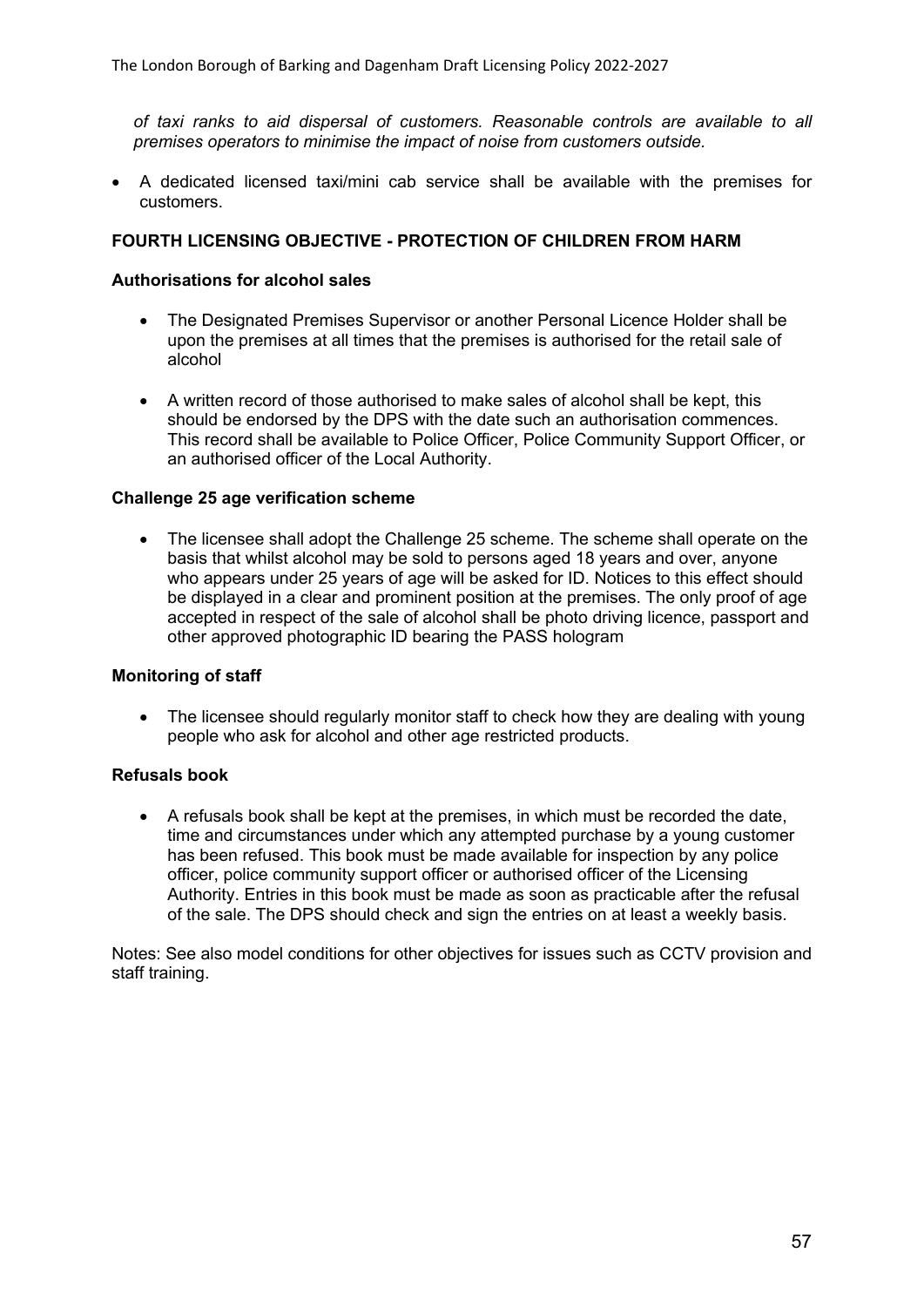The London Borough of Barking and Dagenham Draft Licensing Policy 2022-2027

### **Appendix 7**

#### **Mandatory Conditions set out within Licensing Act 2003**

1. No supply of alcohol may be made under the premises licence

a) at a time when there is no designated premises supervisor in respect of the premises licence, or

b) at a time when the designated premises supervisor does not hold a personal licence or his personal licence is suspended.

2. Every supply of alcohol under the premises licence must be made or authorised by a person who holds a personal licence.

3. All door supervisors shall be licensed by the Security Industry Authority.

4. The admission of children to the exhibition of a film shall be restricted in accordance with the recommendation of a film classification body as defined in the Video Recordings Act 1984 or Islington Council acting as the licensing authority where it has given notice in section 20(3) of the Licensing Act 2003.

#### **Additional Mandatory Conditions**

5. (1) The responsible person shall take all reasonable steps to ensure that staff on relevant premises do not carry out, arrange or participate in any irresponsible promotions in relation to the premises.

(2) In this paragraph, an irresponsible promotion means any one or more of the following activities, or substantially similar activities, carried on for the purpose of encouraging the sale or supply of alcohol for consumption on the premises in a manner which carries a significant risk of leading or contributing to crime and disorder, prejudice to public safety, public nuisance, or harm to children–

(a) games or other activities which require or encourage, or are designed to require or encourage, individuals to–

(i) drink a quantity of alcohol within a time limit (other than to drink alcohol sold or supplied on the premises before the cessation of the period in which the responsible person is authorised to sell or supply alcohol), or

(ii) drink as much alcohol as possible (whether within a time limit or otherwise);

(b) provision of unlimited or unspecified quantities of alcohol free or for a fixed or discounted fee to the public or to a group defined by a particular characteristic (other than any promotion or discount available to an individual in respect of alcohol for consumption at a table meal, as defined in section 159 of the Act);

(c) provision of free or discounted alcohol or any other thing as a prize to encourage or reward the purchase and consumption of alcohol over a period of 24 hours or less;

(d) provision of free or discounted alcohol in relation to the viewing on the premises of a sporting event, where that provision is dependent on–

(i) the outcome of a race, competition or other event or process, or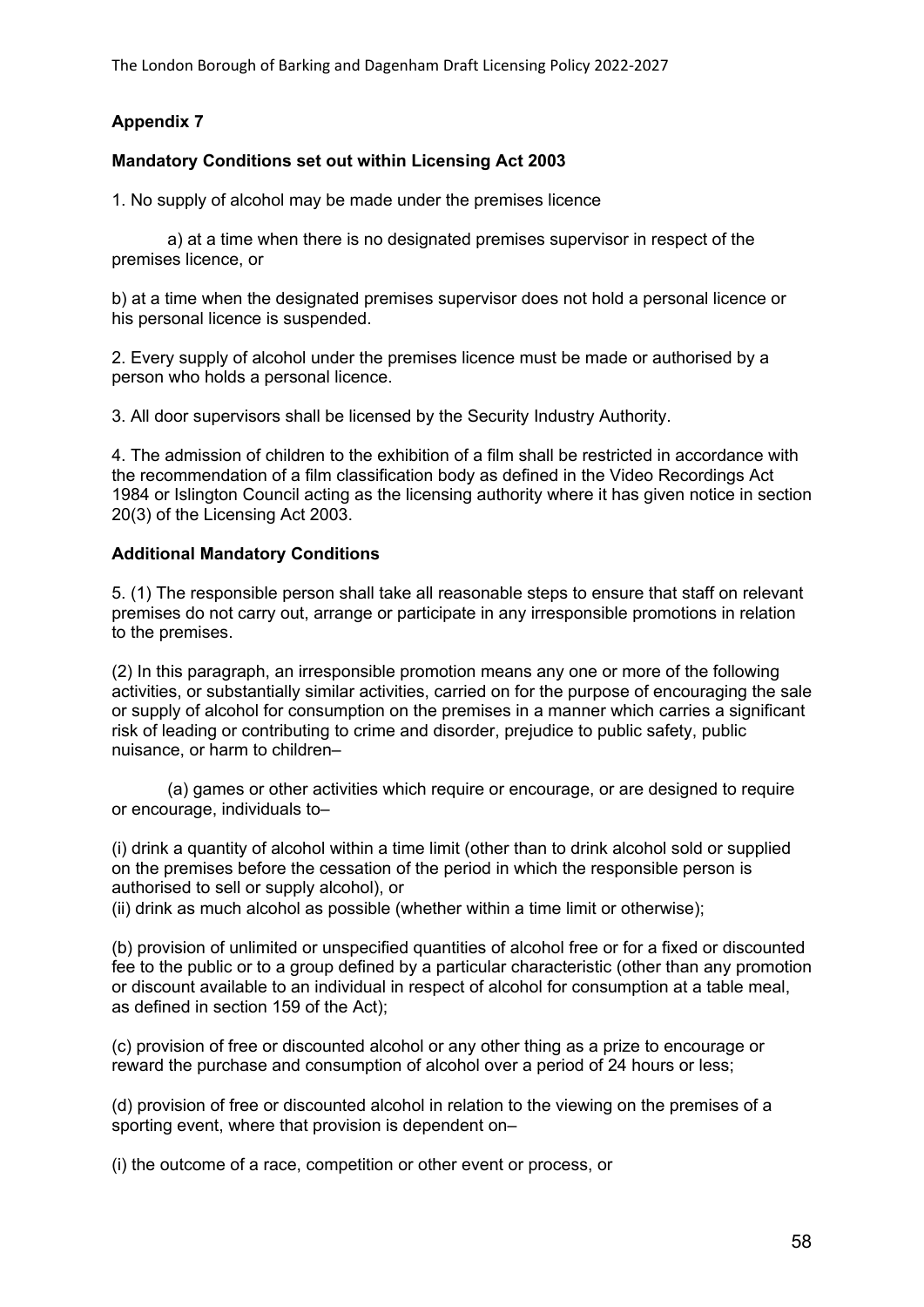(ii) the likelihood of anything occurring or not occurring; (e) selling or supplying alcohol in association with promotional posters or flyers on, or in the vicinity of, the premises which can reasonably be considered to condone, encourage or glamorise anti-social behaviour or to refer to the effects of drunkenness in any favourable manner.

6. The responsible person shall ensure that no alcohol is dispensed directly by one person into the mouth of another (other than where that other person is unable to drink without assistance by reason of a disability).

7. The responsible person shall ensure that free tap water is provided on request to customers where it is reasonably available.

8. (1) The premises licence holder or club premises certificate holder shall ensure that an age verification policy applies to the premises in relation to the sale or supply of alcohol.

(2) The policy must require individuals who appear to the responsible person to be under 18 years of age (or such older age as may be specified in the policy) to produce on request, before being served alcohol, identification bearing their photograph, date of birth and a holographic mark.

9. The responsible person shall ensure that–

(a) where any of the following alcoholic drinks is sold or supplied for consumption on the premises (other than alcoholic drinks sold or supplied having been made up in advance ready for sale or supply in a securely closed container) it is available to customers in the following measures–

(i) beer or cider: ½ pint; (ii) gin, rum, vodka or whisky: 25 ml or 35 ml; and

(iii) still wine in a glass: 125 ml; and

(b) customers are made aware of the availability of these measures. NB 5, 6, 7 and 9 do not apply to "off licence" premises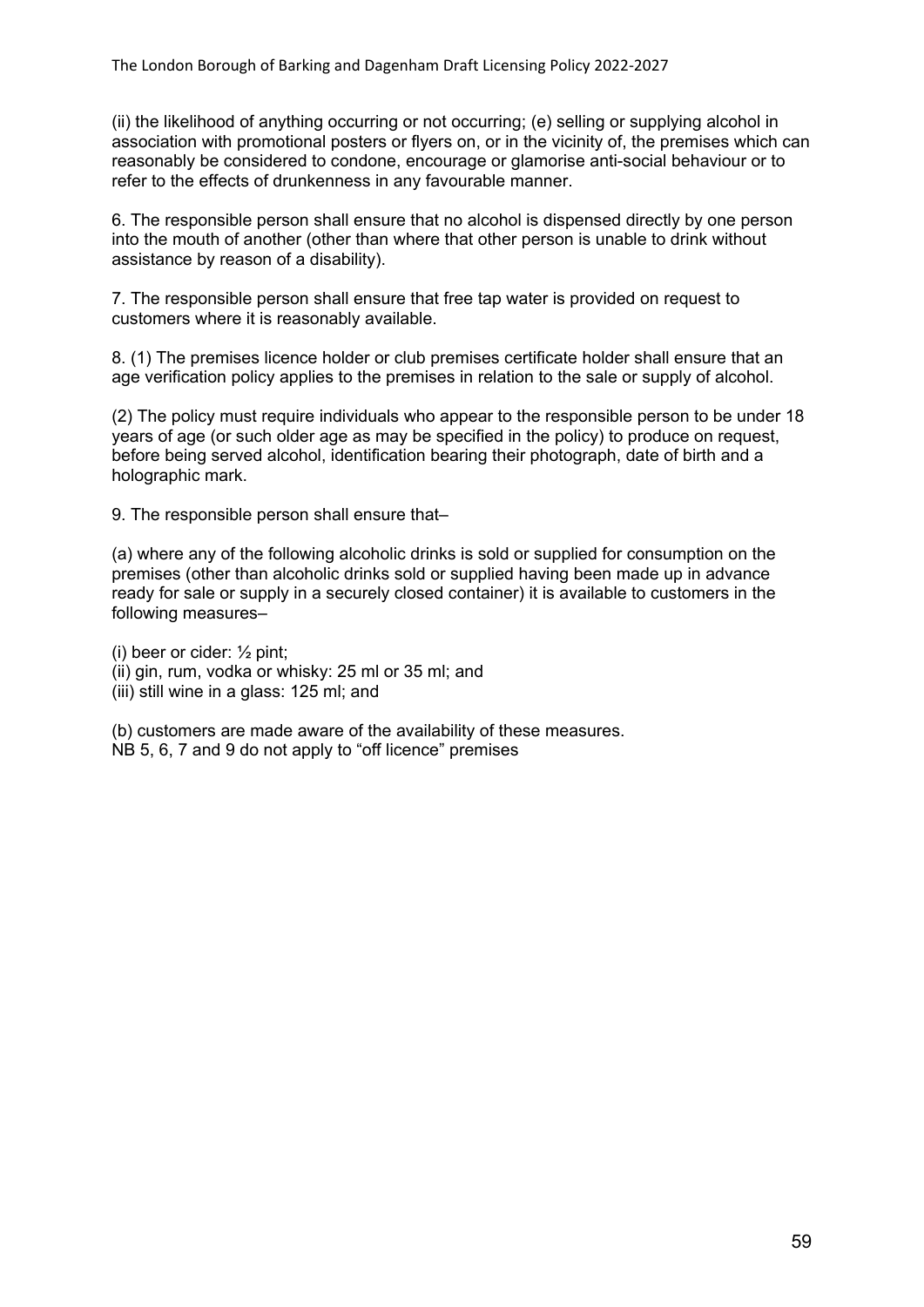The London Borough of Barking and Dagenham Draft Licensing Policy 2022-2027

#### **Appendix 8**

### **Safeguarding Risk Assessment Tool**

#### **LOCAL SAFEGUARDING CHILDREN BOARD SAFEGUARDING CHILDREN & THE LICENSING ACT 2003**

#### **RISK ASSESSMENT TOOL**

This risk assessment must consider ALL children under the age of 18, who have may have access to the premises including children as customers, employees, **residents, friends/relatives or other children who access the premises.**

| <b>Potential risk</b>                                                                                                                                                                                                        | Is this a possible risk at your<br>premises? if no, state why not<br>If yes, state the safeguarding<br>measures you will operate to<br>manage the risk OR circle from<br>the list | <b>Safeguarding measures</b><br>(please circle the control measures to be<br>operated at your premises)                                                                                                                                                                                                                                                                                                                                                         | <b>Comments</b> |
|------------------------------------------------------------------------------------------------------------------------------------------------------------------------------------------------------------------------------|-----------------------------------------------------------------------------------------------------------------------------------------------------------------------------------|-----------------------------------------------------------------------------------------------------------------------------------------------------------------------------------------------------------------------------------------------------------------------------------------------------------------------------------------------------------------------------------------------------------------------------------------------------------------|-----------------|
| Could your staff / entertainers / volunteers at the<br>premises pose a threat to children - could their<br>role bring them in proximity to children or allow<br>them to behave inappropriately without raising<br>suspicion? |                                                                                                                                                                                   | Use safe recruitment practices: check the<br>identity of job applicants; always request<br>references in writing and confirm written<br>references with the referee by telephone to<br>ensure they are authentic); obtain a Criminal<br>Records Bureau check and clearance prior to<br>appointment<br>Layout of children's entertainment/activity areas<br>to be designed for transparency /supervision<br>/monitoring<br>Designated area for children/families |                 |
| Staff lacking awareness of safeguarding issues                                                                                                                                                                               |                                                                                                                                                                                   | Appoint a children's safeguarder who will train<br>and advise staff how to identify and manage<br>risk<br>Ensure that staff are aware of policy and the<br>conditions attached to the license                                                                                                                                                                                                                                                                   |                 |
| Staff and members of the public unaware of how<br>to report safe-guarding concerns                                                                                                                                           |                                                                                                                                                                                   | Provide staff/Children's Safeguarder with<br>uniforms or badges so that they are easily<br>identifiable                                                                                                                                                                                                                                                                                                                                                         |                 |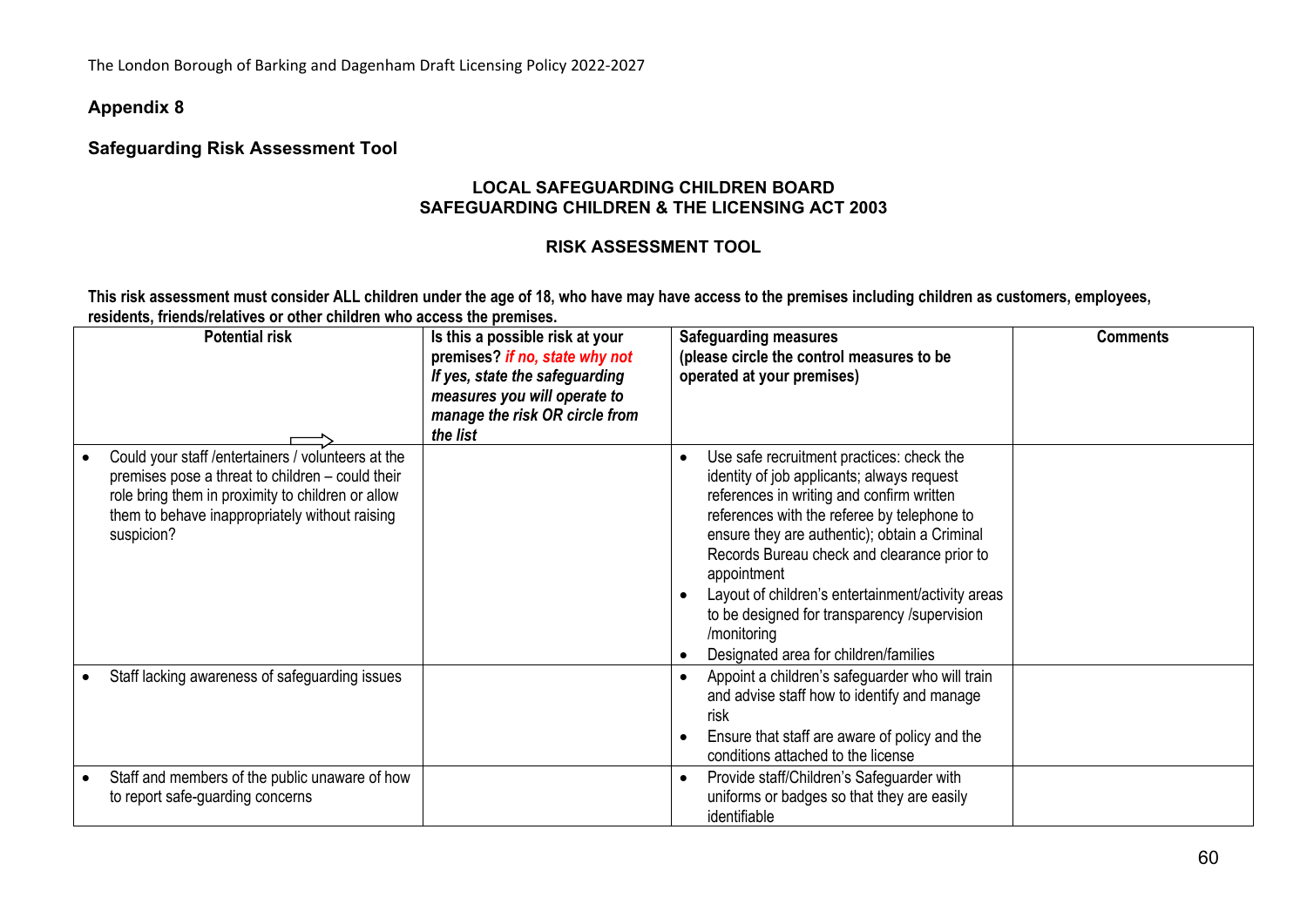|                                                                                                                                                                                                                                                                                                                                     | Provide lead safeguarder contact details to all<br>staff                                                                                                                                                                                                                                                                                                                                                                                                                                                                                                                                                                                                                                                                              |
|-------------------------------------------------------------------------------------------------------------------------------------------------------------------------------------------------------------------------------------------------------------------------------------------------------------------------------------|---------------------------------------------------------------------------------------------------------------------------------------------------------------------------------------------------------------------------------------------------------------------------------------------------------------------------------------------------------------------------------------------------------------------------------------------------------------------------------------------------------------------------------------------------------------------------------------------------------------------------------------------------------------------------------------------------------------------------------------|
| Children who are not adequately supervised by a<br>responsible adult                                                                                                                                                                                                                                                                | During activities where staff are responsible<br>for the supervision of children, ensure staffing<br>levels are appropriate.<br>Ensure that staff are trained to consistently<br>operate safeguarding measures and that they<br>are committed to their enforcement<br>If the adults accompanying children are<br>responsible for their supervision, display<br>signage (e.g. children's charter) to say so.<br>Take action to address adults who fail to<br>behave responsibly (refuse to serve adults who<br>are intoxicated/incapable of supervising<br>adequately; ask them to remain with their<br>child(ren) at all times;<br>Join Pub watch.<br>Have "What to do if you suspect a child is being<br>abused" leaflets available. |
| Children coming into contact with<br>strangers/customers /residents who may pose a<br>threat to children<br>adults who may expose children to dangerous or<br>inappropriate behavior<br>Children being exposed to risk because they<br>have been removed (or removed themselves)<br>from the appropriate area of the premises/event | Ensure that children are confined to designated<br>family areas of the premises (e.g. by using<br>cordons or barriers or other means of<br>segregation)<br>Ensure children are supervised by<br>accompanying adults at all times<br>Restrict or prohibit children's access to the<br>premises or parts of the premises<br>Staff should be vigilant and report suspicious<br>$\bullet$<br>behavior<br>Impose sanctions/ suspended membership on<br>$\bullet$<br>individuals who fail to behave responsibly<br>Ensure that signage is clearly displayed to<br>identify areas where children's access is<br>prohibited or restricted and to indicate a family<br>friendly environment<br>Monitor/patrol the premises regularly           |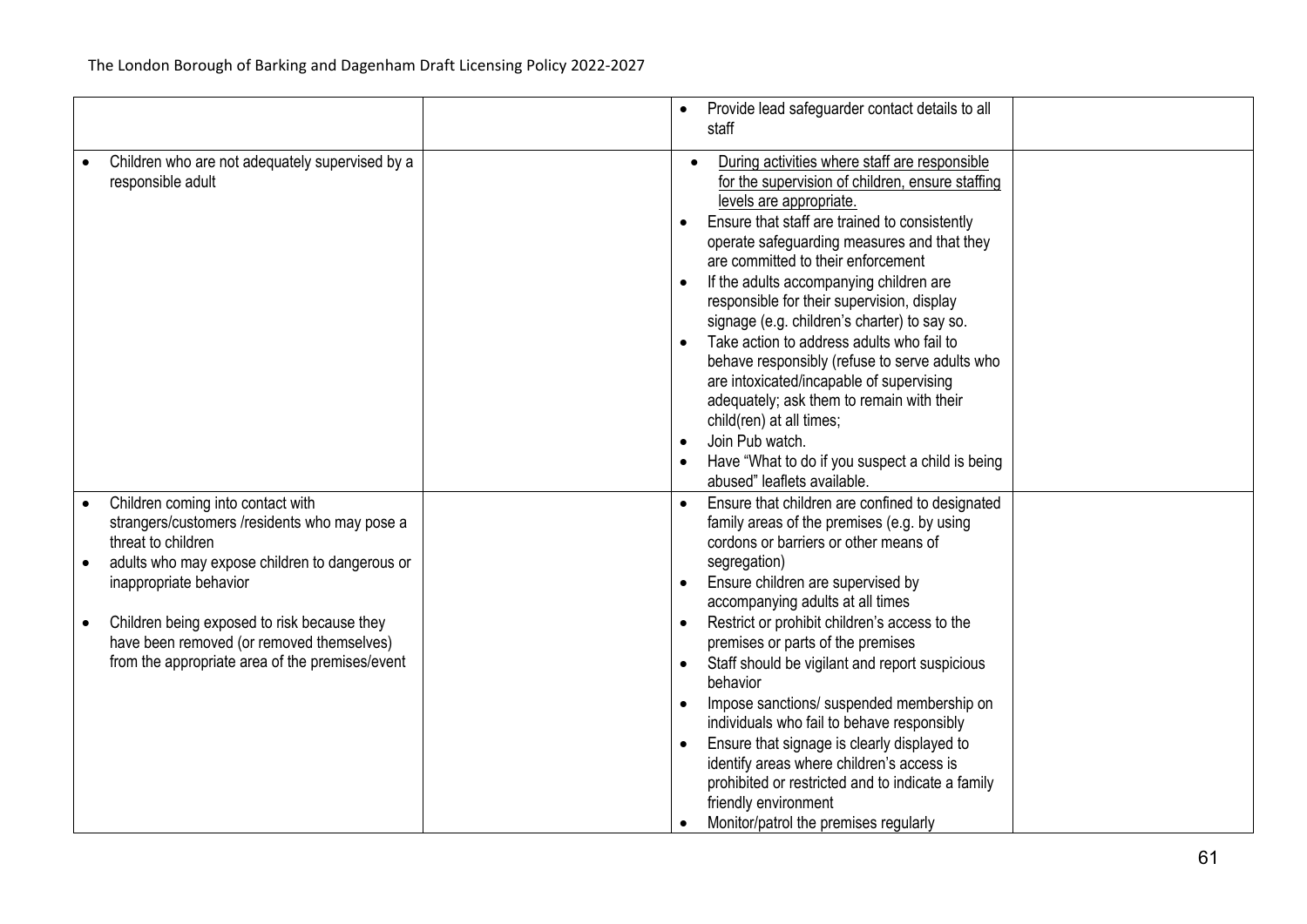| Children exposed to inappropriate adult<br>environments (e.g. premises where adult<br>entertainment such as 'blue' comedians;<br>entertainers using strong or offensive language;<br>sexualized entertainment; or material with<br>violent/aggressive content. | Operate restrictions that require children to be<br>accompanied by an adult<br>Display signage (e.g. children's charter) to<br>$\bullet$<br>remind adults of their responsibilities<br>Prohibit children's access to the premises; or<br>restrict access to specific areas during times<br>when unsuitable entertainment/activity is taking<br>place.                                                                                                                                                                                                                                                                                                                    |
|----------------------------------------------------------------------------------------------------------------------------------------------------------------------------------------------------------------------------------------------------------------|--------------------------------------------------------------------------------------------------------------------------------------------------------------------------------------------------------------------------------------------------------------------------------------------------------------------------------------------------------------------------------------------------------------------------------------------------------------------------------------------------------------------------------------------------------------------------------------------------------------------------------------------------------------------------|
| Children exposed to unsuitable viewing material                                                                                                                                                                                                                | Ensure that television, video/DVD etc display<br>screens are suitably separate from children's<br>areas; e.g. screened off so that children cannot<br>see/sound-proofed so they are unable hear<br>unsuitable material. If films are exhibited, the<br>classification restrictions relating to the film as<br>set out by the British Board of Film<br>Classification (BBFC) should be clearly<br>displayed and admission rules strictly enforced.<br>If the film has not been given a BBFC<br>classification the admission of children to the<br>exhibition of any film must be restricted in<br>accordance with any recommendation given by<br>the Licensing Authority. |
| Children purchasing or consuming alcohol or<br>$\bullet$<br>other people buying it for them (proxy purchase)                                                                                                                                                   | Display signs throughout the premises and<br>at points of sale, in plain language to<br>highlight the law in relation to children and<br>alcohol<br>Ensure all staff are aware of the law and that<br>they are proactively operating the proof of age<br>scheme<br>Display signage to notify the public that the<br>premises operates a Proof of Age scheme<br>Staff to wear badges to indicate that they must<br>ask for proof of age                                                                                                                                                                                                                                   |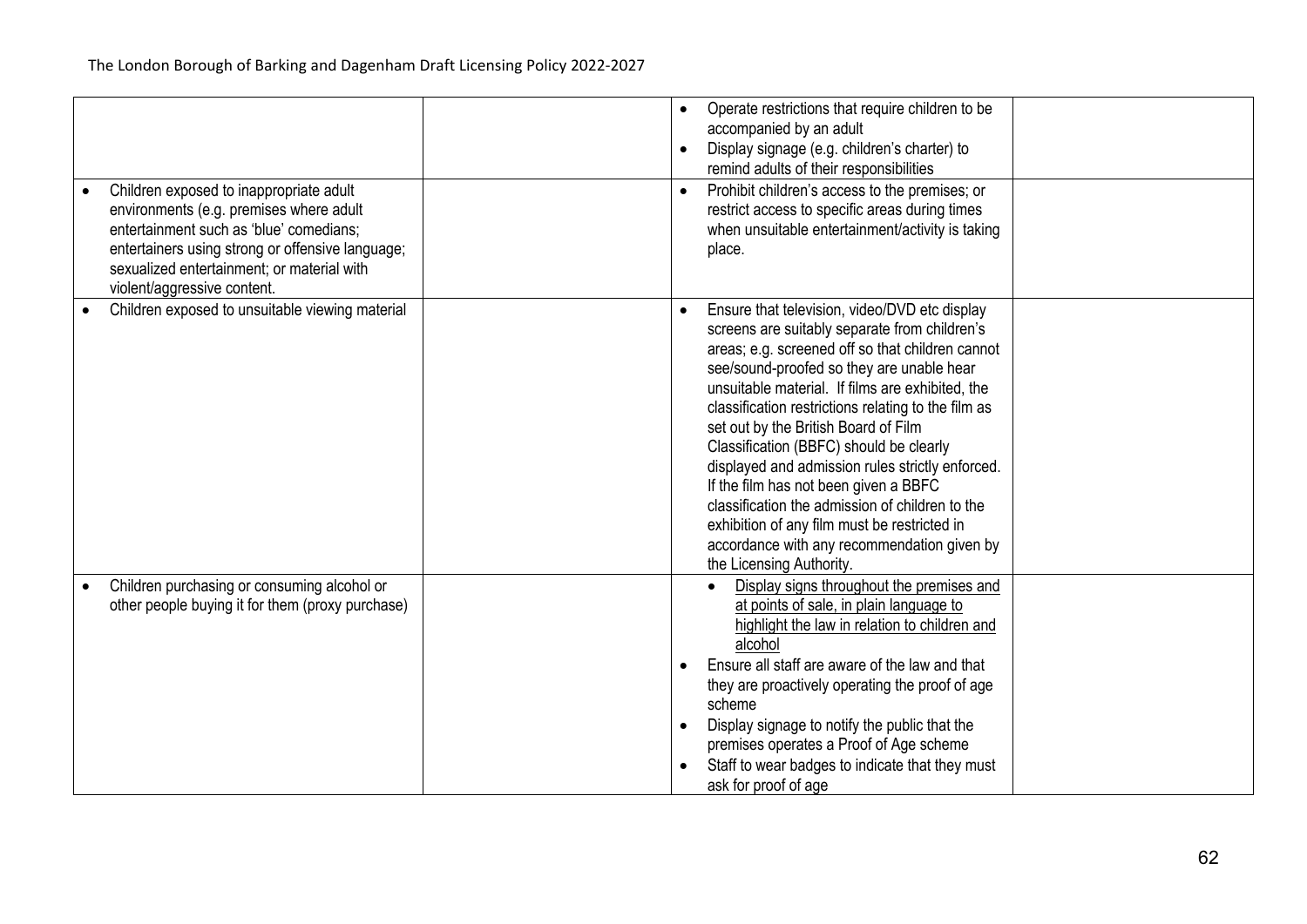|                                                                                                                                                                                                                                                                                                                                                                    |           | Train staff to manage confrontation - give staff<br>a copy of the Portman Group's leaflet 'Say No<br>to Underage Drinkers'<br>Use CCTV or other methods to monitor the<br>outside the premises, to ensure that children<br>are not purchasing by proxy                                                                                                                                                                                                                                                                                                                                                                                                                                     |  |
|--------------------------------------------------------------------------------------------------------------------------------------------------------------------------------------------------------------------------------------------------------------------------------------------------------------------------------------------------------------------|-----------|--------------------------------------------------------------------------------------------------------------------------------------------------------------------------------------------------------------------------------------------------------------------------------------------------------------------------------------------------------------------------------------------------------------------------------------------------------------------------------------------------------------------------------------------------------------------------------------------------------------------------------------------------------------------------------------------|--|
| Children gaining admission to adult orientated<br>premises/events                                                                                                                                                                                                                                                                                                  |           | Ensure that staff are trained and vigilant and<br>that they screen rigorously for under age<br>admission; staff to request proof of age and<br>accept only legitimate proof (e.g. passport,<br>photo driving license).<br>Keep a refusals book                                                                                                                                                                                                                                                                                                                                                                                                                                             |  |
| Premises or Events that of a style/character<br>known to attract irresponsible adults (e.g. adults<br>who become intoxicated/ are involved with<br>substance misuse / known to groom or pimp/<br>adults who become violent (including<br>football/sporting events or live/sub culture music<br>events that are associated with substance<br>misuse (drugs/alcohol) |           | Use CCTV to monitor activity at the<br>premises/event and be vigilant of suspicious or<br>unsuitable behavior<br>Restrict or prohibit access to children<br>Door staff/security staff to be briefed of the<br>risks, be vigilant and train staff take necessary<br>action to remove risks to children<br>Impose sanctions (ban, suspension of<br>$\bullet$<br>membership) on irresponsible individuals<br>Designate family areas (e.g. away from the bar)<br>Apply restrictions so that children do not remain<br>at the premises at certain times (e.g. restrict the<br>hours prior to or following a football match;<br>ensure they do not remain unaccompanied<br>after a certain time) |  |
| Children engaging in or witnessing substance<br>misuse (drugs or alcohol)                                                                                                                                                                                                                                                                                          | $\bullet$ | Restrict or prohibit access to children<br>Pat-down checks at point of entry to prevent<br>smuggling substances into the premises<br>(gender appropriate)<br>Breath checks at point of entry to detect under<br>age alcohol use/intoxication<br>Regular toilet checks<br>$\bullet$<br>Adequate lighting to avoid covert activities<br>Assign staff to patrol the site                                                                                                                                                                                                                                                                                                                      |  |